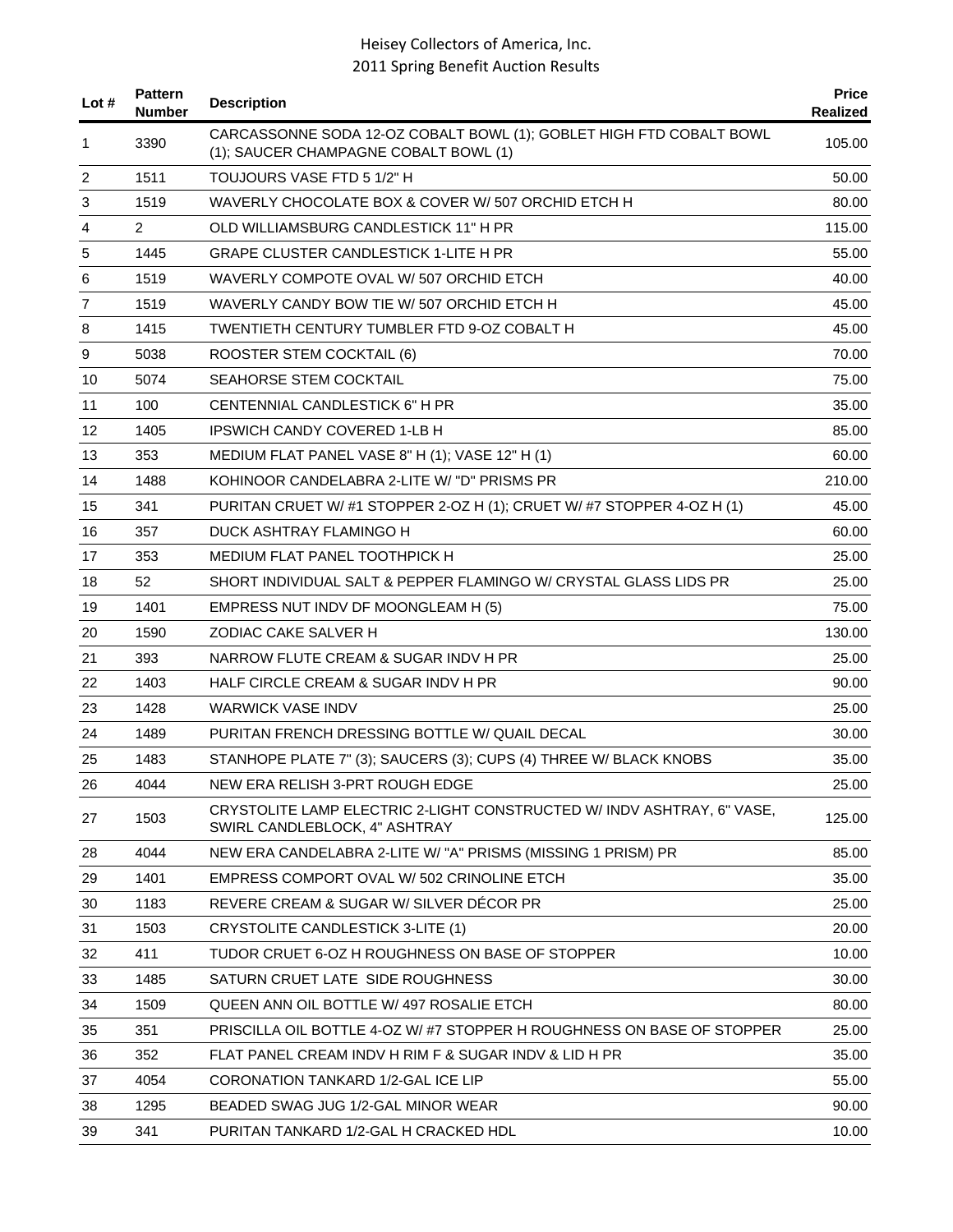| Lot $#$ | <b>Pattern</b><br><b>Number</b> | <b>Description</b>                                                                            | <b>Price</b><br>Realized |
|---------|---------------------------------|-----------------------------------------------------------------------------------------------|--------------------------|
| 40      | 337                             | TOURAINE JUG 1/2-GAL H                                                                        | 50.00                    |
| 41      | 351                             | PRISCILLA JUG 1-QT H                                                                          | 75.00                    |
| 42      | 1503                            | CRYSTOLITE HURRICANE LAMP ELECTRIC W/915 AMARILLO CUTTING                                     | 95.00                    |
| 43      | 1632                            | LODESTAR COCKTAIL SHAKER DAWN H LID f                                                         | 170.00                   |
| 44      | 3390                            | CARCASSONNE SHERBET ALEXANDRITE (3)                                                           | 80.00                    |
| 45      | 3390                            | CARCASSONNE OYSTER COCKTAIL ALEXANDRITE                                                       | 80.00                    |
| 46      | 3390                            | CARCASSONNE ICE TEA ALEXANDRITE                                                               | 110.00                   |
| 47      | 2401                            | OAKWOOD SODA 8-OZ W/ 5003 NIMROD CARVING (1); SODA 12-OZ W/ 5003 NIMROD<br>CARVING (1)        | 55.00                    |
| 48      | 4054                            | CORONATION SODA 13-OZ W/ FROSTED BASE W/ 5003 NIMROD CARVING                                  | 55.00                    |
| 49      | 1235                            | BEADED PANEL & SUNBURST UNDER PLATE 22" H                                                     | 525.00                   |
| 50      | 1183                            | REVERE JAPANESE GARDEN BOWL 12" W/ SCHWANN ETCH BOTTOM NOT ETCHED<br><b>H MINOR BASE WEAR</b> | 100.00                   |
| 51      | 462                             | PLAIN HEXAGON BASKET 8" W/ UNK BUTTERFLY CUTTING H                                            | 90.00                    |
| 52      | 5012                            | URN VASE 8"                                                                                   | 50.00                    |
| 53      | 416                             | HERRINGBONE PLATE 10 1/2" FLAMINGO H (4)                                                      | 80.00                    |
| 54      | 300                             | PEERLESS SHOEPPEN 12-OZ FLAMINGO H                                                            | 40.00                    |
| 55      | 1183                            | REVERE HORSERADISH & COVER H                                                                  | 30.00                    |
| 56      | 1469                            | RIDGELEIGH CARD SUIT ASHTRAY SET H CLUB-DIAMOND-HEART-SPADE (SET OF 4)                        | 45.00                    |
| 57      | 1469                            | RIDGELEIGH CIGARETTE BOX & COVER 4" H                                                         | 15.00                    |
| 58      | 1469                            | RIDGELEIGH ASHTRAY RND 3"                                                                     | 15.00                    |
| 59      | 1469                            | RIDGELEIGH ASHTRAY BRIDGE RND H                                                               | 10.00                    |
| 60      | 1469                            | RIDGELEIGH ASHTRAY SQUARE 3" H                                                                | 5.00                     |
| 61      | 1469                            | RIDGELEIGH CIGARETTE BOX & COVER OVAL H                                                       | 55.00                    |
| 62      | 1503                            | CRYSTOLITE ASHTRAY 3 1/2" SQUARE H                                                            | 5.00                     |
| 63      | 350                             | PINWHEEL & FAN PUFF BOX NO LID H                                                              | 10.00                    |
| 64      | 407                             | COARSE RIB MUSTARD & COVER H & #2 SPOON f's ALL AMBER FLASHED                                 | 35.00                    |
| 65      | 394                             | NARROW FLUTE CHOW CHOW DISH 4 1/2" H W/ HEISEY STICKER                                        | 5.00                     |
| 66      | 2401                            | OAKWOOD SODA 8-OZ W/495 POLO ETCH                                                             | 45.00                    |
| 67      | 362                             | EARNSHAW SYRUP 7-OZ W/ 693 CLOISTER CUTTING H                                                 | 35.00                    |
| 68      | 1503                            | CRYSTOLITE NAPPY 5 1/2" H                                                                     | 20.00                    |
| 69      | 1201                            | FANDANGO SALT INDV f ON POINT                                                                 | 7.50                     |
| 70      | 1205                            | FANCY LOOP SALT INDV                                                                          | 10.00                    |
| 71      | 1225                            | PLAIN BAND SALT INDV H                                                                        | 10.00                    |
| 72      | 341                             | PURITAN SALT INDV                                                                             | 10.00                    |
| 73      | 331                             | COLONIAL PANEL SALT INDV                                                                      | 5.00                     |
| 74      | 393                             | NARROW FLUTE SALT INDV                                                                        | 10.00                    |
| 75      | 1184                            | YEOMAN SALT INDV                                                                              | 5.00                     |
| 76      | 353                             | MEDIUM FLAT PANEL SANITARY SYRUP 5-OZ H                                                       | 20.00                    |
| 77      | 4054                            | CORONATION BAR 1-OZ (2)                                                                       | 25.00                    |
| 78      | 353                             | MEDIUM FLAT PANEL MARMALADE & COVER W/ UNK CUTTING H                                          | 25.00                    |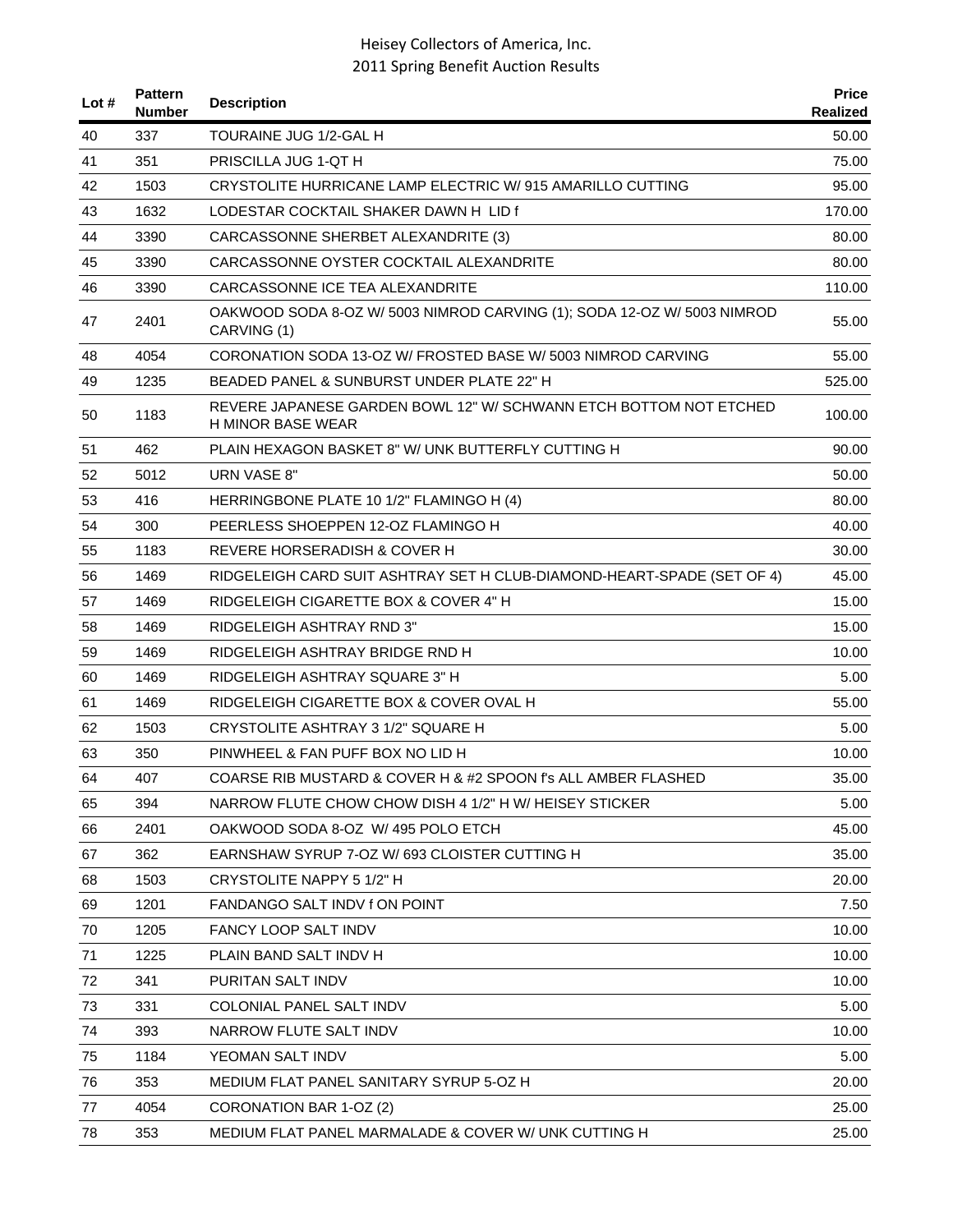| Lot $#$ | <b>Pattern</b><br>Number | <b>Description</b>                                                                                | <b>Price</b><br><b>Realized</b> |
|---------|--------------------------|---------------------------------------------------------------------------------------------------|---------------------------------|
| 79      | 473                      | NARROW FLUTE W/ RIM ALMOND INDV FTD H                                                             | 25.00                           |
| 80      | 353                      | MEDIUM FLAT PANEL NUT INDV FLARED                                                                 | 10.00                           |
| 81      | 393                      | NARROW FLUTE BAR 2-OZ H                                                                           | 20.00                           |
| 82      | 1401                     | EMPRESS ICE BUCKET DF W/ 480 NORMANDIE ETCH H ACID MARK ON FT (1); ICE<br>BUCKET DF H(1)          | 75.00                           |
| 83      | 1590                     | ZODIAC BOWL FLORAL (1); GOBLET (1); JUICE (1); SHERBET (1)                                        | 80.00                           |
| 84      | 1445                     | GRAPE CLUSTER BOWL FLORAL OVAL W/ SATIN HDLS H                                                    | 35.00                           |
| 85      | 1415                     | TWENTIETH CENTURY SODA FTD 9-OZ H                                                                 | 15.00                           |
| 86      | 12                       | SMALL EIGHT FLUTE SALT & PEPPER W/ METAL TOPS MOONGLEAM H PR                                      | 55.00                           |
| 87      | 242                      | BAR WATER W/ OPTIC 5-OZ H (1); 249 COLONIAL FLARED BAR WATER W/ OPTIC 6-<br>OZ H                  | 25.00                           |
| 88      | 1541                     | ATHENA CANDLESTICK 2-LITE PR                                                                      | 55.00                           |
| 89      | 3333                     | OLD GLORY WINE W/ 413 RENAISSANCE ETCH H (1); GOBLET W/ 413 RENAISSANCE                           | 10.00                           |
| 90      | 1401                     | EMPRESS BOWL LION HEAD SAHARA FOOT F                                                              | 120.00                          |
| 91      | 1401                     | <b>EMPRESS PLATE SANDWICH CTR HDLD SQUARE 12" SAHARA</b>                                          | 65.00                           |
| 92      | 1401                     | EMPRESS BOWL OVAL VEGETABLE 10" W/ 448 OLD COLONY ETCH SAHARA H                                   | 40.00                           |
| 93      | 1401                     | EMPRESS PLATTER OVAL 14" W/ 448 OLD COLONY ETCH SAHARA SHOWS WEAR                                 | 60.00                           |
| 94      | 1401                     | EMPRESS PICKLE / OLIVE 13" W/ 448 OLD COLONY ETCH SAHARA H                                        | 35.00                           |
| 95      | 1401                     | EMPRESS RELISH TRIPLEX RND 7" W/ 448 OLD COLONY ETCH SAHARA H                                     | 45.00                           |
| 96      | 1401                     | EMPRESS SALT & PEPPER W/ GLASS LIDS W/ 448 OLD COLONY ETCH SAHARA 1-<br><b>SLIGHTLY CLOUDY PR</b> | 45.00                           |
| 97      | 1401                     | EMPRESS CREAM & SUGAR INDV W/ 448 OLD COLONY ETCH SAHARA H PR                                     | 40.00                           |
| 98      | 1401                     | EMPRESS JUG DF W/ 448 OLD COLONY ETCH SAHARA H                                                    | 110.00                          |
| 99      | 1401                     | EMPRESS BOWL SAUCE 8" W/ 448 OLD COLONY ETCH SAHARA H GROUND FEET                                 | 20.00                           |
| 100     | 3390                     | CARCASSONNE WINE 2 1/2-OZ W/ 448 OLD COLONY ETCH SAHARA (2)                                       | 50.00                           |
| 101     | 3390                     | CARCASSONNE SODA 5-OZ W/ 448 OLD COLONY ETCH SAHARA (4)                                           | 40.00                           |
| 102     | 3390                     | CARCASSONNE COCKTAIL 3-OZ W/ 448 OLD COLONY ETCH SAHARA (4)                                       | 30.00                           |
| 103     | 3390                     | CARCASSONNE OYSTER COCKTAIL W/ 448 OLD COLONY ETCH SAHARA (4)                                     | 45.00                           |
| 104     | 3390                     | CARCASSONNE FLAGON W/ 448 OLD COLONY ETCH SAHARA (2)                                              | 125.00                          |
| 105     | 1401                     | EMPRESS NUT INDV DF W/ 448 OLD COLONY ETCH SAHARA H (3)                                           | 45.00                           |
| 106     | 3390                     | CARCASSONNE SODA FTD 12-OZ W/ 448 OLD COLONY ETCH SAHARA (4)                                      | 55.00                           |
| 107     | 3390                     | CARCASSONNE GOBLET HIGH FTD W/ 448 OLD COLONY ETCH SAHARA (4)                                     | 55.00                           |
| 108     | 1401                     | EMPRESS CUP & SQ SAUCER W/ 448 OLD COLONY ETCH SAHARA H (2-SETS)                                  | 25.00                           |
| 109     | 1401                     | EMPRESS BOUILLON CUP W/ SQ UNDER PLATE W/ 448 OLD COLONY ETCH SAHARA<br>$H(2 -$                   | 40.00                           |
| 110     | 1401                     | EMPRESS PRESERVE HDLD 5" W/ 448 OLD COLONY ETCH SAHARA H                                          | 25.00                           |
| 111     | 1401                     | EMPRESS PLATE SQUARE 8" W/ 448 OLD COLONY ETCH SAHARA H                                           | 10.00                           |
| 112     | $\overline{2}$           | <b>GOOSE WINGS HALF</b>                                                                           | 40.00                           |
| 113     | 429                      | PLAIN PANEL RECESS JUG 1-QT H                                                                     | 25.00                           |
| 114     | 1020                     | PHYLLIS CREAM & SUGAR H PR                                                                        | 30.00                           |
| 115     | 354                      | WIDE FLAT PANEL STACK SET W/ BUTTER PAT H (3-PC SET)                                              | 35.00                           |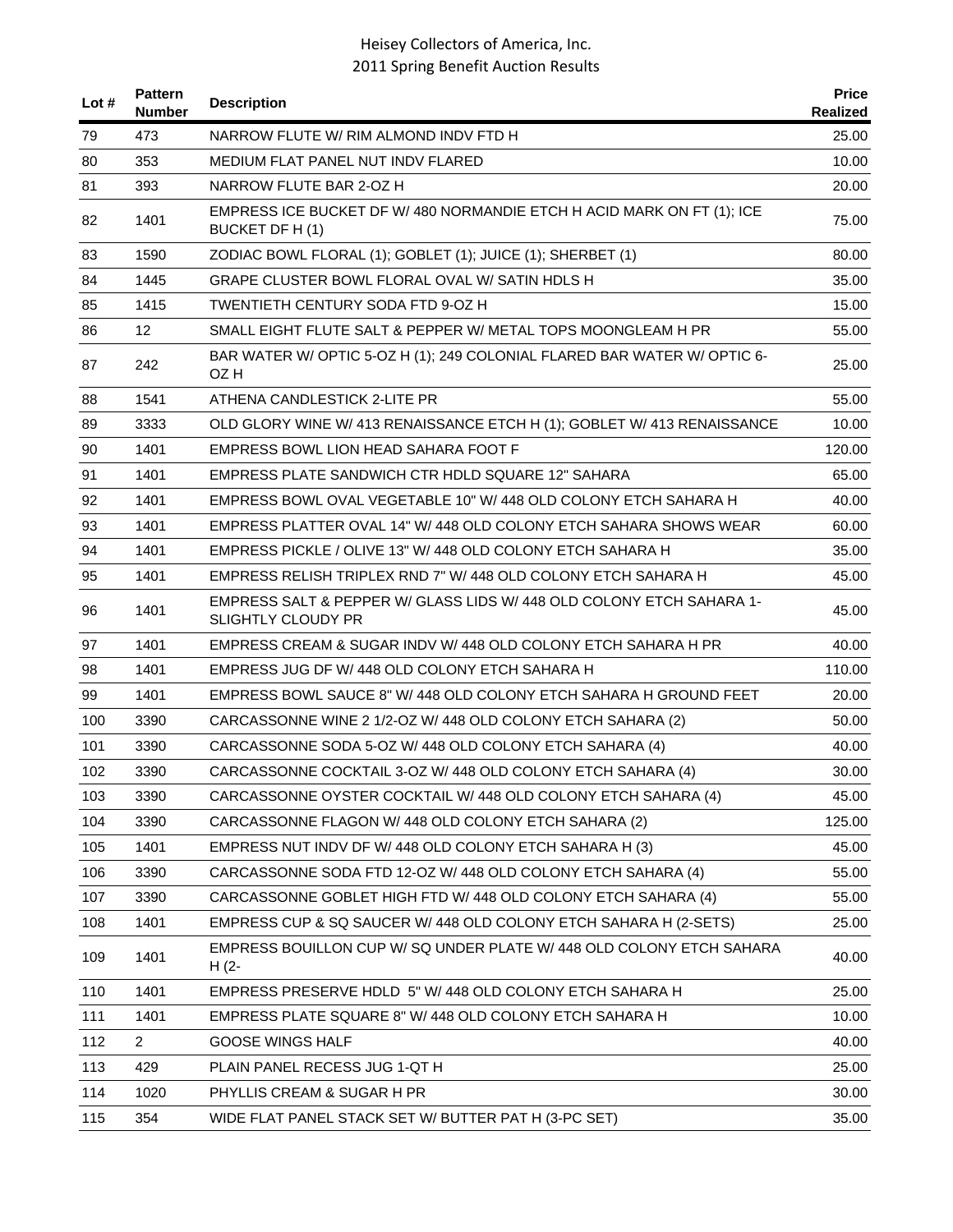| Lot # | <b>Pattern</b><br><b>Number</b> | <b>Description</b>                                                                                                                                                                                                               | <b>Price</b><br>Realized |
|-------|---------------------------------|----------------------------------------------------------------------------------------------------------------------------------------------------------------------------------------------------------------------------------|--------------------------|
| 116   | 341                             | PURITAN MUSTARD BOTTOM ONLY H (1); 300 PEERLESS MUSTARD BOTTOM ONLY<br>H(1)                                                                                                                                                      | 10.00                    |
| 117   | 1425                            | WARWICK CIGARETTE HOLDER ALL W/ FROSTED BASE H (3)                                                                                                                                                                               | 50.00                    |
| 118   | 1519                            | WAVERLY COMPORT LOW FTD 6" W/ 507 ORCHID ETCH (2)                                                                                                                                                                                | 30.00                    |
| 119   | 3344                            | CAROLINA GOBLET W/ 679 WINDSOR CUTTING H                                                                                                                                                                                         | 40.00                    |
| 120   | 469                             | REVERSE HARTMAN CANDY COVERED W/ UNK CUTTING H                                                                                                                                                                                   | 120.00                   |
| 121   | 5025                            | <b>TYROLEAN GOBLET H</b>                                                                                                                                                                                                         | 45.00                    |
| 122   | 3389                            | DUQUESNE GOBLET W/ 449 POMPEII ETCH (1); GOBLET W/ 450 CHINTZ ETCH (1)                                                                                                                                                           | 20.00                    |
| 123   | 3408                            | JAMESTOWN GOBLET W/ UNK CUTTING H                                                                                                                                                                                                | 10.00                    |
| 124   | 4091                            | KIMBERLY GOBLET W/ UNK CUTTING H                                                                                                                                                                                                 | 20.00                    |
| 125   | 4090                            | COVENTRY WINE W/ 1018 BELVEDERE ETCH                                                                                                                                                                                             | 40.00                    |
| 126   | 4055                            | PARK LANE GOBLET W/849 NOMAD CUTTING                                                                                                                                                                                             | 30.00                    |
| 127   | 3335                            | LADY LEG CLARET W/ 430 VICTORY ETCH H (1); CHAMPAGNE W/ 429 ZODIAC ETCH<br>H (1); GOBLET W/ 429 ZODIAC ETCH H (1)                                                                                                                | 40.00                    |
| 128   | 5019                            | WAVERLY CLARET W/9015 ENGLISH IVY ETCH                                                                                                                                                                                           | 10.00                    |
| 129   | 3389                            | DUQUESNE TUMBLER FTD W/449 POMPEII ETCH                                                                                                                                                                                          | 5.00                     |
| 130   | 5067                            | PLANTATION CHAMPAGNE W/516 PLANTATION IVY ETCH                                                                                                                                                                                   | 25.00                    |
| 131   | 5024                            | OXFORD CHAMPAGNE                                                                                                                                                                                                                 | 5.00                     |
| 132   | 3350                            | WABASH SODA FTD 5-OZ W/964 MARYLAND CUTTING H                                                                                                                                                                                    | 7.50                     |
| 133   | 438                             | SPIRAL OPTIC SHERBET LOW H                                                                                                                                                                                                       | 5.00                     |
| 134   | 6003                            | TEMPO SODA FTD W/ 1089 SILVER LEAVES CUTTING                                                                                                                                                                                     | 15.00                    |
| 135   | 3389                            | DUQUESNE TUMBLER FTD W/832 CONTINENTAL CUTTING                                                                                                                                                                                   | 7.50                     |
| 136   | 3320                            | RITZ GOBLET W/ 426 MT VERNON ETCH                                                                                                                                                                                                | 35.00                    |
| 137   | 3309                            | PETITE GOBLET W/ UNK CUTTING H                                                                                                                                                                                                   | 45.00                    |
| 138   | 5098                            | LOUISA CLARET W/ 1070 BEL-AIRE CUTTING H (1); 5024 OXFORD COCKTAIL W/ 1070<br>BEL-AIRE CUTTING H (1)                                                                                                                             | 20.00                    |
| 139   | 6044                            | CLASSIC COCKTAIL W/ 1085 FORGET-ME-NOT CUTTING H (1); 5091 CABOCHON<br>OYSTER COCKTAIL W/ 1060 STARLIGHT CUTTING STICKER LABEL (1); 4055 PARK<br><b>LANE SHERRY</b>                                                              | 25.00                    |
| 140   | 5019                            | WAVERLY SHERBET W/ UNK CUTTING                                                                                                                                                                                                   | 15.00                    |
| 141   | 4044                            | NEW ERA ICE TEA (1); COCKTAIL (1); OYSTER COCKTAIL (1)                                                                                                                                                                           | 15.00                    |
| 142   | 5072                            | ROSE STEM GOBLET W/ 515 HEISEY ROSE ETCH F ON FOOT (1); COCKTAIL W/ 515<br>HEISEY ROSE ETCH ACID MARK ON BOTTOM OF BOWL (1); CHAMPAGNE W/ 515<br>HEISEY ROSE ETCH HEISEY STICKER (1); JUICE FTD W/ 515 HEISEY ROSE ETCH H<br>(1) | 25.00                    |
| 143   | 3404                            | SPANISH GOBLET W/ 456 TITANIA ETCH (2); CHAMPAGNE W/ 456 TITANIA ETCH (1)                                                                                                                                                        | 35.00                    |
| 144   | 3390                            | CARCASSONNE GOBLET W/ 451 LAFAYETTE ETCH (1); SHERBET W/ 451 LAFAYETTE<br><b>ETCH</b>                                                                                                                                            | 15.00                    |
| 145   | 1567                            | PLANTATION GOBLET (1); CHAMPAGNE H (1); JUICE FTD (1)                                                                                                                                                                            | 35.00                    |
| 146   | 5067                            | PLANTATION CLARET (1); 1567 PLANTATION COCKTAIL (1); 1567 PLANTATION<br><b>OYSTER COCKTAIL (1)</b>                                                                                                                               | 45.00                    |
| 147   | 5010                            | SYMPHONE GOBLET W/ 503 MINUET ETCH (1); ICE TEA W/ 503 MINUET ETCH (1);<br>CHAMPAGNE W/ 503 MINUET ETCH (1); JUICE FTD W/ 503 MINUET ETCH (1);<br>COCKTAIL W/ 503 MINUET ETCH (1)                                                | 35.00                    |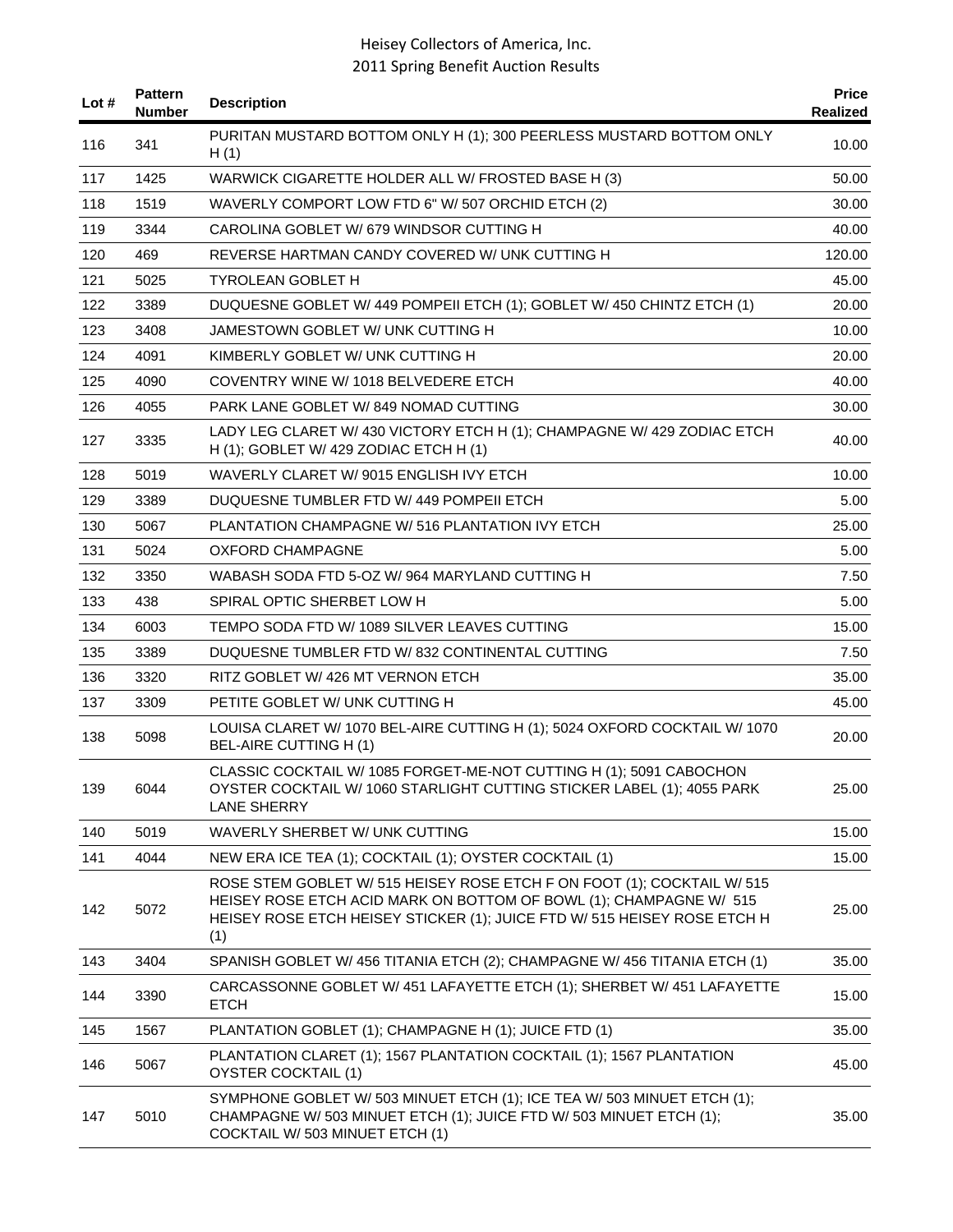| Lot # | <b>Pattern</b><br><b>Number</b> | <b>Description</b>                                                                                           | <b>Price</b><br>Realized |
|-------|---------------------------------|--------------------------------------------------------------------------------------------------------------|--------------------------|
| 148   | 6003                            | TEMPO GOBLET W/ 1069 GARLAND CUTTING HEISEY STICKER                                                          | 20.00                    |
| 149   | 4091                            | KIMBERLY GOBLET (1); COCKTAIL MOLD FLAW ON BASE OF STEM (1)                                                  | 5.00                     |
| 150   | 5040                            | LARIAT GOBLET W/982 MOON GLEAM CUTTING                                                                       | 15.00                    |
| 151   | 3376                            | ADAM WINE W/169 BILTMORE ETCH H                                                                              | 15.00                    |
| 152   | 6003                            | TEMPO COCKTAIL H                                                                                             | 5.00                     |
| 153   | 1519                            | <b>WAVERLY COCKTAIL</b>                                                                                      | 10.00                    |
| 154   | 5086                            | PLANTATION IVY GOBLET W/ SAMPLE CUTTING H RIM f                                                              | 10.00                    |
| 155   | 4055                            | <b>PARK LANE CORDIAL</b>                                                                                     | 45.00                    |
| 156   | 3350                            | WABASH JUICE FTD H                                                                                           | 5.00                     |
| 157   | 1503                            | CRYSTOLITE SALT & PEPPER SMALL PR                                                                            | 25.00                    |
| 158   | 10                              | <b>MUDDLER</b>                                                                                               | 20.00                    |
| 159   | 310                             | RING BAND SALT SHAKER ROSE BUD DÉCOR CUSTARD H                                                               | 20.00                    |
| 160   | 1201                            | FANDANGO SALT & PEPPER W/#3 METAL LIDS PR                                                                    | 25.00                    |
| 161   | 1485                            | SATURN SALT & PEPPER PR                                                                                      | 40.00                    |
| 162   | 335                             | <b>PRINCE OF WALES PLUMES #3 SALT SHAKER POOR GOLD</b>                                                       | 20.00                    |
| 163   | 1255                            | PINEAPPLE & FAN #2 SALT & PEPPER PR                                                                          | 15.00                    |
| 164   | 1295                            | BEADED SWAG #2 SALT ROSE BUD DECOR OPAL                                                                      | 10.00                    |
| 165   | 49                              | YORKSHIRE SALT & PEPPER W/ CRYSTAL GLASS TOPS HAWTHORNE PR                                                   | 80.00                    |
| 166   | 451                             | CROSS LINED FLUTE SALT H BASE f                                                                              | 15.00                    |
| 167   | 1469 1/2                        | RIDGELEIGH SALT & PEPPER CONE-SHAPED PR                                                                      | 30.00                    |
| 168   | 3404                            | SPANISH GOBLET (2)                                                                                           | 20.00                    |
| 169   | 52                              | SHORT INDIVIDUAL SHAKER W/ MATCHING GLASS LID FLAMINGO H (1); SHAKER<br>W/MATCHING GLASS LID MOONGLEAM H (1) | 55.00                    |
| 170   | 1519                            | WAVERLY SALT & PEPPER FTD W/515 HEISEY ROSE ETCH PR                                                          | 30.00                    |
| 171   | 1404                            | OLD SANDWICH SALT & PEPPER 1 TOP ONLY FLAMINGO PR                                                            | 40.00                    |
| 172   | 1235                            | BEADED PANEL & SUNBURST CRUET 6-OZ                                                                           | 75.00                    |
| 173   | 333                             | WALDORF ASTORIA CRUET 6-OZ W/ #9 STOPPER                                                                     | 25.00                    |
| 174   | 466                             | PANEL & DOUBLE PLEAT CRUET 6-OZ W/#9 STOPPER W/ UNK CUTTING                                                  | 55.00                    |
| 175D  | 1405                            | <b>IPSWICH TUMBLER H SLIGHTLY CLOUDY</b>                                                                     | 25.00                    |
| 176   | 369                             | HARTMAN BAR GLASS 2-OZ H (2)                                                                                 | 35.00                    |
| 177   | 315                             | PANELLED CANE SALT SHAKER I'S ON RIM                                                                         | 15.00                    |
| 178   | 1404                            | OLD SANDWICH CATSUP BOTTLE BOTTOM ONLY (1); #98 STOPPER FOR 1-PINT                                           | 15.00                    |
| 179   | 7064                            | GIRL HEAD STOPPER NOT GROUND IN SMALL ROUGH SPOT ON BACK                                                     | 320.00                   |
| 180   | 5058                            | GOOSE HEAD STOPPER NOT GROUND IN                                                                             | 60.00                    |
| 181   | 315                             | PANELLED CANE CRUET W/ FACETED STOPPER                                                                       | 60.00                    |
| 182   | 1235                            | BEADED PANEL & SUNBURST PUNCH CUP (1); 343 SUNBURST PUNCH CUP H (1); 411<br>TUDOR PUNCH CUP H (1)            | 40.00                    |
| 183   | 335                             | PRINCE OF WALES PLUMES PUNCH CUP H                                                                           | 15.00                    |
| 184   | 325                             | PILLOWS PUNCH CUP H                                                                                          | 20.00                    |
| 185   | 433                             | GREEK KEY PUNCH CUP FLAMINGO H                                                                               | 35.00                    |
| 186   | 4002                            | AQUA CALIENTE COCKTAIL W/ 465 GOLF SCENE ETCH                                                                | 100.00                   |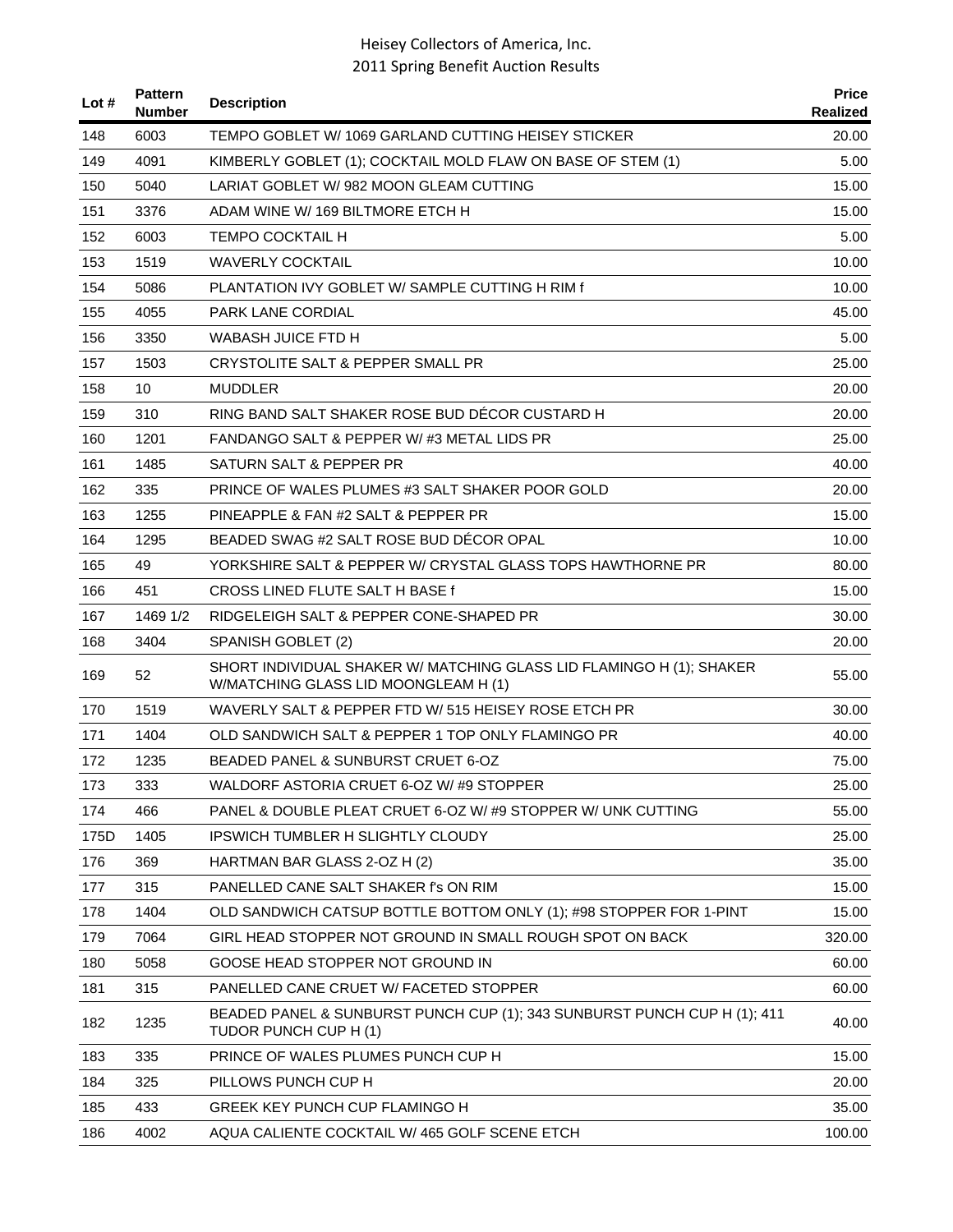| Lot # | <b>Pattern</b><br><b>Number</b> | <b>Description</b>                                                                                | <b>Price</b><br>Realized |
|-------|---------------------------------|---------------------------------------------------------------------------------------------------|--------------------------|
| 187   | 3380                            | OLD DOMINION GOBLET SHORT W/447 EMPRESS ETCH                                                      | 10.00                    |
| 188   | 3380                            | OLD DOMINION GOBLET TALL W/ 447 EMPRESS ETCH MOONGLEAM STEM & FT (4)                              | 100.00                   |
| 189   | 3404                            | SPANISH GOBLET W/941 BARCELONA CUTTING                                                            | 20.00                    |
| 190   | 3404                            | SPANISH GOBLET SAHARA BOWL fON RIM                                                                | 110.00                   |
| 191   | 1401                            | EMPRESS JUG DF H                                                                                  | 115.00                   |
| 192   | 1401                            | EMPRESS VASE DF 9 1/2" H                                                                          | 90.00                    |
| 193   | 1401                            | <b>EMPRESS TUMBLER DF H</b>                                                                       | 35.00                    |
| 194   | 1401                            | EMPRESS PUNCH CUP FTD H                                                                           | 25.00                    |
| 195   | 1401                            | EMPRESS LION HEAD BOWL FLARED RIM C                                                               | 40.00                    |
| 196   | 1401                            | EMPRESS PLATE DINNER 10 1/2" H (2)                                                                | 40.00                    |
| 197   | 1401                            | EMPRESS PLATE DINNER 10 1/2" (2)                                                                  | 30.00                    |
| 198   | 1401                            | <b>EMPRESS CANDY BOX DF H</b>                                                                     | 50.00                    |
| 199   | 1401                            | EMPRESS CANDLESTICK DF H PR                                                                       | 100.00                   |
| 200   | 1401                            | <b>EMPRESS JUICE TUMBLER H (2)</b>                                                                | 20.00                    |
| 201   | 1                               | HORSEHEAD BOOKEND (1)                                                                             | 120.00                   |
| 202   | 1                               | HORSEHEAD BOOKEND (1)                                                                             | 100.00                   |
| 203   | 1000                            | MAEZENE MARMALADE & COVER H                                                                       | 50.00                    |
| 204   | 7078                            | DIAMOND H DISPLAY SIGN                                                                            | 205.00                   |
| 205   | 11                              | PUNCH LADLE UNFINISHED BOWL BASE                                                                  | 50.00                    |
| 206   | 33                              | SKIRTED PANEL CANDLESTICK 3 1/2" H 2-PR                                                           | 55.00                    |
| 207   | 1401                            | EMPRESS MINT DF FLAMINGO (1); SUGAR DF FLAMINGO H (1); CUP FLAMINGO H<br>SHOWS WEAR (1)           | 35.00                    |
| 208   | 1238                            | BEEHIVE PLATE 8" FLAMINGO (1); 3359 PLATEAU SODA 12-OZ FLAMINGO (1)                               | 30.00                    |
| 209   | 1401                            | EMPRESS MUSTARD & COVER FLAMINGO H BLACK FLECKS BASE f (1); #2 SPOON<br>CRYSTAL H(1)              | 35.00                    |
| 210   | 1401                            | EMPRESS ASHTRAY FLAMINGO H                                                                        | 85.00                    |
| 211   | 433                             | GREEK KEY PUNCH CUP FLAMINGO H RIM DAMAGE (1); 1286 CUPID & PSYCHE<br><b>ASHTRAY FLAMINGO (1)</b> | 20.00                    |
| 212   | 516                             | FAIRACRE COLOGNE FLAMINGO W/ FLAMINGO STICKER                                                     | 155.00                   |
| 213   | 1401                            | EMPRESS NUT INDV DF FLAMINGO                                                                      | 45.00                    |
| 214   | 3380                            | OLD DOMINION CLARET FLAMINGO H STEM f GROUND TOP                                                  | 5.00                     |
| 215   | 1401                            | EMPRESS CHAMPAGNE (1 W/ BEADING) (1 W/ RIM F) H (4)                                               | 15.00                    |
| 216   | 1401                            | EMPRESS COMPOTIER DF RND 6" H                                                                     | 45.00                    |
| 217   | 1401                            | EMPRESS TRAY RND 16" H SHOWS WEAR                                                                 | 20.00                    |
| 218   | 1401                            | <b>EMPRESS RELISH 4-PRT H</b>                                                                     | 40.00                    |
| 219   | 1401                            | EMPRESS LEMON DISH BOTTOM ONLY H (1); 1509 QUEEN ANN LEMON DISH LID<br>ONLY W/ UNK CUTTING H (1)  | 10.00                    |
| 220   | 1401                            | EMPRESS ICE BUCKET DF W/ TONGS H                                                                  | 60.00                    |
| 221   | 1401                            | EMPRESS NAPPY 8" H (1); NAPPY 4" H (1)                                                            | 25.00                    |
| 222   | 1401                            | <b>EMPRESS GOBLET H</b>                                                                           | 15.00                    |
| 223   | 1401                            | EMPRESS BOWL FLORAL DF                                                                            | 20.00                    |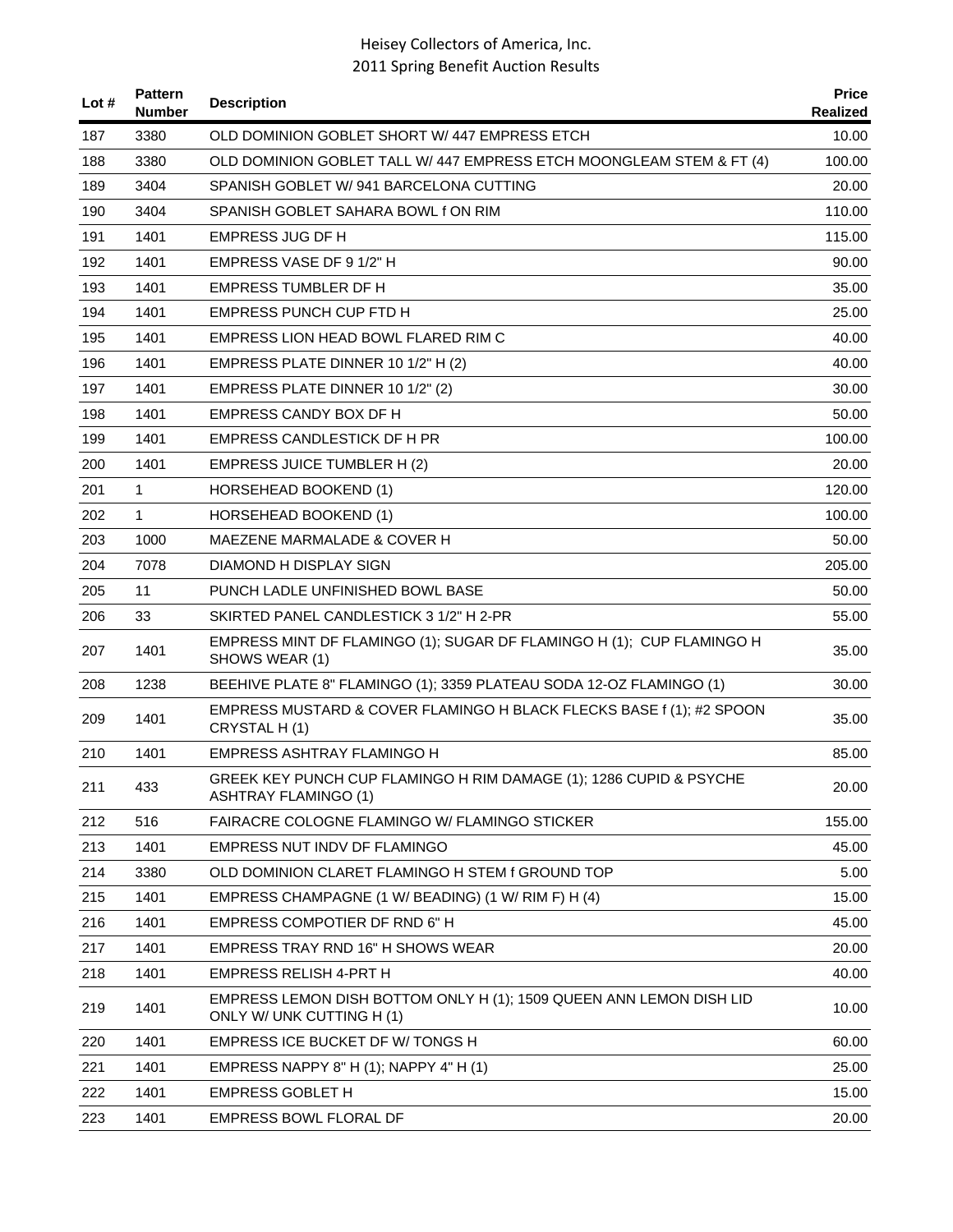| Lot $#$ | <b>Pattern</b><br><b>Number</b> | <b>Description</b>                                                                                         | <b>Price</b><br>Realized |
|---------|---------------------------------|------------------------------------------------------------------------------------------------------------|--------------------------|
| 224     | 1401                            | EMPRESS TRAY FOR INDV CREAM & SUGAR (1); SUGAR INDV H (1); 1519 WAVERLY<br>SUGAR INDV (1)                  | 20.00                    |
| 225     | 4163                            | WHALEY PRETZEL JAR MISSING LID W/ 460 CLUB DRINKING ETCH H (1); 1540<br>LARIAT LID FOR SMALL CANDY BOX (1) | 80.00                    |
| 226     | 465                             | RECESSED PANEL CANDY COVERED 3-LB H                                                                        | 380.00                   |
| 227     | 465                             | RECESSED PANEL CANDY COVERED 1/4-LB H                                                                      | 135.00                   |
| 228     | 465                             | RECESSED PANEL CANDY COVERED 1/2-LB H                                                                      | 60.00                    |
| 229     | 473                             | NARROW FLUTE W/ RIM STRAWBERRY & POWDERED SUGAR INDV W/ RIM ETCH H                                         | 60.00                    |
| 230     | 1401                            | EMPRESS CANDLESTICK FTD 2-HDLD 1-H PR; 1509 QUEEN ANN CANDLESTICK FTD<br>$2-HDLD H(1)$                     | 50.00                    |
| 231     | 1401                            | EMPRESS COMPORT 6" SQUARE TOP H                                                                            | 25.00                    |
| 232     | 1401                            | EMPRESS SODA 12-OZ H (2)                                                                                   | 20.00                    |
| 233     | 1401                            | EMPRESS COMPORT OVAL 7" H (1); COMPORT RND 6" H (1)                                                        | 40.00                    |
| 234     |                                 | MISC LOT: HEISEY STOCK CERTIFICATE; PHOTO OF HEISEY TRUCK; NEWSPAPER<br><b>ARTICLES</b>                    | 60.00                    |
| 235     | 3408                            | JAMESTOWN JUICE FTD W/ 965 NARCISSUS CUTTING (10)                                                          | 120.00                   |
| 236     | 150                             | <b>BANDED FLUTE TOOTHPICK H</b>                                                                            | 35.00                    |
| 237     | 1205                            | <b>FANCY LOOP WATER BOTTLE</b>                                                                             | 85.00                    |
| 238     | 1205                            | FANCY LOOP COVERED BUTTER EMERALD GOOD GOLD                                                                | 40.00                    |
| 239     | 1255                            | PINEAPPLE & FAN SPOONER EMERALD FAIR GOLD                                                                  | 70.00                    |
| 240     | 357                             | PRISON STRIPE SPOONER H POOR GOLD                                                                          | 90.00                    |
| 241     | 335                             | PRINCE OF WALES PLUMES SPOONER H POOR GOLD                                                                 | 40.00                    |
| 242     | 343                             | SUNBURST TRAY ICE CREAM 13" H                                                                              | 140.00                   |
| 243     | 3390                            | CARCASSONNE GOBLET HIGH FTD (10)                                                                           | 70.00                    |
| 244     | 3390                            | CARCASSONNE GOBLET LOW FTD (4); SODA FTD 8-OZ (1)                                                          | 15.00                    |
| 245     | 3404                            | <b>SPANISH CLARET</b>                                                                                      | 10.00                    |
| 246     | 4085                            | <b>KOHINOOR GOBLET</b>                                                                                     | 10.00                    |
| 247     | 373                             | OLD WILLIAMSBURG GOBLET (2)                                                                                | 10.00                    |
| 248     | 5010                            | SYMPHONE GOBLET W/ 503 MINUET ETCH                                                                         | 10.00                    |
| 249     | 5010                            | SYMPHONE GOBLET W/ 921 DANISH PRINCESS CUTTING (2)                                                         | 20.00                    |
| 250     | 5072                            | ROSE STEM GOBLET W/ 515 HEISEY ROSE ETCH H                                                                 | 15.00                    |
| 251     | 4092 1/2                        | KENILWORTH SODA FTD 12-OZ W/ 497 ROSALIE ETCH                                                              | 40.00                    |
| 252     | 3381                            | <b>CREOLE GOBLET TALL SAHARA BOWL</b>                                                                      | 40.00                    |
| 253     | 4045                            | HERON BALL VASE 4" RIM f                                                                                   | 20.00                    |
| 254     | 4045                            | <b>HERON BALL VASE 6"</b>                                                                                  | 60.00                    |
| 255     | 3368                            | ALBEMARLE SAUCER CHAMPAGNE W/867 CHATEAU CUTTING                                                           | 10.00                    |
| 256     | 3408                            | JAMESTOWN GOBLET W/965 NARCISSUS CUTTING H                                                                 | 15.00                    |
| 257     | 3404                            | SPANISH GOBLET COBALT BOWL                                                                                 | 100.00                   |
| 258     | 3404                            | SPANISH GOBLET W/865 FLORENTINE CUTTING                                                                    | 80.00                    |
| 259     | 3408                            | JAMESTOWN COCKTAIL W/985 SHEFFIELD CUTTING H                                                               | 5.00                     |
| 260     | 3390                            | CARCASSONNE CHAMPAGNE COBALT BOWL                                                                          | 65.00                    |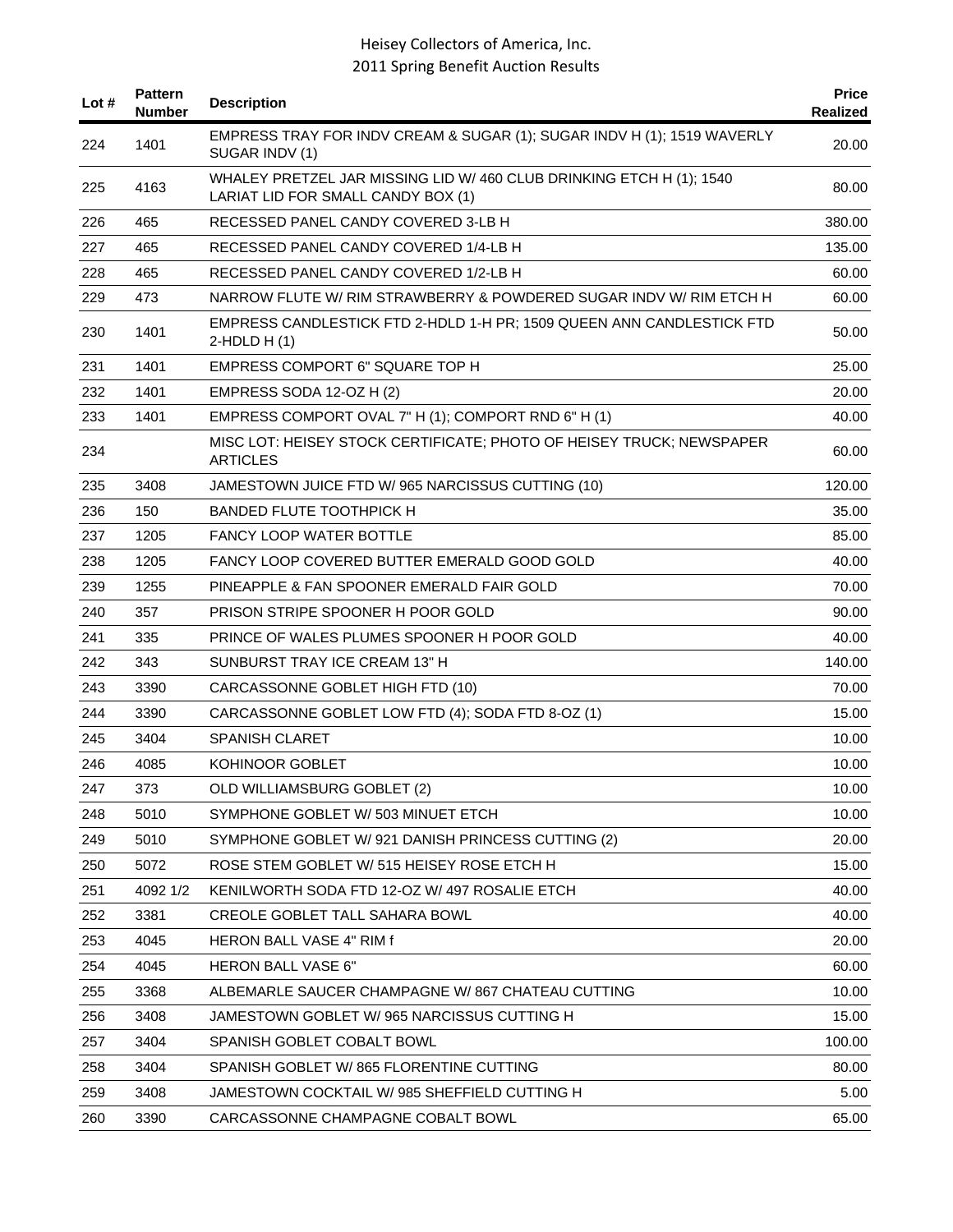| Lot # | <b>Pattern</b><br><b>Number</b> | <b>Description</b>                                                                                                                               | <b>Price</b><br>Realized |
|-------|---------------------------------|--------------------------------------------------------------------------------------------------------------------------------------------------|--------------------------|
| 261   | 1184                            | YEOMAN PLATE 8" W/ 447 EMPRESS ETCH MOONGLEAM MINOR WEAR (6)                                                                                     | 55.00                    |
| 262   | 1401                            | EMPRESS JUICE 5-OZ H (2); TUMBLER 8-OZ H GROUND RIM (1)                                                                                          | 15.00                    |
| 263   | 1280                            | WINGED SCROLL CRUET CUSTARD                                                                                                                      | 85.00                    |
| 264   | 341                             | PURITAN PIN PICKLE JAR F ON STOPPER BOTTOM                                                                                                       | 15.00                    |
| 265   | 341                             | PURITAN MARMALADE JAR MEDIUM & LID (2) ONE LID MISFIT                                                                                            | 15.00                    |
| 266   | 354                             | WIDE FLAT PANEL LAVENDER JAR FTD 27-OZ H                                                                                                         | 165.00                   |
| 267   | 354                             | WIDE FLAT PANEL LAVENDER JAR FTD 11-OZ H                                                                                                         | 80.00                    |
| 268   | 354                             | WIDE FLAT PANEL LAVENDER JAR FTD 7-OZ H                                                                                                          | 65.00                    |
| 269   | 354                             | WIDE FLAT PANEL LAVENDER JAR FTD 4 1/2-OZ H                                                                                                      | 65.00                    |
| 270   | 354                             | WIDE FLAT PANEL LAVENDER JAR FTD 2 1/2-OZ H                                                                                                      | 40.00                    |
| 271   | 2401                            | OAKWOOD OLD FASHION 8-OZ W/ 472 CIRCUS - LION TAMER ETCH                                                                                         | 75.00                    |
| 272   | 2401                            | OAKWOOD OLD FASHION 8-OZ W/ 476 CIRCUS - WESTERN SCENE ETCH                                                                                      | 80.00                    |
| 273   | 2401                            | OAKWOOD SODA 12-OZ W/ 462 FOX CHASE ETCH                                                                                                         | 25.00                    |
| 274   | 6                               | MAYONNAISE LADLE GOLD TRIM H                                                                                                                     | 15.00                    |
| 275   | 6                               | MAYONNAISE LADLE SAHARA H RIM ROUGHNESS                                                                                                          | 25.00                    |
| 276   | 1401                            | EMPRESS BOWL FRAPPE NO INSERT H                                                                                                                  | 25.00                    |
| 277   | 1519                            | WAVERLY OVAL LEMON - LID ONLY (1); 1950 CABOCHON CANDY - LID ONLY W/ 515<br>HEISEY ROSE ETCH (1); 473 NARROW FLUTE W/ RIM CANDY - LID ONLY H (1) | 15.00                    |
| 278   | 379                             | URN GOBLET STRAIGHT H (5)                                                                                                                        | 45.00                    |
| 279   | 3300                            | PENN CHARTR GOBLET HAWTHORNE H                                                                                                                   | 45.00                    |
| 280   | 351                             | PRISCILLA ALE 6-OZ H (2)                                                                                                                         | 15.00                    |
| 281   | 1405                            | <b>IPSWICH TUMBLER H BASE F</b>                                                                                                                  | 5.00                     |
| 282   | 1001                            | CASWELL CREAM W/ MOONGLEAM HDL & FT                                                                                                              | 60.00                    |
| 283   | 3370                            | AFRICAN COCKTAIL W/ MOONGLEAM STEM & FT                                                                                                          | 15.00                    |
| 284   | 3370                            | AFRICAN WINE FLAMINGO                                                                                                                            | 35.00                    |
| 285   | 1469                            | RIDGELEIGH TUMBLER 10-OZ H (2)                                                                                                                   | 45.00                    |
| 286D  |                                 | <b>BOOKS VOGEL SET OF 4</b>                                                                                                                      | 60.00                    |
| 287D  | 373                             | OLD WILLIAMSBURG PORT 3-OZ H (1); EPERGNETTE NO CANDLE CUP H (1)                                                                                 | 5.00                     |
| 288   | 1469                            | RIDGELEIGH NAPPY BELL 9" H                                                                                                                       | 25.00                    |
| 289   | 1503                            | CRYSTOLITE CUP & SAUCER H (5 SETS)                                                                                                               | 30.00                    |
| 290   | 1503                            | CRYSTOLITE CUP & SAUCER H (6 SETS)                                                                                                               | 30.00                    |
| 291   | 11                              | PUNCH LADLE                                                                                                                                      | 55.00                    |
| 292   | 1503                            | CRYSTOLITE PUNCH SET: UNDER PLATE H (1); PUNCH BOWL H (1); CUPS FTD H (12)                                                                       | 260.00                   |
| 293   | 1503                            | CRYSTOLITE PUNCH CUPS FTD H (19)                                                                                                                 | 20.00                    |
| 294   | 1503                            | CRYSTOLITE PUNCH CUPS H (5)                                                                                                                      | 10.00                    |
| 295   |                                 | ORIGINAL HEISEY PUNCH BOWL BOX                                                                                                                   | 25.00                    |
| 296   | 1401                            | EMPRESS PLATE SQUARE 8 1/2" MOONGLEAM H (4)                                                                                                      | 40.00                    |
| 297   | 5                               | PATRICIAN CANDLESTICK 5 1/2" H PR                                                                                                                | 35.00                    |
| 298   | 1485                            | SATURN SUGAR SHAKER H                                                                                                                            | 70.00                    |
| 299   | 5048                            | ROOSTER HEAD COCKTAIL                                                                                                                            | 35.00                    |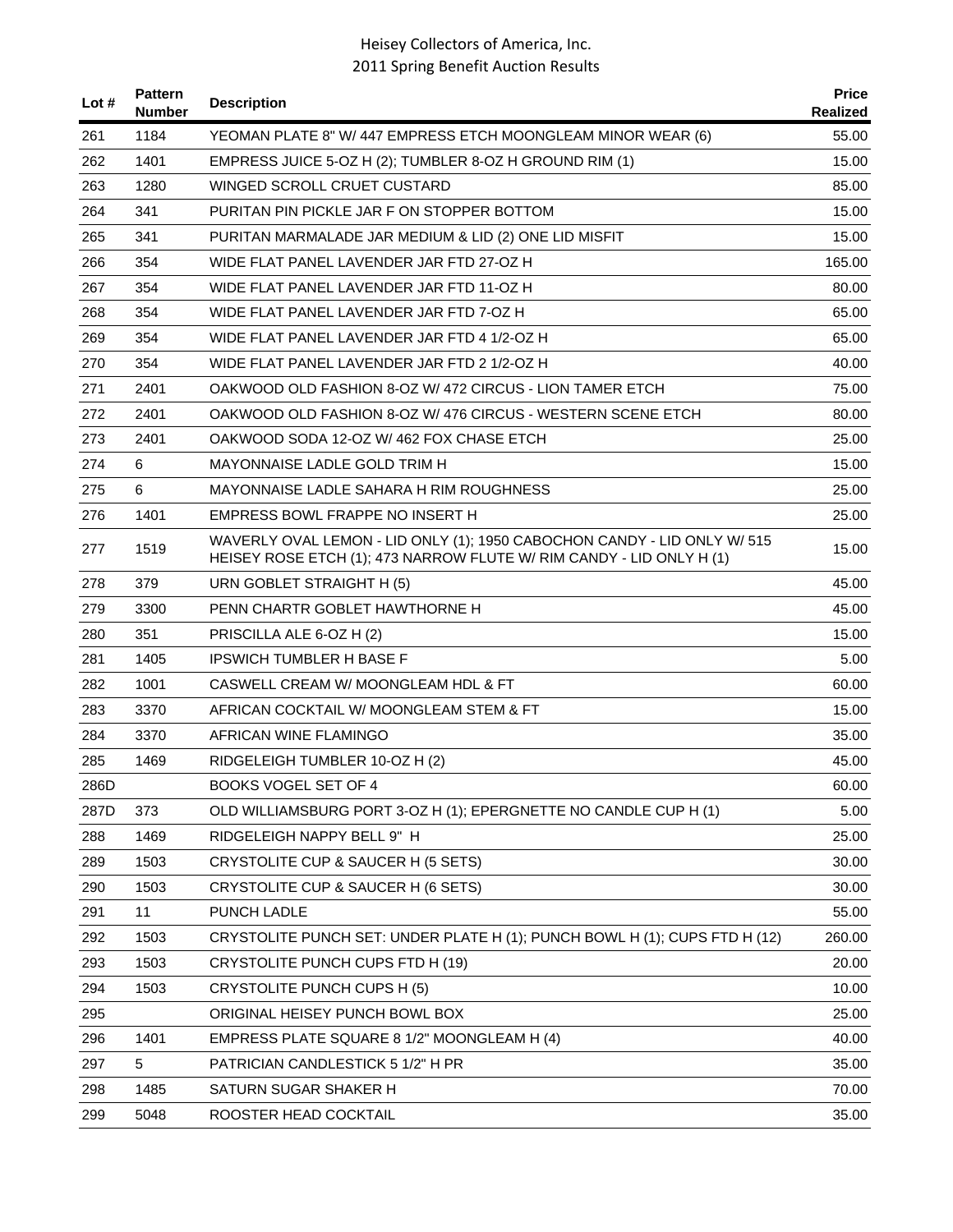| Lot $#$ | <b>Pattern</b><br>Number | <b>Description</b>                                                                                                                                                                  | <b>Price</b><br>Realized |
|---------|--------------------------|-------------------------------------------------------------------------------------------------------------------------------------------------------------------------------------|--------------------------|
| 300     | 1406                     | FLEUR-DE-LIS PLATE SQUARE 9" H                                                                                                                                                      | 35.00                    |
| 301     | 1404                     | OLD SANDWICH PLATE 8" MOONGLEAM H                                                                                                                                                   | 25.00                    |
| 302     | 5074                     | SEAHORSE STEM COCKTAIL                                                                                                                                                              | 80.00                    |
| 303     | 3416                     | BARBARA FRITCHIE GOBLET W/ 468 CHATEAU ETCH H (4)                                                                                                                                   | 40.00                    |
| 304     | 1567                     | PLANTATION ICE TEA FLARED H (2)                                                                                                                                                     | 160.00                   |
| 305     | 1567                     | PLANTATION ASH TRAY / COASTER (4)                                                                                                                                                   | 55.00                    |
| 306     | 4225                     | COBEL COCKTAIL SHAKER 1-PINT W/ STRAINER & STOPPER W/ 9013 "US" ETCH (1);<br>5038 ROOSTER STEM COCKTAIL W/ 9013 "YOU" ETCH (1); 5038 ROOSTER STEM<br>COCKTAIL W/ 9013 "ME" ETCH (1) | 180.00                   |
| 307     | 1404                     | OLD SANDWICH SALT & PEPPER FLAMINGO H PR                                                                                                                                            | 65.00                    |
| 308     | 1404                     | OLD SANDWICH WINE FLAMINGO H (4)                                                                                                                                                    | 65.00                    |
| 309     | 1401                     | EMPRESS PLATE 4 1/2" FLAMINGO H (4)                                                                                                                                                 | 20.00                    |
| 310     | 1401                     | EMPRESS PUNCH CUP FLAMINGO H                                                                                                                                                        | 25.00                    |
| 311     | 1401                     | EMPRESS OYSTER COCKTAIL FLAMINGO H (2)                                                                                                                                              | 15.00                    |
| 312     | 1401                     | EMPRESS GOBLET FLAMINGO H (2)                                                                                                                                                       | 30.00                    |
| 313     | 1404                     | OLD SANDWICH MUG 12-OZ MOONGLEAM H                                                                                                                                                  | 120.00                   |
| 314     | 4004                     | <b>IMPROMPTU GOBLET (4)</b>                                                                                                                                                         | 85.00                    |
| 315     | 1401                     | EMPRESS TUMBLER 12-OZ SAHARA H                                                                                                                                                      | 10.00                    |
| 316     | 1401                     | <b>EMPRESS TUMBLER 12-OZ H</b>                                                                                                                                                      | 5.00                     |
| 317     | 1423                     | SWEET AD-O-LINE GOBLET                                                                                                                                                              | 65.00                    |
| 318     | 2401                     | OAKWOOD SODA 6-OZ W/ 5017 SAILBOAT CARVING (4)                                                                                                                                      | 110.00                   |
| 319D    | 4044                     | <b>NEW ERA CELERY 13"</b>                                                                                                                                                           | 45.00                    |
| 320D    | 335                      | PRINCE OF WALES PLUMES CREAM FOR TABLE SET H FAIR GOLD                                                                                                                              | 5.00                     |
| 321D    | 1503                     | CRYSTOLITE CANDY W/ METAL LID W/ CANDLEBLOCK FLOWER 7" H                                                                                                                            | 20.00                    |
| 322D    | 1533                     | WAMPUM ASHTRAY H CORNER f                                                                                                                                                           | 5.00                     |
| 323D    | 1503                     | CRYSTOLITE JAM JAR & LID W/ STERLING SPOON MONOGRAM "LISA" H                                                                                                                        | 25.00                    |
| 324D    | 393                      | NARROW FLUTE JELLY ONE HDLD 5" H (1); 1183 REVERE JELLY ONE HDLD 5" W/<br>UNK CUTTING H (1)                                                                                         | 20.00                    |
| 325D    | 397                      | COLONIAL CUPPED SCALLOP BUTTER - COVER ONLY                                                                                                                                         | 5.00                     |
| 326D    | 1540                     | LARIAT CHEESE FTD & COVER 6"                                                                                                                                                        | 15.00                    |
| 327D    | 1469                     | RIDGELEIGH CREAM & SUGAR INDV H PR                                                                                                                                                  | 10.00                    |
| 328D    | 411                      | TUDOR COMPOTE HIGH FTD 6" W/ UNK CUTTING H                                                                                                                                          | 20.00                    |
| 329D    | 1469                     | RIDGELEIGH CIGARETTE BOX W/ GOLD FILIGREE 4" H SIDE F (1); ASHTRAY BRIDGE<br>H(3)                                                                                                   | 20.00                    |
| 330D    | 1401                     | EMPRESS BOWL OVAL DESSERT 10" MOONGLEAM H                                                                                                                                           | 70.00                    |
| 331D    | 1401                     | EMPRESS COMPORT OVAL FLAMINGO H                                                                                                                                                     | 45.00                    |
| 332D    | 393                      | NARROW FLUTE GRAPEFRUIT LOW FTD H                                                                                                                                                   | 15.00                    |
| 333D    | 352                      | FLAT PANEL LAVENDER JAR 3-OZ H POOR FITTING LID                                                                                                                                     | 30.00                    |
| 334D    | 341                      | PURITAN CUSTARD CUP SHALLOW HDLD 4 1/2-OZ H (4)                                                                                                                                     | 15.00                    |
| 335D    | 1233                     | PRESSED DIAMOND BAKED APPLE W/ ROLLED EDGE 6" FLAMINGO H                                                                                                                            | 20.00                    |
| 336D    | 1252                     | TWIST CELERY 10" MOONGLEAM H                                                                                                                                                        | 20.00                    |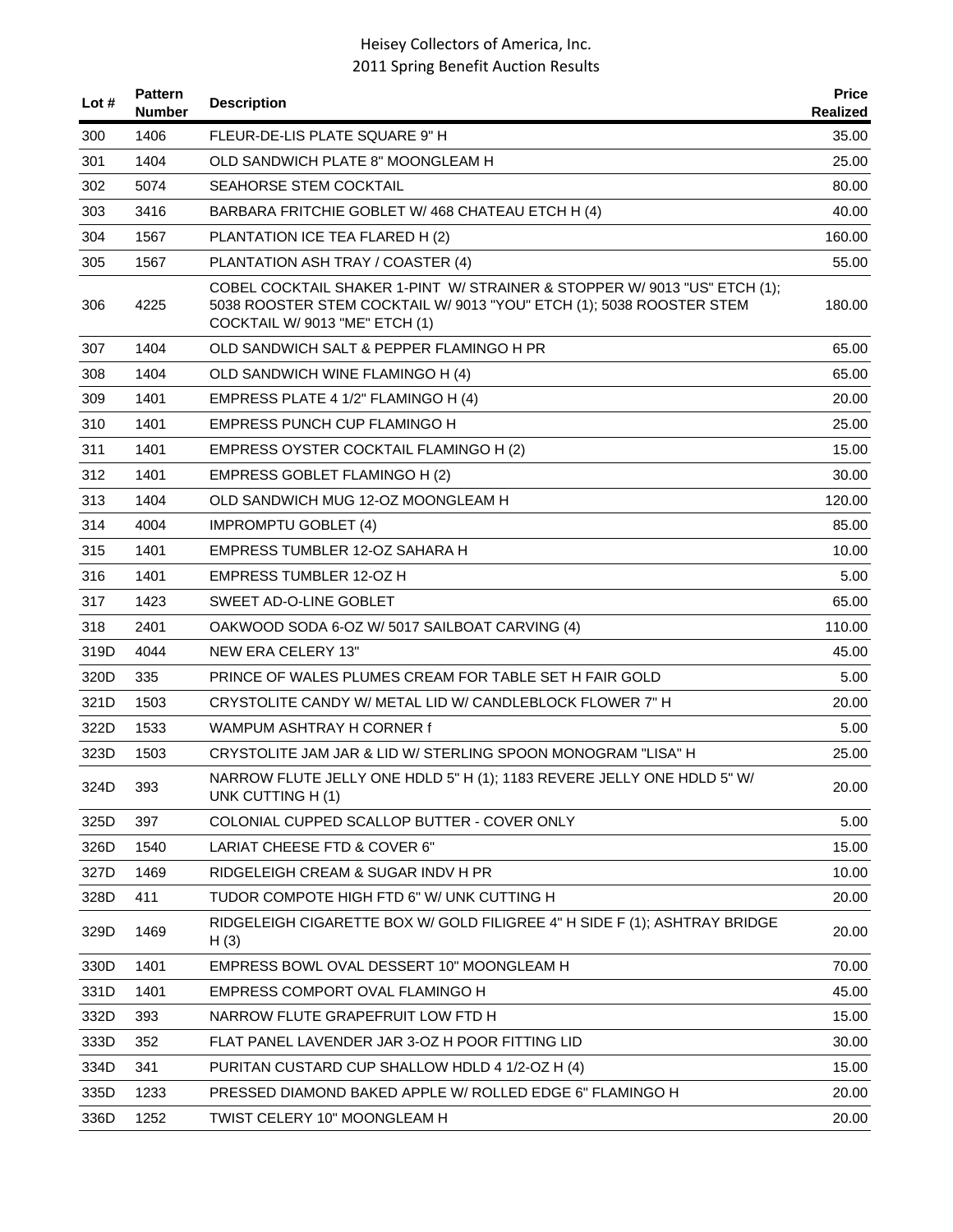| Lot # | <b>Pattern</b><br>Number | <b>Description</b>                                                                                                                                  | <b>Price</b><br>Realized |
|-------|--------------------------|-----------------------------------------------------------------------------------------------------------------------------------------------------|--------------------------|
| 337D  | 1183                     | REVERE PRESERVE OVAL 6" W/ UNK CUTTING H RIM f'S                                                                                                    | 10.00                    |
| 338D  | 9                        | COASTER H(5)                                                                                                                                        | 25.00                    |
| 339D  | 475                      | NARROW FLUTE W/ RIM PRESERVE 6 1/2" H                                                                                                               | 10.00                    |
| 340D  | 1503                     | CRYSTOLITE CREAM & SUGAR H PR                                                                                                                       | 15.00                    |
| 341D  | 1503                     | CRYSTOLITE CREAM & SUGAR INDV H PR                                                                                                                  | 10.00                    |
| 342D  |                          | FRAMED UNUSED CHECK FOR AH HEISEY'S PERSONAL ACCOUNT (1)                                                                                            | 15.00                    |
| 343D  | 1220                     | PUNTY BAND MUG HDLD SOUV "AMSTERDAM N Y" CUSTARD H                                                                                                  | 15.00                    |
| 344D  | 1021                     | CHRISTINE CREAM & SUGAR & LID W/ GOLD ENAMEL WHEELING DECOR H PR                                                                                    | 35.00                    |
| 345D  | 393                      | NARROW FLUTE MUSTARD & COVER W/ STERLING SPOON                                                                                                      | 10.00                    |
| 346D  | 1469                     | RIDGELEIGH STAR RELISH H                                                                                                                            | 25.00                    |
| 347D  | 1183                     | REVERE LEMON DISH & LID 5" W/ GOLD & BLUE WHEELING DECOR H                                                                                          | 40.00                    |
| 348D  | 484                      | EDITH BOWL ROLLED EDGE 10 1/2" W/ UNK CUTTING H                                                                                                     | 25.00                    |
| 349D  | 1183                     | REVERE CELERY 12" W/ UNK CUTTING H                                                                                                                  | 15.00                    |
| 350D  | 1469                     | RIDGELEIGH BOWL GARDENIA 9" H                                                                                                                       | 25.00                    |
| 351D  | 5                        | CAITLIN ROSE PUFF BOX W/ METAL LID H                                                                                                                | 15.00                    |
| 352D  | 1503                     | CRYSTOLITE MUSTARD & COVER W/ STERLING SPOON H                                                                                                      | 10.00                    |
| 353D  | 1503                     | CRYSTOLITE BON BON 7" H (1); PRESERVE 2-PRT H (1)                                                                                                   | 30.00                    |
| 354D  | 353                      | MEDIUM FLAT PANEL CHEESE & CRACKER W/ SILVER OVERLAY                                                                                                | 20.00                    |
| 355D  | 1469                     | RIDGELEIGH PICKLE / OLIVE OVAL 7" H                                                                                                                 | 10.00                    |
| 356D  | 300                      | PEERLESS JELLY FTD H                                                                                                                                | 20.00                    |
| 357D  | 341 1/2                  | PURITAN JUG 3-PINT SQUAT                                                                                                                            | 40.00                    |
| 358D  | 352                      | FLAT PANEL NAPPY SHALLOW 5 1/2" H (6)                                                                                                               | 35.00                    |
| 359D  | 1221                     | STAR CENTER PLATE SANDWICH 12" W/ BLUE & ORANGE WHEELING DÉCOR H (1);<br>NON-HEISEY CENTER FTD BOWL W/ MATCHING BLUE & ORANGE WHEELING<br>DÉCOR (1) | 60.00                    |
| 360D  | 13                       | FLAT RIM BOWL FLORAL 11" FLAMINGO H                                                                                                                 | 15.00                    |
| 361D  | 407                      | COARSE RIB CELERY 9" IN METAL FRAME MARIGOLD STAIN H                                                                                                | 15.00                    |
| 362D  | 407                      | COARSE RIB JUG ICE LIP 1/2-GAL H                                                                                                                    | 40.00                    |
| 363D  | 1503                     | CRYSTOLITE CANDY COVERED 7" GLASS LID W/ BRONZE FINISH FILIGRIE & FINIAL<br>H.                                                                      | 70.00                    |
| 364D  | 352                      | FLAT PANEL FINGER BOWL H (2); 341 PURITAN FINGER BOWL H (1); 331 COLONIAL<br>PANEL FINGER BOWL H (1)                                                | 20.00                    |
| 365D  | 393                      | NARROW FLUTE CHAMPAGNE H (11)                                                                                                                       | 35.00                    |
| 366D  | 1252                     | TWIST GOBLET H (4)                                                                                                                                  | 25.00                    |
| 367D  | 300                      | PEERLESS COCKTAIL H (5)                                                                                                                             | 25.00                    |
| 368D  | 1183                     | YEOMAN CREAM H & SUGAR W/ SILVER DECOR PR                                                                                                           | 15.00                    |
| 369   | 463                      | BONNET BASKET 7" W/ 693 CLOISTER CUTTING H                                                                                                          | 80.00                    |
| 370   | 1232                     | SPOKE PLATE 7 1/2" FLAMINGO H (6)                                                                                                                   | 60.00                    |
| 371   | 1255                     | PINEAPPLE & FAN NAPPY 9" GOOD GOLD EMERALD                                                                                                          | 90.00                    |
| 372   | 1403                     | DOWAGER GRAPEFRUIT H                                                                                                                                | 30.00                    |
| 373   | 5065                     | <b>COLT STEM COCKTAIL</b>                                                                                                                           | 100.00                   |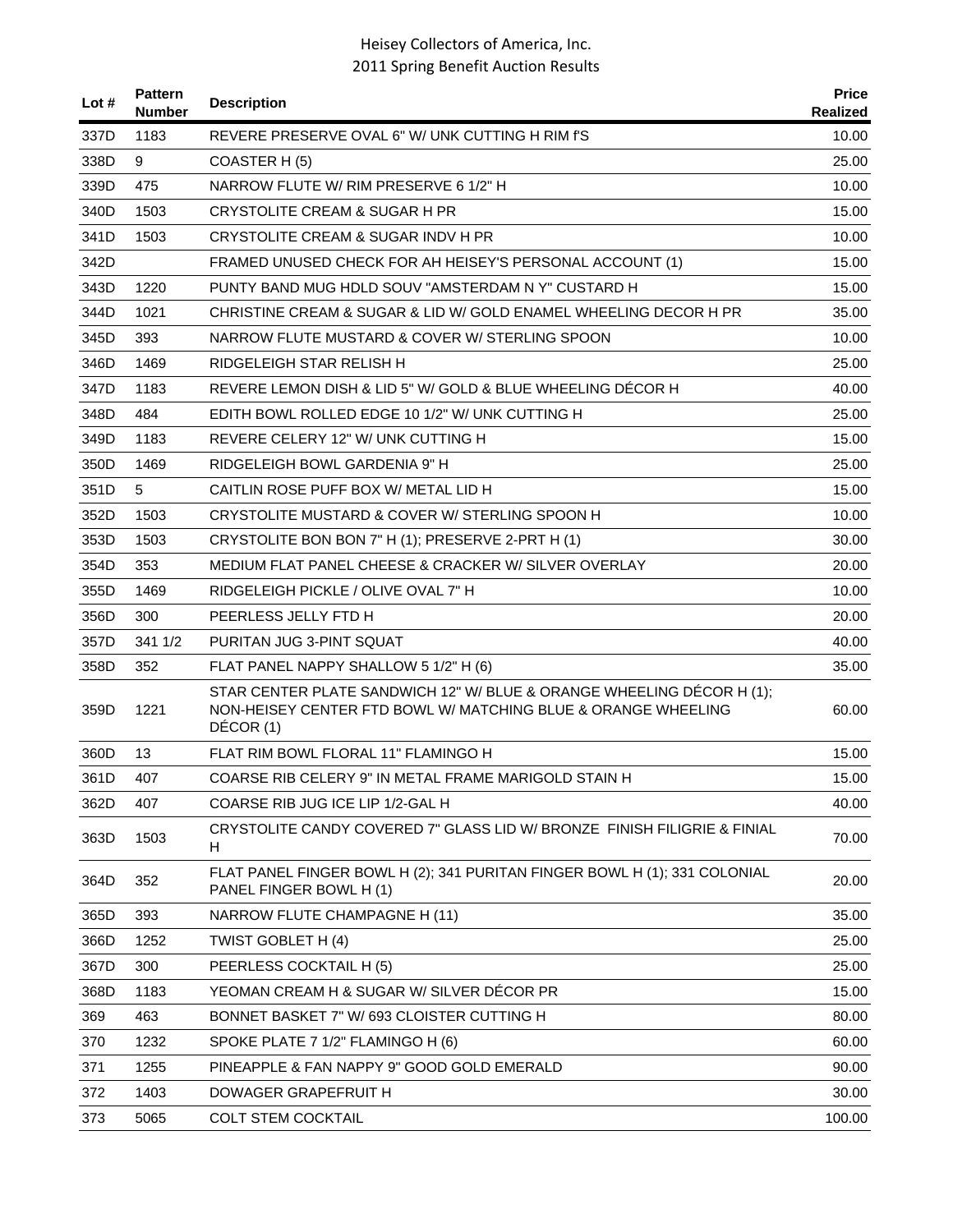| Lot # | <b>Pattern</b><br><b>Number</b> | <b>Description</b>                                                                               | <b>Price</b><br>Realized |
|-------|---------------------------------|--------------------------------------------------------------------------------------------------|--------------------------|
| 374   | 1403                            | HALF CIRCLE CREAM & SUGAR INDV MOONGLEAM H PR                                                    | 165.00                   |
| 375   | 4225                            | COBEL COCKTAIL SHAKER W/ STRAINER & STOPPER W/ UNK CUTTING                                       | 80.00                    |
| 376   | 1489                            | <b>PURITAN BITTERS BOTTLE</b>                                                                    | 35.00                    |
| 377   | 135                             | <b>EMPRESS CANDLESTICK 6"</b>                                                                    | 25.00                    |
| 378   | 3397                            | GASCONY WINE W/456 TITANIA ETCH H (4)                                                            | 50.00                    |
| 379   | 1184                            | YEOMAN PLATE 7" W/ UNK CUTTING H (4)                                                             | 10.00                    |
| 380   | 325                             | PILLOWS SPOONER H                                                                                | 50.00                    |
| 381   | 1226                            | COLONIAL SHERBET FTD FLARED SOME H (5)                                                           | 30.00                    |
| 382   | 354                             | WIDE FLAT PANEL STACK SET W/HDLD SUGAR HDLD CREAM & BUTTER PAT<br><b>FLAMINGO</b>                | 115.00                   |
| 383   | 1201                            | <b>FANDANGO NAPPY CUPPED 3 1/2"</b>                                                              | 10.00                    |
| 384   | 1533                            | <b>WAMPUM ASHTRAY H</b>                                                                          | 15.00                    |
| 385   | 5063                            | BANTAM ROOSTER COCKTAIL                                                                          | 80.00                    |
| 386   | 4163                            | WHALEY MUG 16-OZ W/455 SPORTSMAN ETCH H                                                          | 90.00                    |
| 387   | 1184                            | YEOMAN CUP MARIGOLD H f SUGARY (1); SAUCER MARIGOLD H f (1)                                      | 15.00                    |
| 388   | 1252                            | TWIST CRUET W/ STOPPER MARIGOLD SUGARY                                                           | 75.00                    |
| 389   | 500                             | OCTAGON BASKET 6" MOONGLEAM H f                                                                  | 105.00                   |
| 390   | 451                             | CROSS LINED FLUTE SALT & PEPPER NO LIDS H f PR                                                   | 5.00                     |
| 391   | 4002                            | AQUA CALIENTE COCKTAIL W/462 FOX CHASE ETCH (2)                                                  | 70.00                    |
| 392   | 4002                            | AQUA CALIENTE COCKTAIL W/465 GOLF SCENE ETCH H1                                                  | 110.00                   |
| 393   | 1401                            | EMPRESS MUSTARD & COVER (1); PLATE 4 1/2" H (1); #5 SPOON H (1)                                  | 20.00                    |
| 394   | 325                             | PILLOWS PUNCH CUP H                                                                              | 20.00                    |
| 395   | 305                             | PUNTY & DIAMOND POINT PUNCH CUP H                                                                | 10.00                    |
| 396   | 343                             | SUNBURST PUNCH CUP H                                                                             | 20.00                    |
| 397   | 335                             | PRINCE OF WALES PLUMES PUNCH CUP H 1-f (2)                                                       | 15.00                    |
| 398   | 1473                            | BUTTRESS TALL CENTER PIECE H F                                                                   | 40.00                    |
| 399   | 1473                            | BUTTRESS SHORT CENTER PIECE H                                                                    | 25.00                    |
| 400   | 1473                            | BUTTRESS CORNER PIECE H 2-F (4)                                                                  | 50.00                    |
| 401D  | 465                             | RECESSED PANEL CANDY 1-LB & LID W/ UNK CUTTING H                                                 | 250.00                   |
| 402D  | 465                             | RECESSED PANEL CANDY 3-LB & LID W/ UNK CUTTING H (MATCHES 401-D)                                 | 275.00                   |
| 403D  | 465                             | RECESSED PANEL CANDY 5-LB & LID W/ UNK CUTTING H (MATCHES 401-D & 402-D)                         | 700.00                   |
| 404D  | 427                             | DAISY & LEAVES NAPPY 8" H                                                                        | 30.00                    |
| 405D  | 427                             | DAISY & LEAVES NAPPY 4" H (4); NAPPY 4 1/2" W/ FROSTED FLOWERS H (1)                             | 35.00                    |
| 406D  | 429                             | PLAIN PANEL RECESS PITCHER W/ UNK CUTTING H (1); TUMBLER 8-OZ W/<br>MATCHING UNK CUTTING 1-F (4) | 75.00                    |
| 407D  | 341                             | OLD WILLIAMSBURG CREAM & SUGAR INDV H PR                                                         | 20.00                    |
| 408   | 1405                            | <b>IPSWICH JUG H HANDLE C</b>                                                                    | 45.00                    |
| 409   | 1405                            | IPSWICH SODA FTD 12-OZ H (10)                                                                    | 65.00                    |
| 410   | 1405                            | IPSWICH LID ONLY FOR 2-LB CANDY SAHARA f                                                         | 20.00                    |
| 411   | 1405                            | IPSWICH OYSTER COCKTAIL H 1-F (7)                                                                | 60.00                    |
| 412   | 1533                            | WAMPUM ASHTRAY 1-SHOWS WEAR (2)                                                                  | 15.00                    |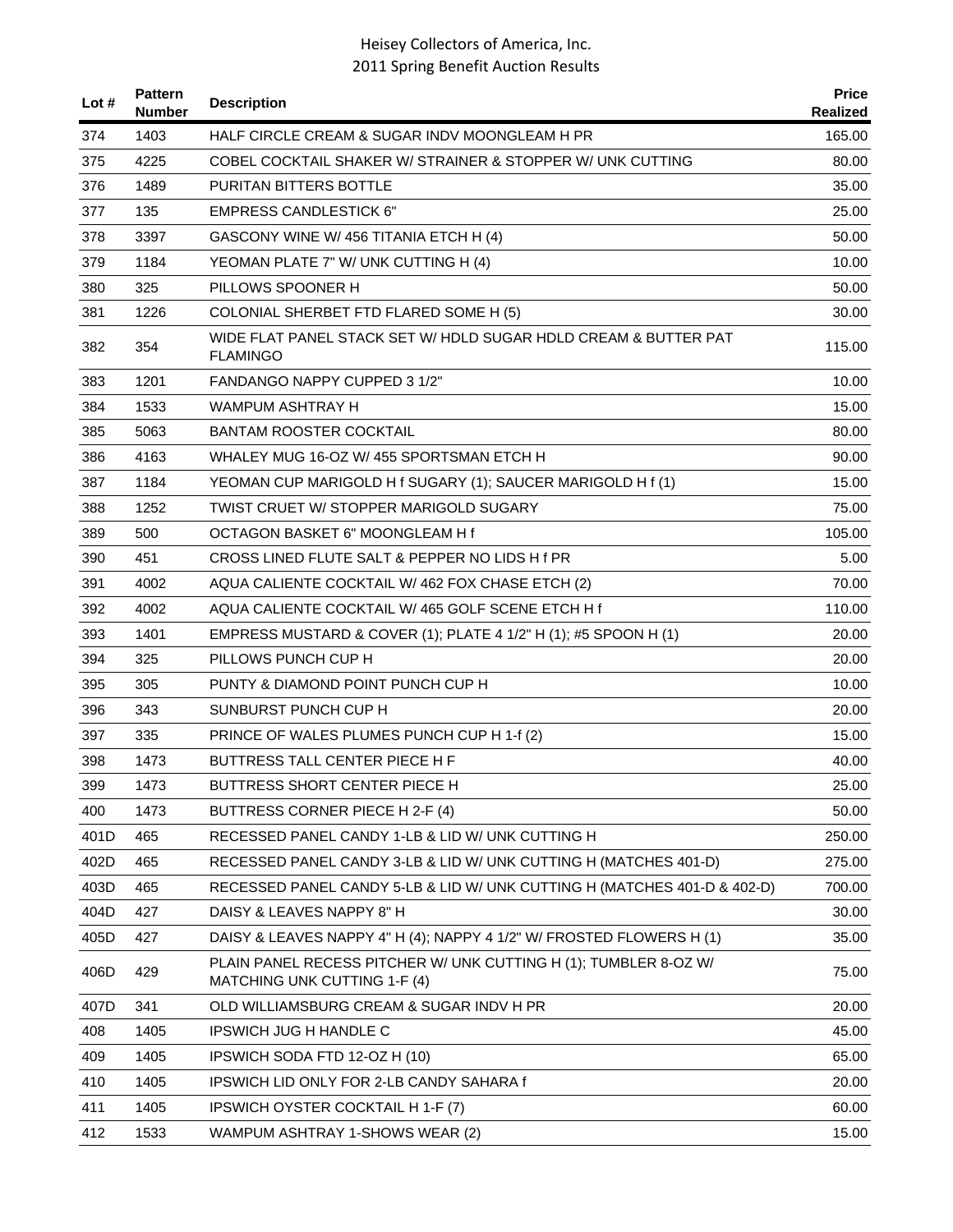| Lot # | <b>Pattern</b><br>Number | <b>Description</b>                                                                                                                         | <b>Price</b><br>Realized |
|-------|--------------------------|--------------------------------------------------------------------------------------------------------------------------------------------|--------------------------|
| 413   | 3404                     | SPANISH GOBLET W/ UNK CUTTING                                                                                                              | 20.00                    |
| 414   | 1469                     | RIDGELEIGH CIGARETTE BOX H                                                                                                                 | 10.00                    |
| 415   | 4182                     | THIN PLATE 8" W/ 439 PIED PIPER ETCH                                                                                                       | 5.00                     |
| 416   | 1503                     | CRYSTOLITE BOWL FLORAL OVAL 13" H                                                                                                          | 25.00                    |
| 417   | 1503                     | CRYSTOLITE BOWL SALAD SHALLOW 10" H BOTTOM F                                                                                               | 5.00                     |
| 418   | 341                      | PURITAN TANKARD 3-PINT H B INSIDE BOTTOM                                                                                                   | 15.00                    |
| 419   | 393                      | NARROW FLUTE SUGAR (1); SUGAR & LID H f ON HDL (1)                                                                                         | 5.00                     |
| 420   | 1233                     | PRESSED DIAMOND BAKED APPLE 6 1/2" FLAMINGO H (1); 1620 REVERE PLATE 8"<br>W/980 MOONGLO CUTTING (1); 1226 RIDGE BORDER PLATE 7 1/2" H (1) | 15.00                    |
| 421   | 12                       | FLAT RIM BOWL FLORAL 9" FLAMINGO                                                                                                           | 15.00                    |
| 422   | 1503                     | CRYSTOLITE CANDY W/ METAL LID 7" H                                                                                                         | 20.00                    |
| 423   | 341                      | PURITAN NAPPY 4" H (4)                                                                                                                     | 15.00                    |
| 424   | 1565                     | LEAF JELLY 5" DAWN H                                                                                                                       | 50.00                    |
| 425   | 411                      | TUDOR PLATE 8" H 1-b (5)                                                                                                                   | 15.00                    |
| 426   | 353                      | MEDIUM FLAT PANEL MARMALADE & LID W/ 9003 OAKWOOD ETCH H ACID BURN ON                                                                      | 5.00                     |
| 427   | 300                      | PEERLESS SHERBET HIGH FTD SCALLOPED RIM 4-OZ H (4)                                                                                         | 25.00                    |
| 428   | 5011                     | YORKTOWN SHERBET W/928 LEGIONNAIRE CUTTING 1-f (4)                                                                                         | 15.00                    |
| 429   | 1405                     | <b>IPSWICH CANDLE VASES W/ CANDLE CUP INSERTS &amp; PRISMS H PR</b>                                                                        | 190.00                   |
| 430   | 1503                     | CRYSTOLITE NUT LEAF INDV (4)                                                                                                               | 10.00                    |
| 431   | 1405                     | <b>IPSWICH SHERBET H (12)</b>                                                                                                              | 45.00                    |
| 432   | 1405                     | IPSWICH SUGAR H (1); PLATE 6" (2)                                                                                                          | 20.00                    |
| 433   | 353                      | MEDIUM FLAT PANEL SANITARY STRAW TRAY H                                                                                                    | 175.00                   |
| 434   | 433                      | GREEK KEY NAPPY 5" H f ROUGHNESS (1); 1225 PLAIN BAND NAPPY 4" CRIMPED<br>RIM H (1); 300 PEERLESS NAPPY 5" H (1)                           | 10.00                    |
| 435   | 351                      | PRISCILLA MUSTARD NO LID W/ SILVER DECOR H                                                                                                 | 5.00                     |
| 436   |                          | EARLY TUMBLER 8-OZ NARROW OPTIC H b                                                                                                        | 10.00                    |
| 437   | 1404                     | OLD SANDWICH TIDBIT MADE FROM 1-8" & 1-6" PLATES W/ PATTERNED CENTERS                                                                      | 80.00                    |
| 438   | 1506                     | WHIRLPOOL VASE PANSY 4" H                                                                                                                  | 60.00                    |
| 439   | 411                      | <b>TUDOR FRENCH DRESSING H</b>                                                                                                             | 15.00                    |
| 440   | 300                      | PEERLESS SHERBET HIGH FTD SCALLOPED RIM 4-OZ H (2)                                                                                         | 15.00                    |
| 441   | 341                      | PURITAN JELLY TRI-CORNERED 1-HDL H (1); 341 PURITAN NAPPY 4" H (1); 300<br>PEERLESS COCKTAIL H f (1)                                       | 10.00                    |
| 442   | 8006                     | LATTICE BAND NAPPY OVAL 5 1/2" FULL LATTICE VARIATION H                                                                                    | 10.00                    |
| 443   | 459                      | ROUND COLONIAL BASKET H W/351 MUMS ETCH HANDLE f                                                                                           | 65.00                    |
| 444   | 1503                     | CRYSTOLITE HURRICANE LAMP BASE 1-LITE H W/300 SHADE 12" W/ UNK CUTTING<br>$1 -$                                                            | 160.00                   |
| 445   | 429                      | PLAIN PANEL RECESS EGG CUP 5-OZ W/ UNK CUTTING H                                                                                           | 10.00                    |
| 446   | 393                      | NARROW FLUTE CHAMPAGNE H (2)                                                                                                               | 10.00                    |
| 447   | 369                      | HARTMAN SODA FLARED 8-OZ W/ OPTIC H (12)                                                                                                   | 35.00                    |
| 448   | 341                      | PURITAN NAPPY 5" H (9)                                                                                                                     | 25.00                    |
| 449   | 465                      | RECESSED PANEL BASKET 8" H HDL C                                                                                                           | 35.00                    |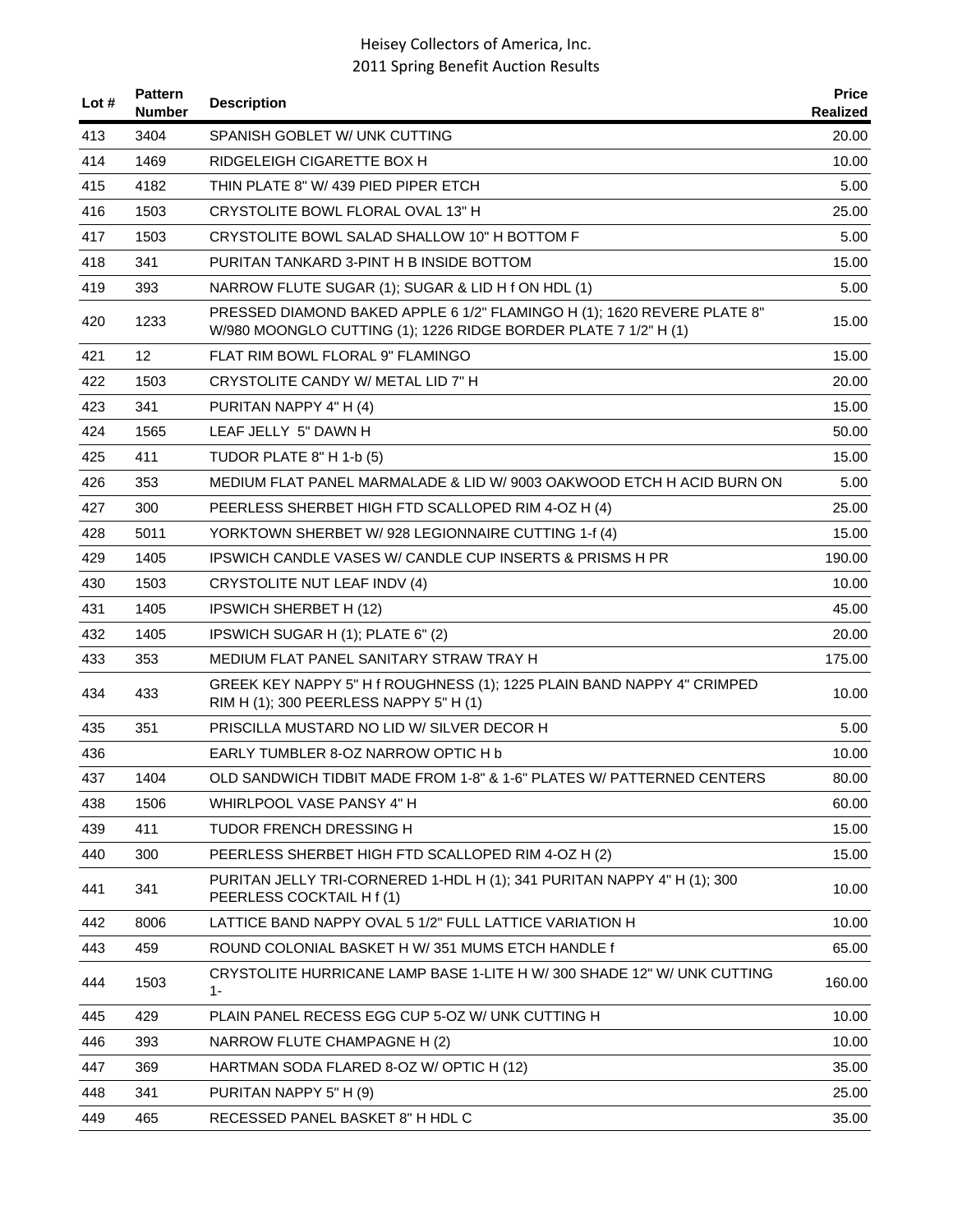| Lot # | <b>Pattern</b><br><b>Number</b> | <b>Description</b>                                                                                                                                              | <b>Price</b><br>Realized |
|-------|---------------------------------|-----------------------------------------------------------------------------------------------------------------------------------------------------------------|--------------------------|
| 450   | 354                             | WIDE FLAT PANEL GRAPEFRUIT W/ ATTACHED PLATE (1); 341 1/2 PURITAN PLATE 6"<br>H                                                                                 | 10.00                    |
| 451   | 353                             | MEDIUM FLAT PANEL CHEESE & CRACKER (1-PIECE) H                                                                                                                  | 55.00                    |
| 452   | 150                             | POINTED OVAL & DIAMOND POINT NAPPY 4" C (1); 1454 DIAMOND POINT ASHTRAY<br>H (1); 1535 OVAL & DIAMOND POINT ASHTRAY f (1)                                       | 15.00                    |
| 453   | 1540                            | LARIAT CREAM & SUGAR H PR                                                                                                                                       | 10.00                    |
| 454   | 3380                            | OLD DOMINION SODA FTD 12-OZ W/ 447 EMPRESS ETCH (8); 1184 YEOMAN<br>UNDERPLATE FOR CREAM SOUP W/ 447 EMPRESS ETCH (1)                                           | 30.00                    |
| 455   | $\overline{2}$                  | <b>GIRAFFE HEAD FORWARD</b>                                                                                                                                     | 120.00                   |
| 456   | 4002                            | AQUA CALIENTE COCKTAIL W/460 CLUB DRINKING SCENE ETCH                                                                                                           | 40.00                    |
| 457   | 4002                            | AQUA CALIENTE COCKTAIL W/ 467 TALLY HO ETCH (1); 2401 OAKWOOD OLD<br>FASHION W/467 TALLY HO ETCH (1)                                                            | 40.00                    |
| 458   | 2052                            | BAR 1 1/2-OZ W/ 467 TALLY HO ETCH (1); BAR 2 1/2-OZ W/ 467 TALLY HO ETCH (1)                                                                                    | 35.00                    |
| 459   | 3303                            | OLD GLORY PARFAIT W/413 RENAISSANCE ETCH H                                                                                                                      | 15.00                    |
| 460   | 1184                            | YEOMAN PLATE 8" W/ 447 EMPRESS ETCH 1-f (8)                                                                                                                     | 15.00                    |
| 461   | 473                             | NARROW FLUTE W/ RIM LOAF SUGAR & CREAM SET H W/ UNK CUTTING CREAM F                                                                                             | 30.00                    |
| 462   | 1401                            | EMPRESS CANDLESTICK 2-HDLD 4-FTD H                                                                                                                              | 15.00                    |
| 463   | 1503                            | <b>CRYSTOLITE JELLY FTD 5" H</b>                                                                                                                                | 20.00                    |
| 464   | 1567                            | PLANTATION CANDLEBLOCK f                                                                                                                                        | 70.00                    |
| 465   | $V-8621$                        | PINE CONES BOWL 6 1/2"                                                                                                                                          | 10.00                    |
| 466   | 413                             | TUDOR CIGARETTE BOX & COVER MOONGLEAM BOTTOM W/ SILVER OVERLAY &<br>TOP W/ UNK CUTTING H                                                                        | 80.00                    |
| 467   | 3380                            | OLD DOMINION SODA FTD 10-OZ MOONGLEAM BOWLS (2)                                                                                                                 | 20.00                    |
| 468   | $\overline{2}$                  | OLD WILLIAMSBURG CANDLESTICK 9" H (1); 1519 WAVERLY EPERGNETTE DEEP 5"<br>(1)                                                                                   | 40.00                    |
| 469   | 300                             | PEERLESS CHAMPAGNE H (2)                                                                                                                                        | 10.00                    |
| 470   | 2405                            | SODA 14-OZ W/467 TALLY HO ETCH                                                                                                                                  | 25.00                    |
| 471   | 2401                            | OAKWOOD SODA 12-OZ W/ 465 GOLF SCENE (2)                                                                                                                        | 160.00                   |
| 472   | 2401                            | OAKWOOD OLD FASHION W/472 CIRCUS - LION TAMER ETCH                                                                                                              | 160.00                   |
| 473   | 4225                            | COBEL COCKTAIL SHAKER W/ STOPPER & STRAINER 2-QT W/ 467 TALLY HO ETCH f<br>ON STOPPER                                                                           | 100.00                   |
| 474   | 4163                            | WHALEY BEER MUG 12-OZ W/ 465 GOLF SCENE ETCH                                                                                                                    | 180.00                   |
| 475   | 3304                            | UNIVERSAL COCKTAIL 3 1/2-OZ W/ 467 TALLY HO ETCH                                                                                                                | 30.00                    |
| 476   | 6060                            | COUNTRY CLUB OLD FASHION 13-OZ W/ 517 WINCHESTER '76 ETCH                                                                                                       | 155.00                   |
| 477   | 393                             | NARROW FLUTE ORANGE JUICE HDLD 4-OZ GROUND BOTTOM H (16)                                                                                                        | 85.00                    |
| 478   | 1553                            | SPARROW-2                                                                                                                                                       | 75.00                    |
| 479   | 1401                            | EMPRESS RELISH TRIPLEX 7" MOONGLEAM H                                                                                                                           | 25.00                    |
| 480   | 411                             | TUDOR PLATE 8" H (1); 393 NARROW FLUTE PLATE 5" H (1); 1291 SIMPLICITY W/<br>STAR PLATE 4 1/2" W/ SILVER DECOR H (1); 352 FLAT PANEL GRAPEFRUIT 6 1/2" H<br>(1) | 25.00                    |
| 481   | 1519                            | WAVERLY PLATE 8" W/ 507 ORCHID ETCH (8)                                                                                                                         | 80.00                    |
| 482   | 1509                            | QUEEN ANN CUP FTD & SAUCER W/ 507 ORCHID ETCH (8-SETS)                                                                                                          | 110.00                   |
| 483   | 1519                            | WAVERLY CUP FTD & SAUCER W/ 507 ORCHID ETCH (2-SETS)                                                                                                            | 20.00                    |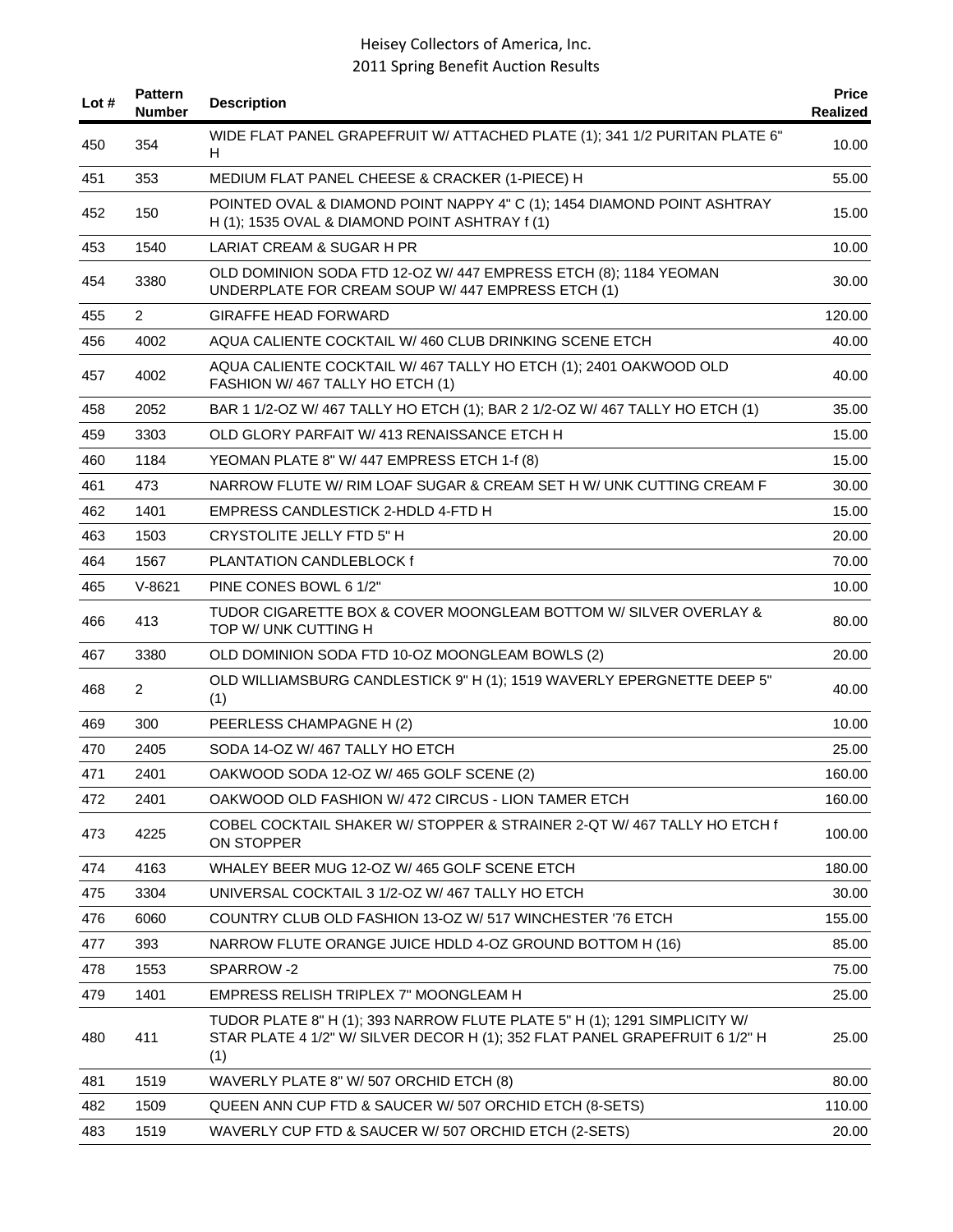| Lot $#$ | <b>Pattern</b><br><b>Number</b> | <b>Description</b>                                                                 | <b>Price</b><br>Realized |
|---------|---------------------------------|------------------------------------------------------------------------------------|--------------------------|
| 484     | 4182                            | THIN PLATE 6" W/ 507 ORCHID ETCH SHOW WEAR (4)                                     | 55.00                    |
| 485     | 4182                            | THIN PLATE 6" W/ 507 ORCHID ETCH SHOW WEAR (4)                                     | 45.00                    |
| 486     | 1519                            | WAVERLY SALT & PEPPER W/ METAL LIDS W/ 507 ORCHID ETCH PR                          | 35.00                    |
| 487     | 1519                            | WAVERLY SALT & PEPPER W/ METAL LIDS W/ 507 ORCHID ETCH PR                          | 45.00                    |
| 488     | 112                             | MERCURY CANDLESTICK W/507 ORCHID ETCH PR                                           | 30.00                    |
| 489     | 4304                            | UNIVERSAL COCKTAIL ICER & LINER W/ 507 ORCHID ETCH EDGE ROUGHNESS                  | 75.00                    |
| 490     | 5025                            | TYROLEAN WNE 3-OZ W/ 507 ORCHID ETCH (7)                                           | 145.00                   |
| 491     | 1509                            | QUEEN ANN CHEESE FTD W/507 ORCHID ETCH H                                           | 25.00                    |
| 492     | 1519                            | WAVERLY HONEY DISH 7" W/ 507 ORCHID ETCH                                           | 20.00                    |
| 493     | 2401                            | OAKWOOD SODA 6-OZ W/ 507 ORCHID ETCH (4)                                           | 140.00                   |
| 494     | 2401                            | OAKWOOD SODA 6-OZ W/ 507 ORCHID ETCH 2-C (3)                                       | 35.00                    |
| 495     | 3484                            | DONNA TUMBLER W/ 507 ORCHID ETCH (4)                                               | 160.00                   |
| 496     | 3484                            | DONNA TUMBLER W/ 507 ORCHID ETCH 1-R (3)                                           | 55.00                    |
| 497     | 1485                            | SATURN SODA 8-OZ H (11)                                                            | 70.00                    |
| 498D    | 302                             | ICE TEA 12-OZ H                                                                    | 20.00                    |
| 499     | 1295                            | BEADED SWAG WINE 3-OZ CUSTARD                                                      | 65.00                    |
| 500     | 118                             | ROOSTER HEAD STOPPER NOT GROUND IN                                                 | 25.00                    |
| 501     | 1469                            | RIDGELEIGH CENTERPIECE 8" H                                                        | 20.00                    |
| 502     | 353                             | MEDIUM FLAT PANEL WATER BOTTLE SHOWS WEAR                                          | 40.00                    |
| 503     | 352                             | FLAT PANEL JAR CRUSHED FRUIT 2-QT BOTTOM ONLY H                                    | 20.00                    |
| 504     | 464                             | LOKAY BASKET W/ UNK CUTTING                                                        | 95.00                    |
| 505     | 352                             | FLAT PANEL TRAY RND 10" H                                                          | 25.00                    |
| 506     | 1503                            | CRYSTOLITE PLATE DINNER W/ PLAIN BOTTOM SHOW WEAR (3)                              | 45.00                    |
| 507     | 4044                            | NEW ERA GOBLET W/ 600 SATIN FINISH (4)                                             | 20.00                    |
| 508     | 1567                            | PLANTATION DRESSING 2-PRT H                                                        | 25.00                    |
| 509     | 1469                            | RIDGELEIGH RELISH RND 3-PRT 10" H                                                  | 20.00                    |
| 510     | 1506                            | WHIRLPOOL PLATE CHEESE FTD H                                                       | 25.00                    |
| 511     | 1469                            | RIDGELEIGH CANDY FTD & LID H                                                       | 55.00                    |
| 512     | 136                             | CASCADE CANDLESTICK 3-LITE H PR                                                    | 45.00                    |
| 513     | 451                             | CROSS LINED FLUTE JELLY FTD H                                                      | 30.00                    |
| 514     | 351                             | PRISCILLA MUSTARD & COVER H (1); 341 PURITAN DISH OVAL 8" H (1)                    | 20.00                    |
| 515     | 1554                            | FISH BOOKEND PR                                                                    | 125.00                   |
| 516     | 1447                            | ROCOCO COMPORT 6" H                                                                | 55.00                    |
| 517     | 5012                            | URN VASE 6" RIM f                                                                  | 15.00                    |
| 518     | 451                             | CROSS LINED FLUTE CELERY 12" H                                                     | 20.00                    |
| 519     | 1566                            | BANDED CRYSTOLITE CANDLEBLOCK PR; 1502 CRYSTOLITE SWIRL CANDLEBLOCK<br><b>BASE</b> | 75.00                    |
| 520     | 1503                            | CRYSTOLITE RELISH OVAL 3-PRT 13" H                                                 | 15.00                    |
| 521     | 1415                            | TWENTIETH CENTURY SHERBET DAWN H (2)                                               | 50.00                    |
| 522     | 5                               | PATRICIAN CANDLEABRA 1-LITE W/ "A" PRISMS H PR                                     | 95.00                    |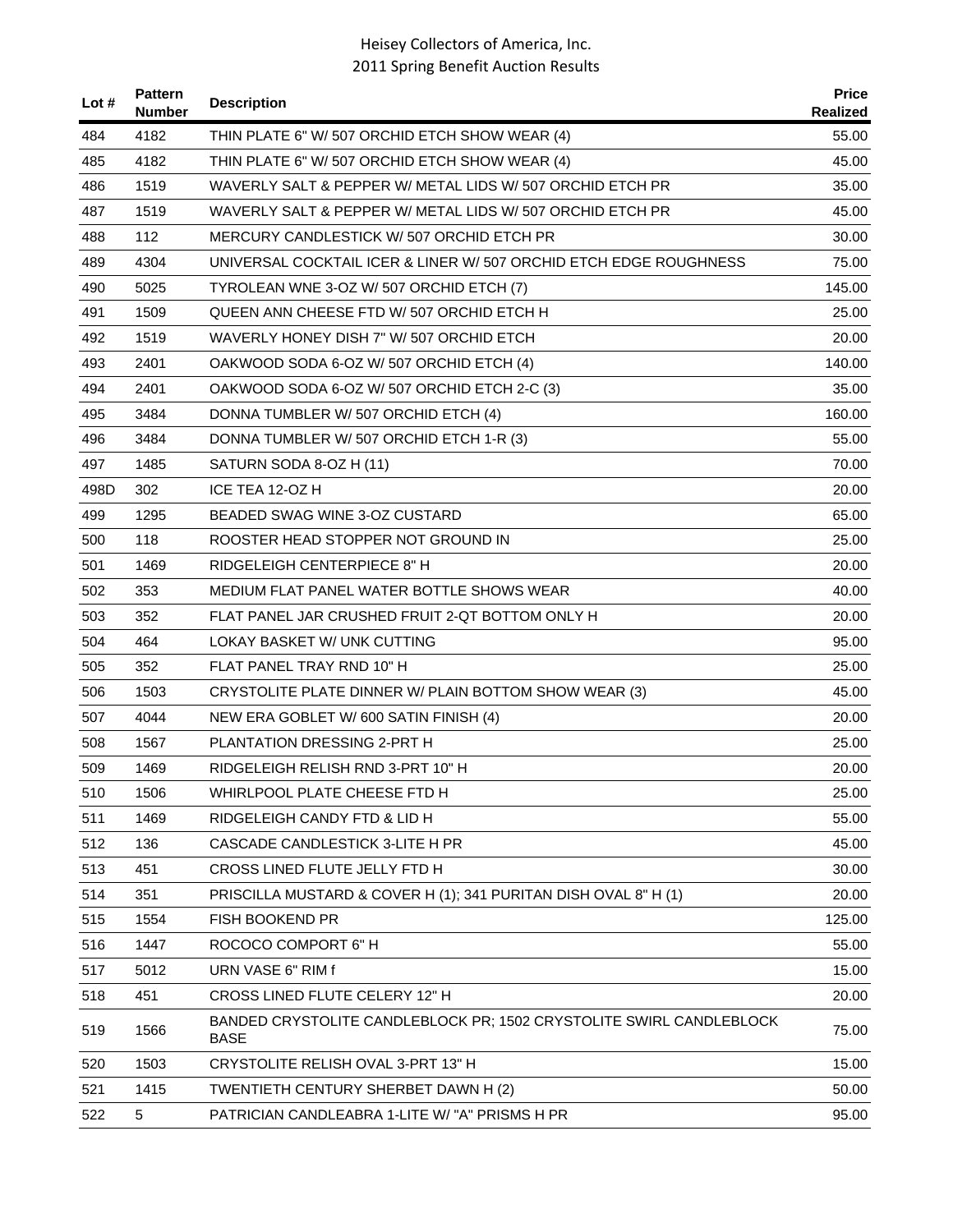| Lot $#$ | <b>Pattern</b><br><b>Number</b> | <b>Description</b>                                                                                                           | <b>Price</b><br>Realized |
|---------|---------------------------------|------------------------------------------------------------------------------------------------------------------------------|--------------------------|
| 523     | 1469                            | <b>RIDGELEIGH COMPOTE FLARED 8"</b>                                                                                          | 15.00                    |
| 524     | 150                             | BANDED FLUTE CRUET 6-OZ W/ UNK CUTTING                                                                                       | 10.00                    |
| 525     | 1447                            | ROCOCO FTD CHEESE H                                                                                                          | 15.00                    |
| 526     | 417                             | DOUBLE RIB & PANEL MUSTARD & COVER H W/ NON-HEISEY SPOON                                                                     | 30.00                    |
| 527     | 1205                            | FANCY LOOP WINE (1); WINE W/ FAIR GOLD (1)                                                                                   | 20.00                    |
| 528     | 1469                            | RIDGELEIGH CRUET 3-OZ                                                                                                        | 40.00                    |
| 529     | 1557                            | <b>FIGHTING ROOSTER</b>                                                                                                      | 60.00                    |
| 530     | 1225                            | PLAIN BAND COVERED BUTTER                                                                                                    | 40.00                    |
| 531     | 379                             | URN COVERED BUTTER BASE B                                                                                                    | 25.00                    |
| 532     | 1540                            | LARIAT CANDLESTICK 3-LITE PR                                                                                                 | 50.00                    |
| 533     | 1540                            | LARIAT 12" URN JAR & COVER                                                                                                   | 65.00                    |
| 534     | 300                             | PEERLESS BUTTER BOTTOM ONLY (1); 341 PURITAN BUTTER COVER ONLY (1)                                                           | 15.00                    |
| 535     | 1235                            | <b>BEADED PANEL &amp; SUNBURST SUGAR HOTEL</b>                                                                               | 20.00                    |
| 536     | 1201                            | FANDANGO JELLY 1-HDLD (1); 1205 FANCY LOOP JELLY 1-HDLD (1)                                                                  | 30.00                    |
| 537     | 1540                            | LARIAT GOBLET (2); 1428 WARWICK CIGARETTE HOLDER H (1); 353 MEDIUM FLAT<br>PANEL CREAM & SUGAR FOR STACK SET H SHOWS WEAR PR | 30.00                    |
| 538     | 1210                            | DUPLEX TRAY CONFECTION MOONGLEAM EDGE f'S                                                                                    | 20.00                    |
| 539     | 33                              | SKIRTED PANEL CANDLESTICK 5" H (1)                                                                                           | 10.00                    |
| 540     | 500                             | OCTAGON TRAY VARIETY 4-PRT 12" H                                                                                             | 35.00                    |
| 541     | 300                             | OLD WILLIAMSBURG CANDLEABRA 1-LITE 9" H W/ NON-HEISEY CUT SHADE (PR)                                                         | 80.00                    |
| 542     | 1519                            | WAVERLY PLATE SANDWICH 12" W/ 515 HEISEY ROSE ETCH                                                                           | 35.00                    |
| 543     | 468                             | OCTAGON W/ RIM CELERY 9" H W/ UNK CUTTING                                                                                    | 10.00                    |
| 544     | 1195                            | PAUL REVERE BOWL FLORAL 13" FLAMINGO H                                                                                       | 25.00                    |
| 545     | 1202                            | PANELLED OCTAGON BOWL FLORAL 11" HAWTHORNE H                                                                                 | 25.00                    |
| 546     | 1238                            | BEEHIVE PLATE 8" FLAMINGO (3)                                                                                                | 40.00                    |
| 547     | 1238                            | BEEHIVE PLATE 4" FLAMINGO (5)                                                                                                | 25.00                    |
| 548     | 1235                            | BEADED PANEL & SUNBURST TUMBLER 8-OZ W/ GOLD DÉCOR (3)                                                                       | 20.00                    |
| 549     | 1506                            | WHIRLPOOL CREAM & SUGAR INDV W/ TRAY H                                                                                       | 75.00                    |
| 550     | 4036                            | CLARENCE OVAL SHERRY DECANTER W/ SILVER STOPPER W/964 MARYLAND<br><b>CUTTING</b>                                             | 65.00                    |
| 551     | 1229                            | OCTAGON MINT HDLD W/ OPTIC SAHARA                                                                                            | 25.00                    |
| 552     | 1469                            | RIDGELEIGH BALL VASE 7"                                                                                                      | 80.00                    |
| 553     | 350                             | PINWHEEL & FAN PUFF BOX NO LID H                                                                                             | 10.00                    |
| 554     | 1489                            | PURITAN CIGARETTE BOX HORSEHEAD SMALL                                                                                        | 75.00                    |
| 555     | 1                               | RINGNECK PHEASANT M ON TAIL                                                                                                  | 35.00                    |
| 556     | 1                               | RINGNECK PHEASANT M ON TAIL                                                                                                  | 55.00                    |
| 557     | 1184                            | YEOMAN PLATE OYSTER 9" VASELINE H                                                                                            | 125.00                   |
| 558     | 393                             | NARROW FLUTE JUG 3-PINT W/ UNK CUTTING H                                                                                     | 65.00                    |
| 559     | 1255                            | PINEAPPLE & FAN SUGAR & LID HOTEL EMERALD W/ GOLD                                                                            | 95.00                    |
| 560     | 5025                            | TYROLEAN GOBLET W/ 507 ORCHID ETCH H (5)                                                                                     | 35.00                    |
| 561     | 1519                            | WAVERLY CREAM & SUGAR INDV W/ 507 ORCHID ETCH                                                                                | 30.00                    |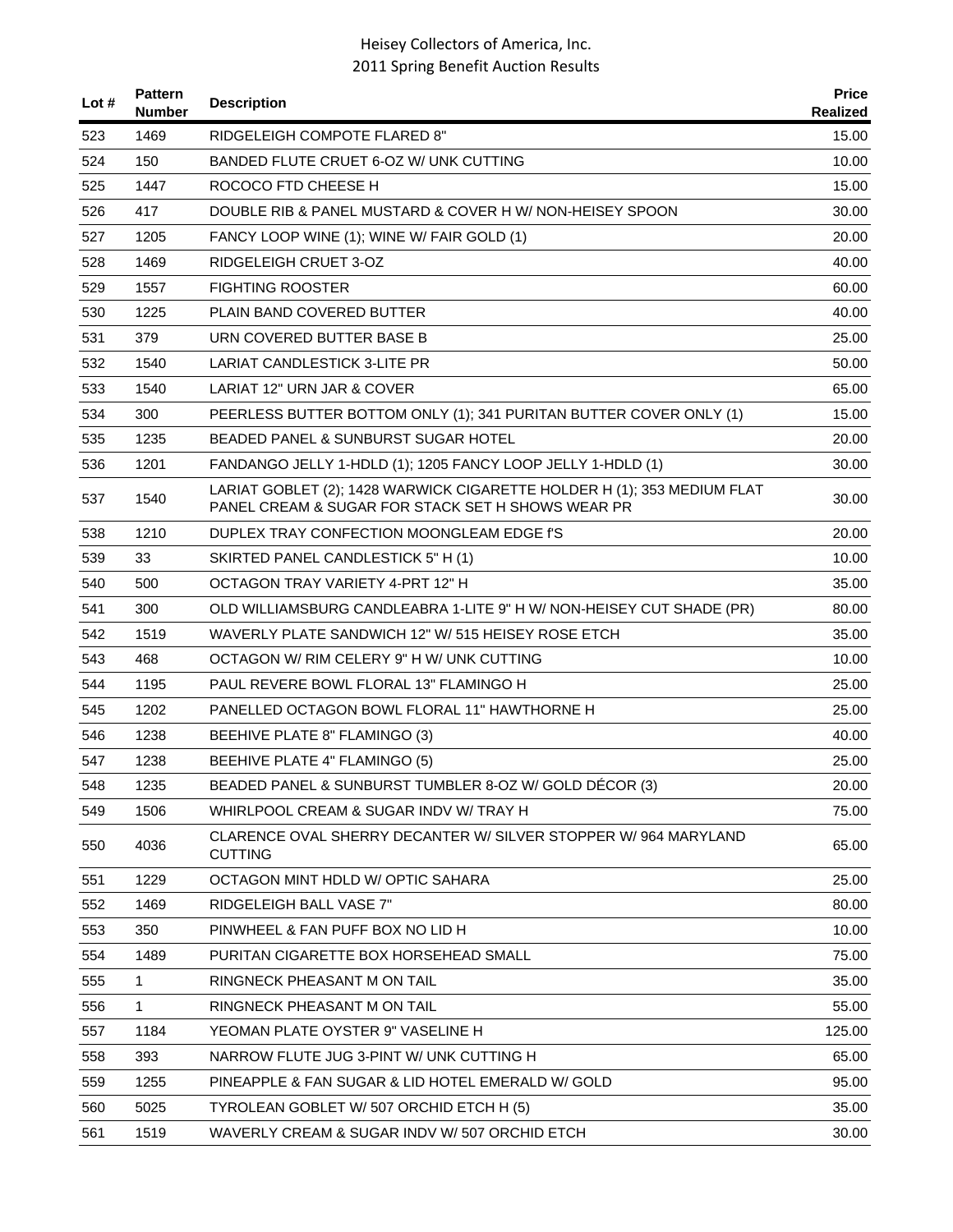| Lot # | <b>Pattern</b><br><b>Number</b> | <b>Description</b>                                                                                 | <b>Price</b><br>Realized |
|-------|---------------------------------|----------------------------------------------------------------------------------------------------|--------------------------|
| 562   | 1519                            | WAVERLY CIGARETTE HOLDER & COVER W/ 507 ORCHID ETCH H                                              | 45.00                    |
| 563   | 1435                            | ASHTRAY SQUARE INDV W/507 ORCHID ETCH (3)                                                          | 20.00                    |
| 564   | 3404                            | SPANISH SAUCER CHAMPAGNE COBALT BOWL (4)                                                           | 210.00                   |
| 565   | 110                             | SANDWICH DOLPHIN CANDLESTICK FLAMINGO                                                              | 100.00                   |
| 566   | 14                              | KINGFISHER FLORAL BLOCK FLAMINGO                                                                   | 250.00                   |
| 567   | 1550                            | DOLPHIN / FISH CANDLESTICK PR                                                                      | 95.00                    |
| 568   | 1280                            | WINGED SCROLL CRUET W/ GOLD DÉCOR CRYSTAL STOPPER CUSTARD FAIR<br><b>GOLD</b>                      | 65.00                    |
| 569   | 1401                            | EMPRESS CUP & SAUCER RND H ALEXANDRITE 1-SET                                                       | 125.00                   |
| 570   | 1401                            | <b>EMPRESS PLATE SQUARE 8" H ALEXANDRITE</b>                                                       | 75.00                    |
| 571   | 17                              | DECANTER W/ STOPPER DAMAGE ON STOPPER BASE                                                         | 50.00                    |
| 572   | 1401                            | EMPRESS CREAM & SUGAR DF MOONGLEAM H PR                                                            | 25.00                    |
| 573   | 112                             | MERCURY CANDLESTICK MOONGLEAM PR                                                                   | 45.00                    |
| 574   | 1401                            | EMPRESS BOWL FLORAL DF MOONGLEAM H                                                                 | 50.00                    |
| 575   | 466                             | GREAT PLAINS BASKET FRUIT 8" W/ UNK CUTTING H                                                      | 90.00                    |
| 576   | 1469                            | RIDGELEIGH CANDLE CUP 2-W/BASE F's (4)                                                             | 60.00                    |
| 577   | 500                             | OCTAGON TRAY 11" X 6" MOONGLEAM                                                                    | 130.00                   |
| 578D  | 69                              | COLOGNE DROP STOPPER FOR 515 TAPER COLOGNE FLAMINGO 1-R (2)                                        | 45.00                    |
| 579D  | 77                              | DUCK STOPPER FOR COLOGNE                                                                           | 70.00                    |
| 580D  | 77                              | DUCK STOPPER FOR COLOGNE MOONGLEAM                                                                 | 135.00                   |
| 581D  | 83                              | STOPPER FOR 1401 EMPRESS OIL BOTTLE (2)                                                            | 10.00                    |
| 582D  | 76                              | STOPPER FOR 561 FAIRACRE COLOGNE FLAMINGO                                                          | 45.00                    |
| 583D  | 78                              | STOPPER FOR 1252 TWIST CRUET 2 1/2-OZ SAHARA                                                       | 15.00                    |
| 584D  | 1567                            | PLANTATION STOPPER FOR CRUET                                                                       | 50.00                    |
| 585D  | 1540                            | LARIAT STOPPER (1); MALTESE CROSS STOPPER (1)                                                      | 45.00                    |
| 586D  | 64                              | DROP STOPPER FOR 485 COLOGNE (1); 1405 IPSWICH STOPPER FOR CRUET (1); #7<br>STOPPER FOR CRUET      | 25.00                    |
| 587   | 48                              | STEEPLE STOPPER NOT GROUND IN (1); 1593 PRISM STOPPER FOR DECANTER<br>NOT GROUND IN (1)            | 35.00                    |
| 588   | 118                             | ROOSTER HEAD STOPPER NOT GROUND IN (1); 4037 CLARENCE STOPPER FOR<br>OVAL SHERRY NOT GROUND IN (1) | 35.00                    |
| 589   | 69                              | COLOGNE DROP STOPPER FOR 515 TAPER COLOGNE 1-BROKEN (2)                                            | 10.00                    |
| 590   | 1519                            | WAVERLY STOPPER FOR CRUET (1); 3404 SPANISH WHIMSEY MADE FROM STEM<br>(1); "A" PRISMS (4)          | 20.00                    |
| 591   | 1401                            | EMPRESS CUP & RND SAUCER H (6-SETS)                                                                | 35.00                    |
| 592   | 353                             | MEDIUM FLAT PANEL ALMOND MASTER H (1); ALMOND INDV H (6)                                           | 20.00                    |
| 593   | 1205                            | <b>FANCY LOOP VASE CYLINDER 8"</b>                                                                 | 35.00                    |
| 594   | 1485                            | SATURN CRUET (2)                                                                                   | 40.00                    |
| 595   | 352                             | <b>FLAT PANEL OIL &amp; VINEGAR BOTTLE</b>                                                         | 10.00                    |
| 596   | 393                             | NARROW FLUTE MUSTARD & COVER W/ GOLD DECOR H                                                       | 10.00                    |
| 597   | 1205                            | <b>FANCY LOOP CRUET</b>                                                                            | 45.00                    |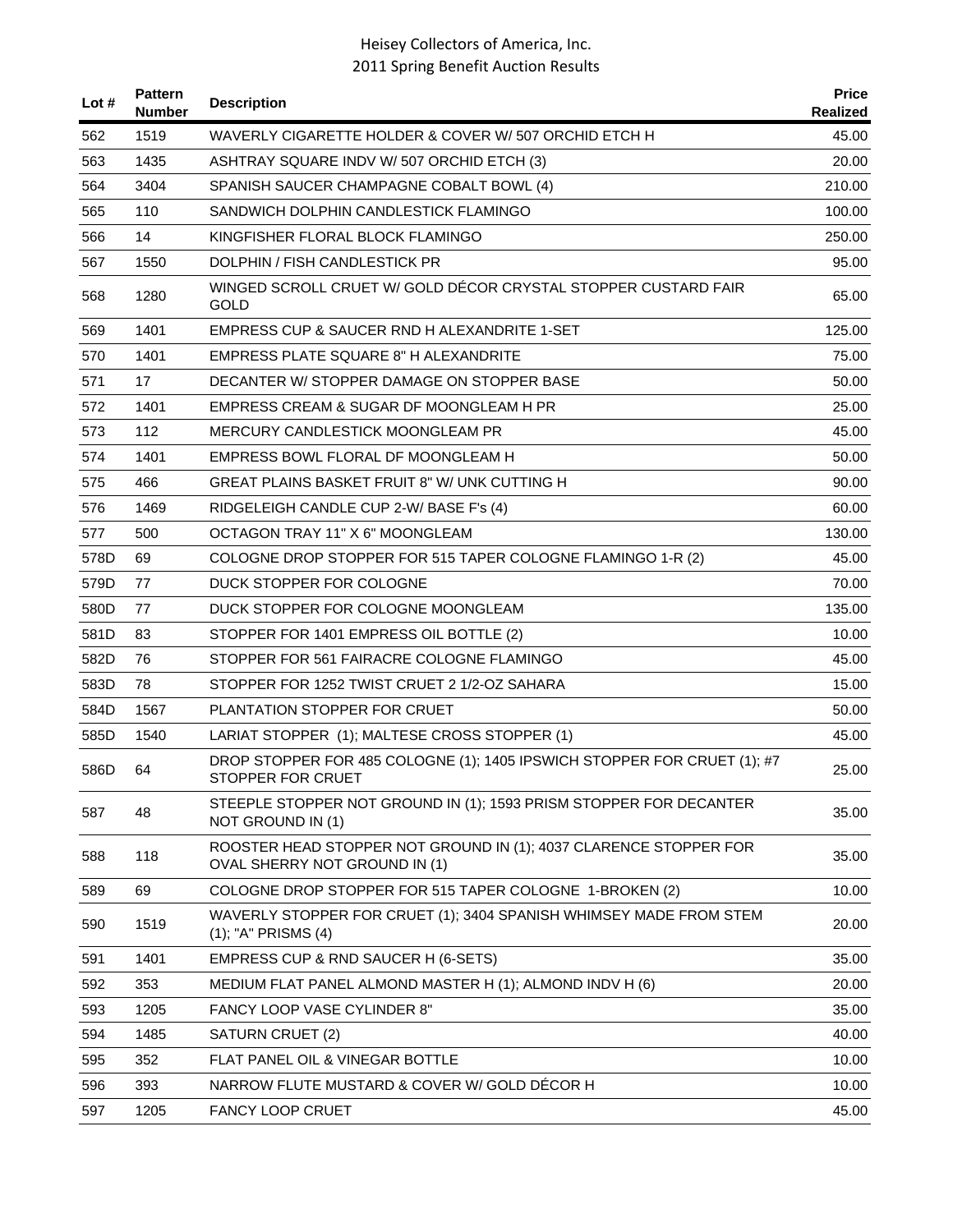| Lot # | <b>Pattern</b><br><b>Number</b> | <b>Description</b>                                                                                       | <b>Price</b><br>Realized |
|-------|---------------------------------|----------------------------------------------------------------------------------------------------------|--------------------------|
| 598   | 1405                            | IPSWICH BOWL FINGER (1); UNDERPLATE 6" RND (1)                                                           | 30.00                    |
| 599   | 1567                            | PLANTATION DRESSING 2-PRT 8 1/2" H                                                                       | 25.00                    |
| 600   | 411                             | TUDOR COMPORT FLORAL W/ SILVERPLATE RIM & UNK FLORAL CUTTING H                                           | 15.00                    |
| 600AD |                                 | ORIGINAL HEISEY FACTORY TOOL: FLAT SHOVEL WORN EDGE                                                      | 100.00                   |
| 601   | 335                             | PRINCE OF WALES PLUMES SPOONER GOOD GOLD H                                                               | 30.00                    |
| 602   | 1255                            | PINEAPPLE & FAN COMPORT JELLY GOOD GOLD (1); MUG HDLD WORN GOLD (1)                                      | 40.00                    |
| 603   | 343                             | SUNBURST COMPORT JELLY H                                                                                 | 45.00                    |
| 604   | 343                             | SUNBURST NAPPY 4" H (2)                                                                                  | 40.00                    |
| 605   | 1404                            | OLD SANDWICH CREAM & SUGAR OVAL H PR                                                                     | 35.00                    |
| 606   | 1021                            | CHRISTINE CREAM & SUGAR OVAL W/ GOLD BAND H PR                                                           | 45.00                    |
| 607   | 305                             | PUNTY & DIAMOND POINT COLOGNE W/ STERLING TOP                                                            | 45.00                    |
| 608   | 1401                            | EMPRESS PLATES SQUARE 7" SAHARA H (4); SAUCERS SQUARE FLAMINGO H (2)                                     | 20.00                    |
| 609   | 1401                            | EMPRESS PLATES RND 7" SAHARA H (6)                                                                       | 25.00                    |
| 610   | 1401                            | EMPRESS PLATTER OVAL 14" SAHARA                                                                          | 75.00                    |
| 611   | 1472                            | PARALLEL QUARTER BOWL FLORAL FTD W/ UNK CUTTING H                                                        | 35.00                    |
| 612   | 135                             | EMPRESS CANDLESTICK 1-LITE W/ UNK CUTTING PR                                                             | 45.00                    |
| 613   | 99                              | LITTLE SQUATTER CANDLESTICK H PR; 1503 CRYSTOLITE ASHTRAY INDV 3"<br>SQUARE H (1); 1485 SATURN CRUET (1) | 30.00                    |
| 614   | 113                             | MARS CANDLESTICK FLAMINGO (1); CANDLESTICK SAHARA (1)                                                    | 75.00                    |
| 615   | 112                             | MERCURY CANDLESTICK (1); CANDLESTICK MOONGLEAM (1); CANDLESTICK<br><b>FLAMINGO</b>                       | 45.00                    |
| 616   | 1205                            | FANCY LOOP POT POURI JAR W/ SILVER RIM NO LID                                                            | 40.00                    |
| 617   | 310                             | RING BAND TUMBLER W/ ROSE DÉCOR CUSTARD (2)                                                              | 75.00                    |
| 618   | 1255                            | PINEAPPLE & FAN BOWL OVAL 10"                                                                            | 45.00                    |
| 619   | 1280                            | WINGED SCROLL TUMBLER WORN GOLD CUSTARD (2)                                                              | 25.00                    |
| 620   | 1205                            | FANCY LOOP CRACKER JAR MEDIUM W/ METAL LID                                                               | 55.00                    |
| 621   | 1469                            | RIDGELEIGH CANDELABRUM BELL BOTTOM 1-LITE W/ PRISMS H PR                                                 | 75.00                    |
| 622   | 1404                            | OLD SANDWICH CANDLESTICK H PR                                                                            | 55.00                    |
| 623   | 1183                            | REVERE CANDLE VASE NO INSERT SPEAR PRISMS W/ UNK CUTTING                                                 | 55.00                    |
| 624   | 4163                            | WHALEY TANKARD 54-OZ W/ UNK CUTTING                                                                      | 50.00                    |
| 625   | 109                             | PETTICOAT DOLPHIN CANDLESTICK                                                                            | 40.00                    |
| 626   | 1404                            | OLD SANDWICH BAR GLASS COBALT H                                                                          | 115.00                   |
| 627   | 1000                            | MAEZENE MARMALADE                                                                                        | 20.00                    |
| 628   | 1235                            | BEADED PANEL & SUNBURST GOBLET                                                                           | 65.00                    |
| 629   | 305                             | PUNTY & DIAMOND POINT WATER BOTTLE                                                                       | 60.00                    |
| 630   | 1252                            | TWIST SALT & PEPPER W/ GLASS LIDS SAHARA PR                                                              | 95.00                    |
| 631   | 134                             | TRIDENT CANDLESTICK W/ 503 MINUET ETCH PR                                                                | 30.00                    |
| 632   | 350                             | PINWHEEL & FAN PUFF BOX W/ METAL LID H (1); HAIR RECEIVER W/ METAL LID W/<br>MONOGRAM H(1)               | 35.00                    |
| 633   | 21                              | ARISTOCRAT LAMP 9" ELECTRO-PORTABLE "A" PRISMS W/ METAL SPIDER NO<br><b>GLOBE H</b>                      | 100.00                   |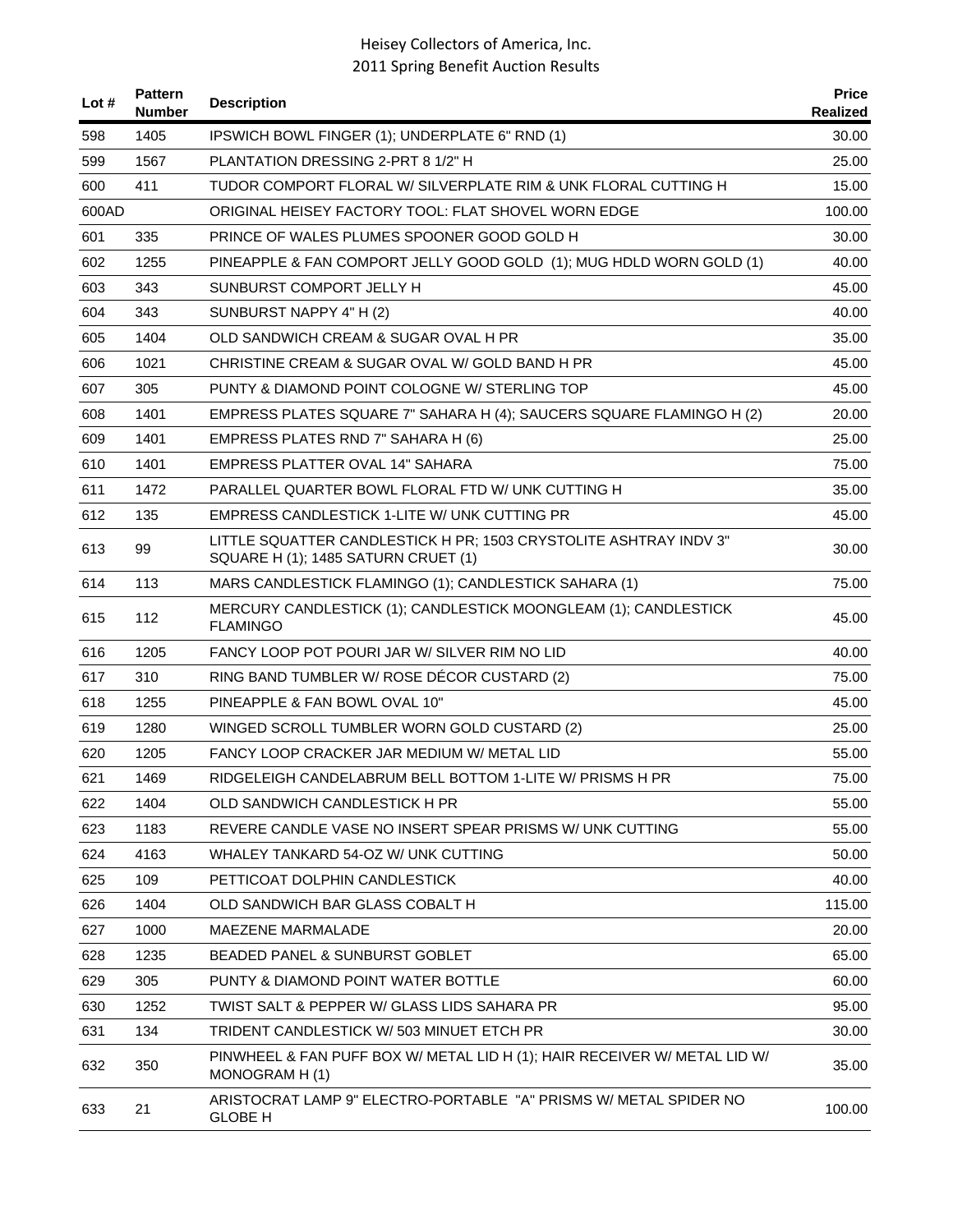| Lot $#$ | <b>Pattern</b><br><b>Number</b> | <b>Description</b>                                                                                   | <b>Price</b><br>Realized |
|---------|---------------------------------|------------------------------------------------------------------------------------------------------|--------------------------|
| 634     | 4085                            | SATURN BALL VASE 4" ZIRCON RIM f                                                                     | 60.00                    |
| 635     | 300                             | PEERLESS MOLASSES JUG 5-OZ                                                                           | 40.00                    |
| 636     | 1401                            | <b>EMPRESS TRAY SANDWICH RND CTR HDLD 12" MOONGLEAM</b>                                              | 30.00                    |
| 637     | 1255                            | PINEAPPLE & FAN VASE 10" BASE f                                                                      | 20.00                    |
| 638     | 341                             | PURITAN BON BONNIERE CUPPED 7" H STEM f                                                              | 45.00                    |
| 639     | 53                              | TALL INDIVIDUAL SALT & PEPPER FLAMINGO W/ FLAMINGO GLASS LIDS PR                                     | 75.00                    |
| 640     | 353                             | MEDIUM FLAT PANEL TOOTHPICK H                                                                        | 10.00                    |
| 641     | 338                             | VASE 13" H CLOUDY                                                                                    | 45.00                    |
| 642     | 3304                            | UNIVERSAL COCKTAIL W/467 TALLY HO ETCH (5)                                                           | 50.00                    |
| 643     | 31                              | JACK-B-NIMBLE CANDLESTICK TOY FAINT H PR                                                             | 30.00                    |
| 644     | 1252                            | TWIST BOWL NASTURTIUM ALEXANDRITE H FOOT f                                                           | 725.00                   |
| 645     | 1421                            | <b>HI-LO VASE H</b>                                                                                  | 150.00                   |
| 646     | 1529                            | <b>COLT BALKING H</b>                                                                                | 80.00                    |
| 647     | 1280                            | WINGED SCROLL NAPPY 3-CORNERED 5" VASELINE OPALESCENT                                                | 2,600.00                 |
| 648     | 1280                            | WINGED SCROLL CRUET EMERALD FAIR GOLD                                                                | 95.00                    |
| 649     | 1567                            | PLANTATION BUTTER TOP ONLY W/ 516 PLANTATION IVY ETCH (1); 1951<br>CABOCHON BUTTER BOTTOM ONLY H (1) | 15.00                    |
| 650     | 1503                            | <b>CRYSTOLITE BITTERS BOTTLE</b>                                                                     | 80.00                    |
| 651     | 5                               | PATRICIAN CANDLESTICK TOY H PR                                                                       | 40.00                    |
| 652     | 466                             | <b>PANEL &amp; DOUBLE PLEAT CRUET W/ UNK CUTTING SILVER DECOR</b>                                    | 45.00                    |
| 653     | 461                             | <b>BANDED PICKET BASKET W/ UNK CUTTING</b>                                                           | 100.00                   |
| 654     | 1567                            | PLANTATION CAKE SALVER FTD m                                                                         | 70.00                    |
| 655     | 1401                            | EMPRESS ASHTRAY SAHARA H                                                                             | 35.00                    |
| 656D    | 1401                            | EMPRESS PLATES RND 12" MOONGLEAM H (2) SHOW WEAR                                                     | 60.00                    |
| 657     | 3389                            | DUQUESNE GOBLET 9-OZ W/ 450 CHINTZ ETCH 2- RIM f 1-FT R (8)                                          | 20.00                    |
| 658     | 3389                            | DUQUESNE SHERBET 5-OZ W/ 450 CHINTZ ETCH (8)                                                         | 35.00                    |
| 659     | 3389                            | DUQUESNE WINE 2 1/2-OZ (8)                                                                           | 35.00                    |
| 660     | 3                               | PIGLET SITTING                                                                                       | 55.00                    |
| 661     | 1401                            | EMPRESS MAYONNAISE DF W/ 450 1/2 FORMAL CHINTZ ETCH SAHARA                                           | 35.00                    |
| 662     | $\overline{7}$                  | MAYONNAISE LADLE SAHARA H                                                                            | 35.00                    |
| 663     | 1428                            | WARWICK VASE CORNUCOPIA 7"                                                                           | 15.00                    |
| 664     | $\overline{2}$                  | PIGLET STANDING (1); 3 PIGLET SITTING (1)                                                            | 105.00                   |
| 665     | 3                               | <b>GOOSE WINGS UP</b>                                                                                | 40.00                    |
| 666     | 300                             | PEERLESS PITCHER 1-QT H CHIPS ON COLUMN TIPS                                                         | 30.00                    |
| 667     | 429                             | PLAIN PANEL RECESS JUG 1-QT H SPOUT C                                                                | 15.00                    |
| 668     | 341                             | PURITAN TANKARD 1/2-GAL H                                                                            | 25.00                    |
| 669     | 1250                            | GROOVE & SLASH TANKARD SHERRY 1/4-GAL RIM CUT FOR SILVER SPOUT                                       | 195.00                   |
| 670     | 1201                            | FANDANGO SALT INDV (2)                                                                               | 15.00                    |
| 671     | 3390                            | CARCASSONNE BARS FTD SAHARA (6)                                                                      | 175.00                   |
| 672     | 1428                            | WARWICK CANDLESTICK 2-LITE H SAHARA                                                                  | 85.00                    |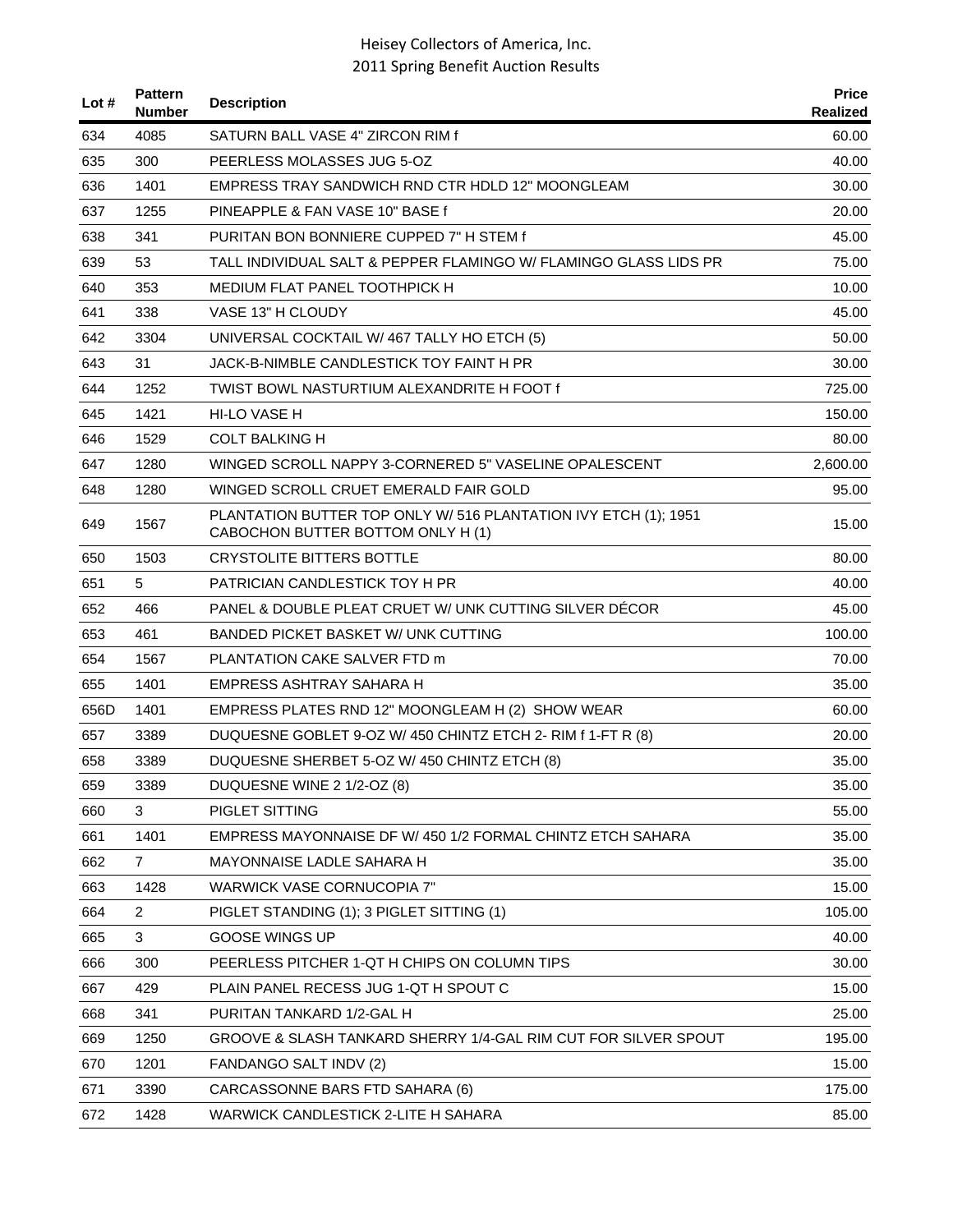| Lot $#$ | <b>Pattern</b><br><b>Number</b> | <b>Description</b>                                                                                                                                                  | <b>Price</b><br>Realized |
|---------|---------------------------------|---------------------------------------------------------------------------------------------------------------------------------------------------------------------|--------------------------|
| 673     | 1205                            | FANCY LOOP PUNCH BOWL 10" RIM C                                                                                                                                     | 75.00                    |
| 674     | 1245                            | STAR & ZIPPER BOWL 9"                                                                                                                                               | 35.00                    |
| 675     | 393                             | NARROW FLUTE TRAY JAPANESE GARDEN 12" H                                                                                                                             | 210.00                   |
| 676     |                                 | REF BOOKS: ENCYC OF HEISEY GLASSWARE ETCHINGS & CARVINGS VOL 1 BY<br>REAM/BREDEHOFT                                                                                 | 30.00                    |
| 677     |                                 | REF BOOKS: HEISEY'S LEAD BLOWN GLASSWARE (1); HEISEY PRESSED WARE<br>CATALOG 109 (1); HEISEY CATALOG 212-17 (1)                                                     | 85.00                    |
| 678     |                                 | REF BOOKS: YEAKLEY'S HEISEY GLASS IN COLOR VOL 1 (1); HEISEY ROSE ETCH BY<br>BREDEHOFT (1); HEISEY'S ORCHID ETCHING BY BREDEHOFT (1); HEISEY<br><b>ASHTRAYS (1)</b> | 20.00                    |
| 679     |                                 | REF BOOKS: HEISEY BRIEF HISTORY BY FELT (1); HEISEY GLASS GEMS BY<br>CONCETTA EMANUELE (1); HEISEY 1953 CATALOG & PRICE GUIDE (1); HEISEY<br>CATALOG 33 (1)         | 15.00                    |
| 680     |                                 | REF BOOKS: TRAVEL BINDER W/4-VOGEL BOOKS                                                                                                                            | 50.00                    |
| 681     |                                 | REF BOOKS: HEISEY CATALOG 75 (1); HEISEY CATALOG                                                                                                                    | 25.00                    |
| 682     |                                 | REF BOOK: HEISEY CATALOG 75 (1)                                                                                                                                     | 10.00                    |
| 683     |                                 | REF BOOKS: HEISEY CANDLESTICKS BY FELT & O'GRADY (1); HEISEY<br>CANDLESTICK FIELD GUIDE BY JACOB (1)                                                                | 40.00                    |
| 684     |                                 | REF BOOKS: HEISEY'S CUT BLOCK BY JONES (1); HEISEY GLASS EARLY YEARS BY<br><b>DUNBAR</b>                                                                            | 20.00                    |
| 685     | 1503                            | CRYSTOLITE RELISH 3-PRT 9" NOT GROUND ON BOTTOM (1); CHEESE FTD (1)                                                                                                 | 10.00                    |
| 686     | 1540                            | LARIAT TRAY SANDWICH 14" HAND PAINTED ROSE DÉCOR                                                                                                                    | 15.00                    |
| 687     | 465                             | RECESSED PANEL BASKET 7" MULTIPLE RIM f's H                                                                                                                         | 25.00                    |
| 688     | 407                             | COARSE RIB PLATE 8 1/2" H (9)                                                                                                                                       | 20.00                    |
| 689     | 407                             | COARSE RIB PLATE 8 1/2" MOONGLEAM H SOME WEAR (3)                                                                                                                   | 15.00                    |
| 690     | $\mathbf{1}$                    | <b>MADONNA FROSTED</b>                                                                                                                                              | 50.00                    |
| 691     | 2                               | HEN                                                                                                                                                                 | 145.00                   |
| 692     | 3                               | <b>BUNNY HEAD UP</b>                                                                                                                                                | 155.00                   |
| 693     | 1252                            | TWIST CELERY 13" MOONGLEAM H                                                                                                                                        | 20.00                    |
| 694     | 1401                            | EMPRESS ICE BUCKET DF W/ HANDLE SILVER OVERLAY                                                                                                                      | 45.00                    |
| 695     | 1401                            | EMPRESS RELISH TRIPLEX 7" (1); 465 RECESSED PANEL CANDY JAR 1/4-LB H (1)                                                                                            | 70.00                    |
| 696D    | 1508                            | CARD CASE/ASHTRAY W/ CARDS ORIGINAL STICKER INSIDE F                                                                                                                | 65.00                    |
| 697D    | 1425                            | VICTORIAN RELISH 3-PRT 11"                                                                                                                                          | 10.00                    |
| 698     | 1503                            | CRYSTOLITE RELISH CLOVERLEAF 4-PRT 9"                                                                                                                               | 20.00                    |
| 699     | 1519                            | WAVERLY BOWL GARDENIA 13" W 507/ ORCHID ETCH                                                                                                                        | 15.00                    |
| 700     | 2517                            | TEARDROP VASE 9" FLAMINGO                                                                                                                                           | 235.00                   |
| 701     | 1401                            | EMPRESS ICE TUB DF SAHARA H FOOT f                                                                                                                                  | 60.00                    |
| 702     | 7000                            | SUNFLOWER CREAM & SUGAR H PR                                                                                                                                        | 25.00                    |
| 703     | $\mathbf{1}$                    | ELEPHANT LARGE                                                                                                                                                      | 210.00                   |
| 704     | 351                             | PRISCILLA TOOTHPICK H                                                                                                                                               | 20.00                    |
| 705     | 1252                            | TWIST OIL & STOPPER 4-OZ FLAMINGO                                                                                                                                   | 50.00                    |
| 706     | 1252                            | TWIST BON BON 2-HDLD FLAMINGO H                                                                                                                                     | 20.00                    |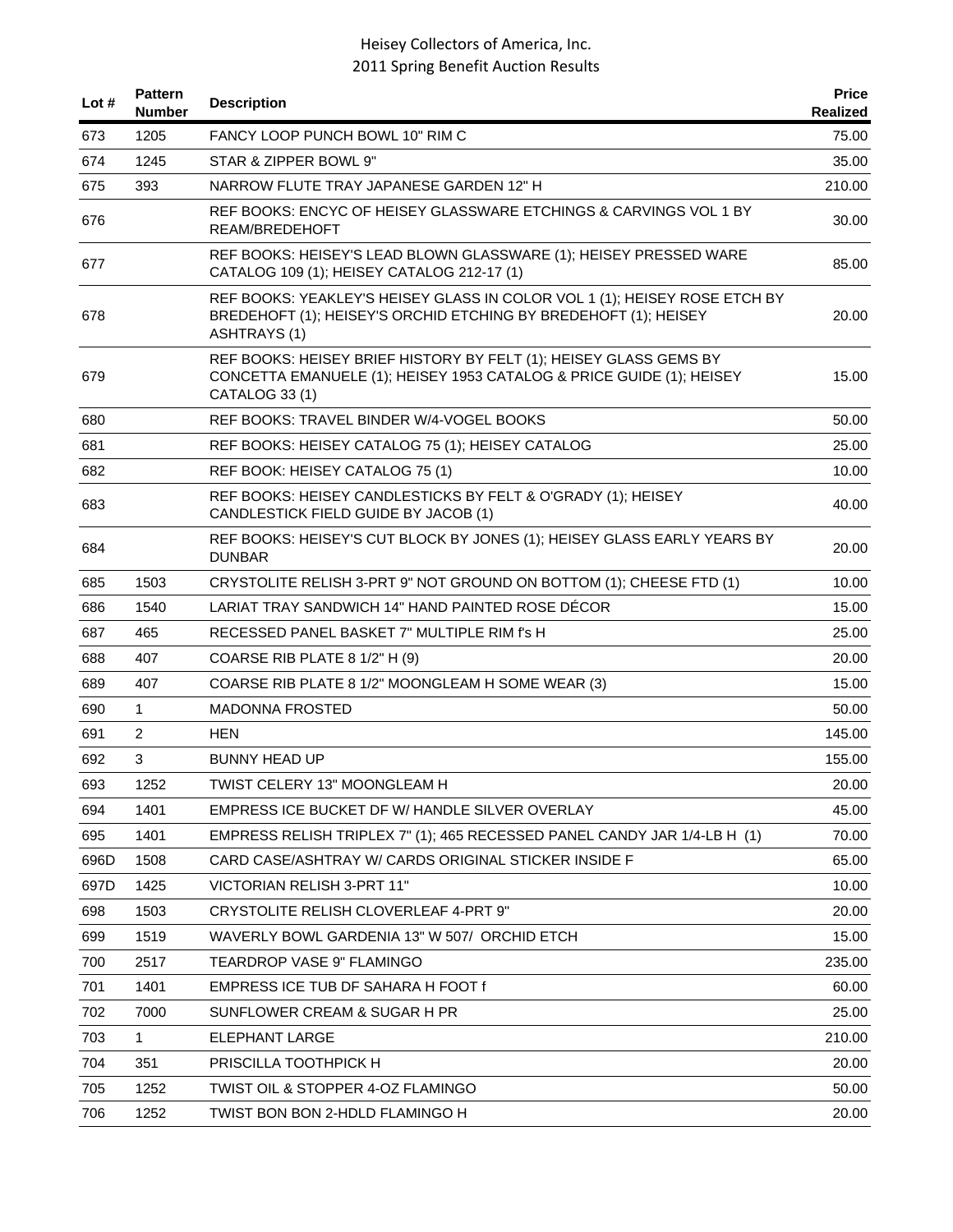| Lot # | <b>Pattern</b><br><b>Number</b> | <b>Description</b>                                               | <b>Price</b><br>Realized |
|-------|---------------------------------|------------------------------------------------------------------|--------------------------|
| 707   | 1469                            | RIDGELEIGH CIGARETTE HOLDER RND H M                              | 15.00                    |
| 708   | 343                             | SUNBURST BON BON SPADE H                                         | 15.00                    |
| 709   | 1183                            | REVERE CREAM & SUGAR W/ GOLD & BLACK DÉCOR H PR                  | 25.00                    |
| 710   | 1229                            | OCTAGON MINT 2-HDLD D O MOONGLEAM                                | 15.00                    |
| 711   | 479                             | PETAL CREAM & SUGAR MOONGLEAM MIS-MATCHED COLOR PR               | 10.00                    |
| 712   | 99                              | LITTLE SQUATTER CANDLESTICK PR                                   | 15.00                    |
| 713   | 1533                            | WAMPUM CANDLESTICK PR                                            | 35.00                    |
| 714D  | $\overline{2}$                  | <b>GOOSE WINGS HALF</b>                                          | 50.00                    |
| 715   | 1225                            | PLAIN BAND CREAM TABLE RUB MARKS                                 | 15.00                    |
| 716   | 1503                            | CRYSTOLITE NUT LEAF INDV (4)                                     | 25.00                    |
| 717   | 4044                            | NEW ERA SODA 12-OZ W/ FROSTED BASE                               | 10.00                    |
| 718   | 4044                            | NEW ERA CLARET W/ MONOGRAM STEM f (1); GOBLET FAINT H (1)        | 15.00                    |
| 719   | 379                             | URN COVERED BUTTER H                                             | 40.00                    |
| 720   | 393                             | NARROW FLUTE CHAMPAGNE HOLLOW STEM H                             | 10.00                    |
| 721   | 397                             | COLONIAL CUPPED SCALLOP TUMBLER 8-OZ H                           | 160.00                   |
| 722   | 341 1/2                         | PURITAN CREAM TABLE H                                            | 20.00                    |
| 723   | 343                             | SUNBURST JELLY FTD 5" H                                          | 25.00                    |
| 724   | 1228                            | <b>RINGLING EGG CUP H</b>                                        | 10.00                    |
| 725   | 373                             | OLD WILLIAMSBURG OYSTER COCKTAIL H (2)                           | 10.00                    |
| 726   | 429                             | PLAIN PANEL RECESS EGG CUP H (2)                                 | 10.00                    |
| 727   | 341                             | PURITAN EGG CUP H (2)                                            | 30.00                    |
| 728   | 339                             | <b>CONTINENTAL EGG CUP H</b>                                     | 15.00                    |
| 729   | 439                             | RAISED LOOP EGG CUP H                                            | 15.00                    |
| 730   | 300                             | PEERLESS EGG CUP H (1); 400 COLONIAL SCALLOPED TOP EGG CUP H (1) | 10.00                    |
| 731   | 341                             | PURITAN JELLY FTD 5" H (2)                                       | 25.00                    |
| 732   | 1521                            | <b>QUILT ASHTRAY H (2)</b>                                       | 25.00                    |
| 733   | 1519                            | WAVERLY JELLY FTD 6 1/2"                                         | 15.00                    |
| 734   | 1469                            | RIDGELEIGH VASE INDV #1 (1); ASHTRAY BRIDGE 2 1/2" H (2)         | 40.00                    |
| 735   | 1533                            | <b>WAMPUM CANDLESTICK PR</b>                                     | 15.00                    |
| 736   | 466                             | DOUBLE RIB & PANEL NAPPY 4" H (4)                                | 35.00                    |
| 737   | 2052                            | BAR GLASS 2-OZ W/ 5003 NIMROD CARVING                            | 70.00                    |
| 738   | 1495                            | FERN JELLY 2-HDLD FTD 10"                                        | 15.00                    |
| 739   | 351                             | PRISCILLA JUG 1/2-GAL H                                          | 95.00                    |
| 740   | 352                             | FLAT PANEL CRUSHED FRUIT 2-QT & COVER H BASE F                   | 50.00                    |
| 741   | 1428                            | WARWICK VASE 5" H (2)                                            | 30.00                    |
| 742   | 2401                            | OAKWOOD BAR GLASS 10-OZ W/467 TALLY HO ETCH                      | 35.00                    |
| 743   | 351                             | PRISCILLA ALE 6-OZ H                                             | 15.00                    |
| 744   | 393                             | NARROW FLUTE FRENCH DRESSING BOAT W/ UNK CUTTING H               | 20.00                    |
| 745   | 5012                            | URN CIGARETTE HOLDER                                             | 10.00                    |
| 746   | 3                               | GOOSE WINGS UP                                                   | 30.00                    |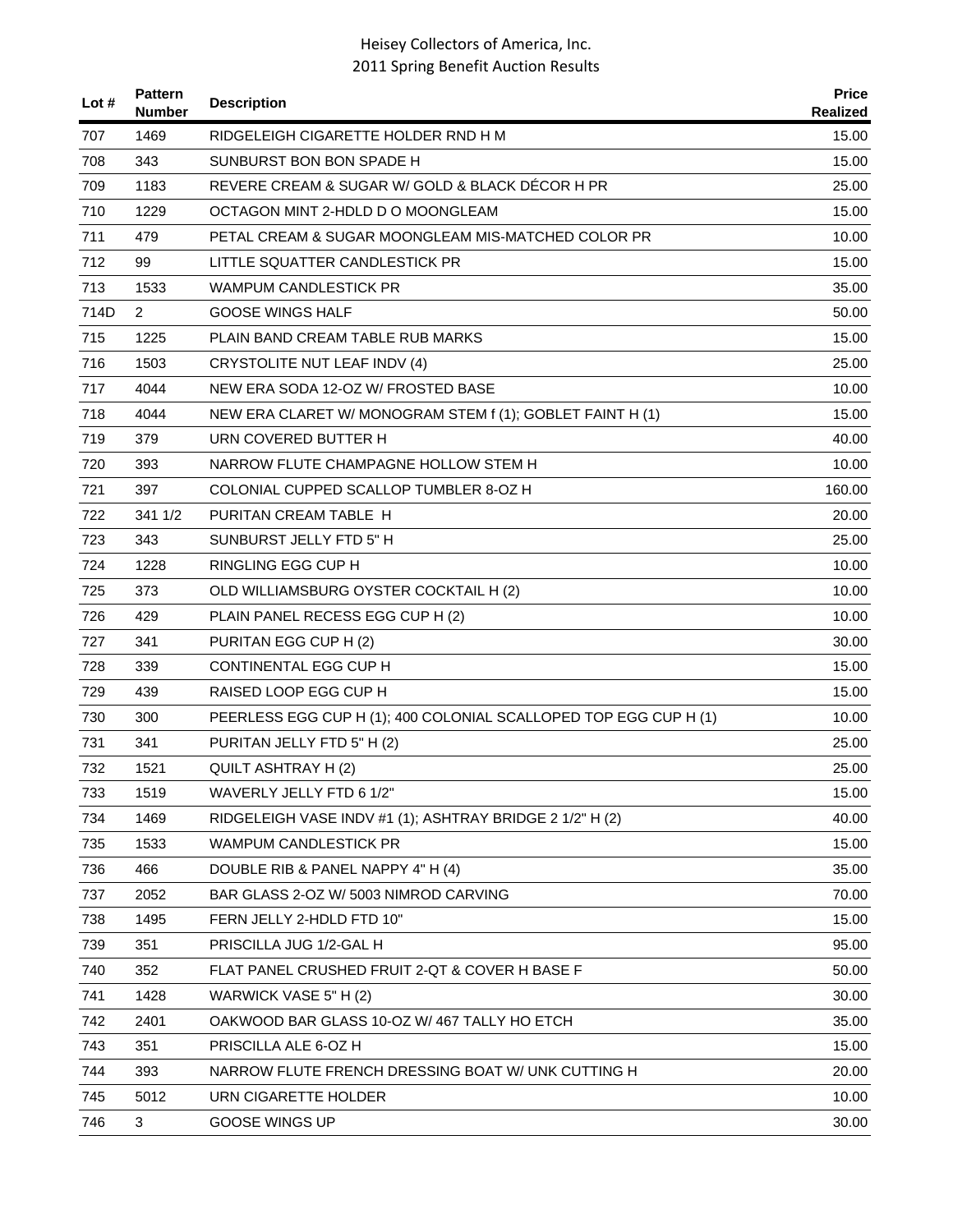| Lot $#$ | <b>Pattern</b><br><b>Number</b> | <b>Description</b>                                                                                                                             | <b>Price</b><br>Realized |
|---------|---------------------------------|------------------------------------------------------------------------------------------------------------------------------------------------|--------------------------|
| 747     | 1519                            | WAVERLY COMPORT FTD 6" W/ 515 HEISEY ROSE ETCH                                                                                                 | 15.00                    |
| 748     | 1229                            | OCTAGON MAYONNAISE 2-HDLD FTD 5 1/2" DO MOONGLEAM                                                                                              | 15.00                    |
| 749     | 100                             | CENTENNIAL CANDLESTICK 6" W/ UNK CUTTING AMBER FLASHED H PR                                                                                    | 55.00                    |
| 750     | 123                             | MERCURY CANDLE INSERT W/ #15 FLOWER FROG HAWTHORNE (2-PCS)                                                                                     | 160.00                   |
| 751     | 7000                            | SUNFLOWER CANDLESTICK 4" PR                                                                                                                    | 25.00                    |
| 752     | 31                              | JACK-B-NIMBLE CANDLESTICK TOY H PR                                                                                                             | 35.00                    |
| 753     | 1519                            | WAVERLY PLATE TORTE W/ ROLLED EDGE 14"                                                                                                         | 30.00                    |
| 754     | 359                             | COLONIAL SHERBET FTD 3-1/2-OZ H (6)                                                                                                            | 10.00                    |
| 755     | 1280                            | WINGED SCROLL TRAY SQUARE 8" CUSTARD                                                                                                           | 60.00                    |
| 756     | 1280                            | WINGED SCROLL TRAY PIN CUSTARD                                                                                                                 | 50.00                    |
| 757     | 1280                            | WINGED SCROLL TRINKET BOX & LID CUSTARD                                                                                                        | 45.00                    |
| 758     | 1280                            | WINGED SCROLL PUFF BOX & LID OPAL LID RIM F                                                                                                    | 165.00                   |
| 759     | 1280                            | WINGED SCROLL TRINKET BOX & LID OPAL                                                                                                           | 145.00                   |
| 760     | 1280                            | WINGED SCROLL COLOGNE EMERALD FAIR GOLD                                                                                                        | 240.00                   |
| 761     | 1280                            | WINGED SCROLL CRUET EMERALD FAIR GOLD                                                                                                          | 100.00                   |
| 762     | 1280                            | WINGED SCROLL TUMBLER CUSTARD                                                                                                                  | 25.00                    |
| 763     | 1280                            | WINGED SCROLL NAPPY 3-CORNERED 5" CUSTARD RIM f                                                                                                | 80.00                    |
| 764     | 1280                            | WINGED SCROLL NAPPY 4 1/2" CUSTARD                                                                                                             | 25.00                    |
| 765     | 1183                            | REVERE PRESERVE 6" VASELINE H RIM M                                                                                                            | 325.00                   |
| 766     | $\mathbf{1}$                    | FLYING MARE AMBER H REAR HOOF GROUND TO LEVEL                                                                                                  | 1,500.00                 |
| 767     | 1469                            | RIDGELEIGH RELISH STAR 5-PRT TRIAL BLUE H CHIP IN DIVIDER                                                                                      | 950.00                   |
| 768     | 15                              | DUCK FROG INSERT ONLY HAWTHORNE                                                                                                                | 155.00                   |
| 769     | 351                             | PRISCILLA ALE 4-OZ FLAMINGO H                                                                                                                  | 80.00                    |
| 770     | 341                             | PURITAN SHERBET LOW 3-OZ FLAMINGO H                                                                                                            | 95.00                    |
| 771     | 300 1/2                         | PEERLESS BAR STRAIGHT 3 1/2-OZ FLAMINGO H                                                                                                      | 70.00                    |
| 772     | 588                             | SODA 3-OZ AMBER H                                                                                                                              | 90.00                    |
| 773     | 1489                            | PURITAN CIGARETTE BOX HORSEHEAD FINIAL 6" LID ONLY                                                                                             | 45.00                    |
| 774     | 465                             | RECESSED PANEL CANDY 1-LB BOTTOM ONLY VASELINE H                                                                                               | 240.00                   |
| 775     | 1425                            | VICTORIAN PLATE 7 1/2" SAHARA H (12)                                                                                                           | 100.00                   |
| 776D    | 1425                            | VICTORIAN FINGER BOWL SAHARA H                                                                                                                 | 100.00                   |
| 777D    | 160                             | LOCKET ON CHAIN BUTTER BOTTOM ONLY VASELINE INNER RIM f'S (1); 1205 FANCY<br>LOOP MUSTARD BOTTOM ONLY EMERALD (1); 1280 WINGED SCROLL PLATE 6" | 75.00                    |
| 778D    | 1280                            | WINGED SCROLL PUNCH CUP EMERALD (1); 1401 EMPRESS PUNCH CUP H (1); 1101<br>STITCH PUNCH CUP W/ GOLD RIM CUSTARD H (1)                          | 75.00                    |
| 779     | 3368                            | ALBEMARLE CORDIAL BLUE FLASH BOWL & FOOT (2)                                                                                                   | 155.00                   |
| 780     | 1469                            | RIDGELEIGH CIGARETTE HOLDER RND SAHARA                                                                                                         | 50.00                    |
| 781     | $300 - 0$                       | OLD WILLIAMSBURG CANDELABRA 10" SAHARA H PR                                                                                                    | 200.00                   |
| 782     | 301                             | OLD WILLIAMSBURG CANDELABRUM 2-LITE SAHARA (1)                                                                                                 | 125.00                   |
| 783     | 7002                            | RAMS HEAD STOPPER W/ PARTIAL HEISEY PAPER LABEL                                                                                                | 180.00                   |
| 784     | 350                             | PINWHEEL & FAN NAPPY 4" VASELINE H                                                                                                             | 500.00                   |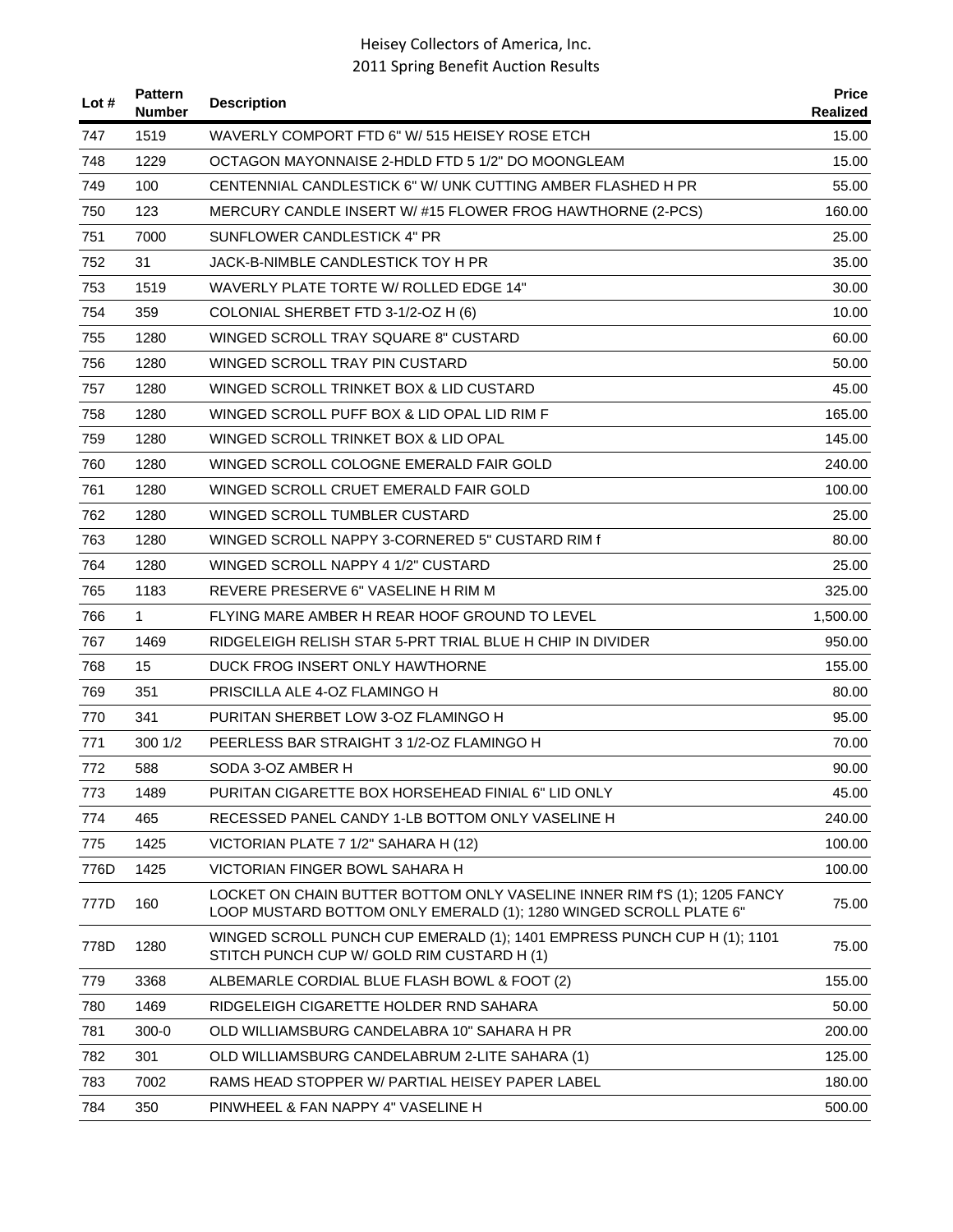| Lot # | <b>Pattern</b><br><b>Number</b> | <b>Description</b>                                                                                                                                                 | <b>Price</b><br><b>Realized</b> |
|-------|---------------------------------|--------------------------------------------------------------------------------------------------------------------------------------------------------------------|---------------------------------|
| 785D  |                                 | MISC LOT: 1972-1981 HEISEY NEWSLETTER INDEX; 1972-1998 HCA NEWSLETTERS<br>BOUND; 1999 & 2000 HCA NEWSLETTERS UNBOUND; 2001-2004 HCA NEWSLETTERS                    | 175.00                          |
| 786   | 1401                            | EMPRESS PLATE DINNER 10 1/2" H LIGHT WEAR (10)                                                                                                                     | 65.00                           |
| 787   | 1255                            | PINEAPPLE & FAN NAPPY 8" SMALL MOLD DIRT                                                                                                                           | 25.00                           |
| 788   | $V-1070$                        | FLOWERS BOWL 7 1/2"                                                                                                                                                | 25.00                           |
| 789   | 71                              | OVAL CANDLESTICK PR W/ NON HEISEY BOWL FTD 10" ALL WITH WHEELING BLACK<br>& GOLD DECOR                                                                             | 225.00                          |
| 790   | 1252                            | TWIST BOWL FLORAL ROLLED EDGE 9" FLAMINGO H (1); NAPPY 4" FLAMINGO H (7)                                                                                           | 40.00                           |
| 791   | 352                             | FLAT PANEL CRUSHED FRUIT 2-QT H BOTTOM WEAR                                                                                                                        | 85.00                           |
| 792   | 352                             | FLAT PANEL KNIFE REST H                                                                                                                                            | 50.00                           |
| 793   | 1225                            | RIDGE & STAR PLATE 6" FLAMINGO H (8)                                                                                                                               | 10.00                           |
| 794   | 1428                            | WARWICK VASE 9" SILVER OVERLAY H PR                                                                                                                                | 55.00                           |
| 795   | 1473                            | BUTTRESS SHORT CENTER PIECE W/ 480 NORMANDIE ETCH H (1); CORNER PIECE<br>W/480 NORMANDIE ETCH H (2)                                                                | 50.00                           |
| 796   | 10                              | OAK LEAF COASTER FLAMINGO (4)                                                                                                                                      | 25.00                           |
| 797   | 1504                            | REGENCY PUFF BOX & LID                                                                                                                                             | 25.00                           |
| 798   | 1252                            | TWIST BOTTLE FRENCH DRESSING SAHARA SLIGHTLY CLOUDY                                                                                                                | 45.00                           |
| 799   | 473                             | NARROW FLUTE W/ RIM STACK SET W/ INDV CREAM & SUGAR & BUTTER PAT ALL<br>W/GOLD DÉCOR H (3 PCS)                                                                     | 80.00                           |
| 800   | $\mathbf{1}$                    | FILLY HEAD FORWARD HCA FENTON #106 OF 450 ROSALINE                                                                                                                 | 35.00                           |
| 801   | 1                               | SOW HCA FENTON 1993 #260 OF 450 ROSALINE (1); 3 PIGLET SITTING HCA<br>FENTON ROSALINE (2)                                                                          | 40.00                           |
| 802   | 1                               | AIREDALE HCA FENTON 1992 #140 OF 450 ROSALINE                                                                                                                      | 30.00                           |
| 803   | 1554                            | FISH BOOKEND HCA FENTON 1992 #106 OF 450 ROSALINE                                                                                                                  | 10.00                           |
| 804   | 1540                            | PLUG HORSE (OSCAR) HCA FENTON 1990 ROSALINE                                                                                                                        | 25.00                           |
| 805   | 103                             | TIGER PAPERWEIGHT HCA FENTON 1992 #26 OF 450 ROSALINE                                                                                                              | 25.00                           |
| 806   | 1538                            | RABBIT PAPERWEIGHT HCA FENTON 1993 #139 OF 450 ROSALINE                                                                                                            | 10.00                           |
| 807   | $\overline{2}$                  | HEN HCA FENTON 1993 #139 OF 450 ROSALINE (1); 4 CHICK HEAD DOWN HCA<br>FENTON ROSALINE (1)                                                                         | 15.00                           |
| 808   | 5                               | CYGNET HCA FENTON 1993 #436 OF 450 ROSALINE                                                                                                                        | 10.00                           |
| 809   | 22                              | WOOD DUCKLING STANDING HCA FENTON 1992 #53 OF 450 ROSALINE                                                                                                         | 10.00                           |
| 810   | 1522                            | COLT STANDING HCA FENTON 1992 #26 OF 450 ROSALINE (1); 1527 COLT SITTING<br>HCA FENTON 1992 ROSALINE (1); 1529 COLT BALKING HCA FENTON 1992 ROSALINE<br>$(1)$ (SET | 50.00                           |
| 811   | $\mathbf{1}$                    | GIRAFFE HEAD BACK HCA FENTON 1993 #139 OF 450 ROSALINE                                                                                                             | 25.00                           |
| 812   | 104                             | GAZELLE HCA FENTON 1992 #139 OF 450 ROSALINE                                                                                                                       | 10.00                           |
| 813   | 1522                            | COLT STANDING HCA FENTON 1992 #155 OF 450 ROSALENE; 1527 COLT KICKING<br>HCA FENTON 1992 ROSALENE (1); 1529 COLT BALKING HCA FENTON 1992<br>ROSALENE (1) (SET      | 45.00                           |
| 814   | $\mathbf{1}$                    | GIRAFFE HEAD BACK HCA FENTON 1993 #155 OF 450 ROSALENE                                                                                                             | 15.00                           |
| 815   | 104                             | GAZELLE HCA FENTON 1992 #155 OF 450 ROSALENE                                                                                                                       | 10.00                           |
| 816   | 1538                            | RABBIT PAPERWEIGHT HCA FENTON 1993 #155 OF 450 ROSALENE                                                                                                            | 10.00                           |
| 817   | $\mathbf{1}$                    | SOW HCA FENTON 1993 #155 OF 450 ROSALENE                                                                                                                           | 30.00                           |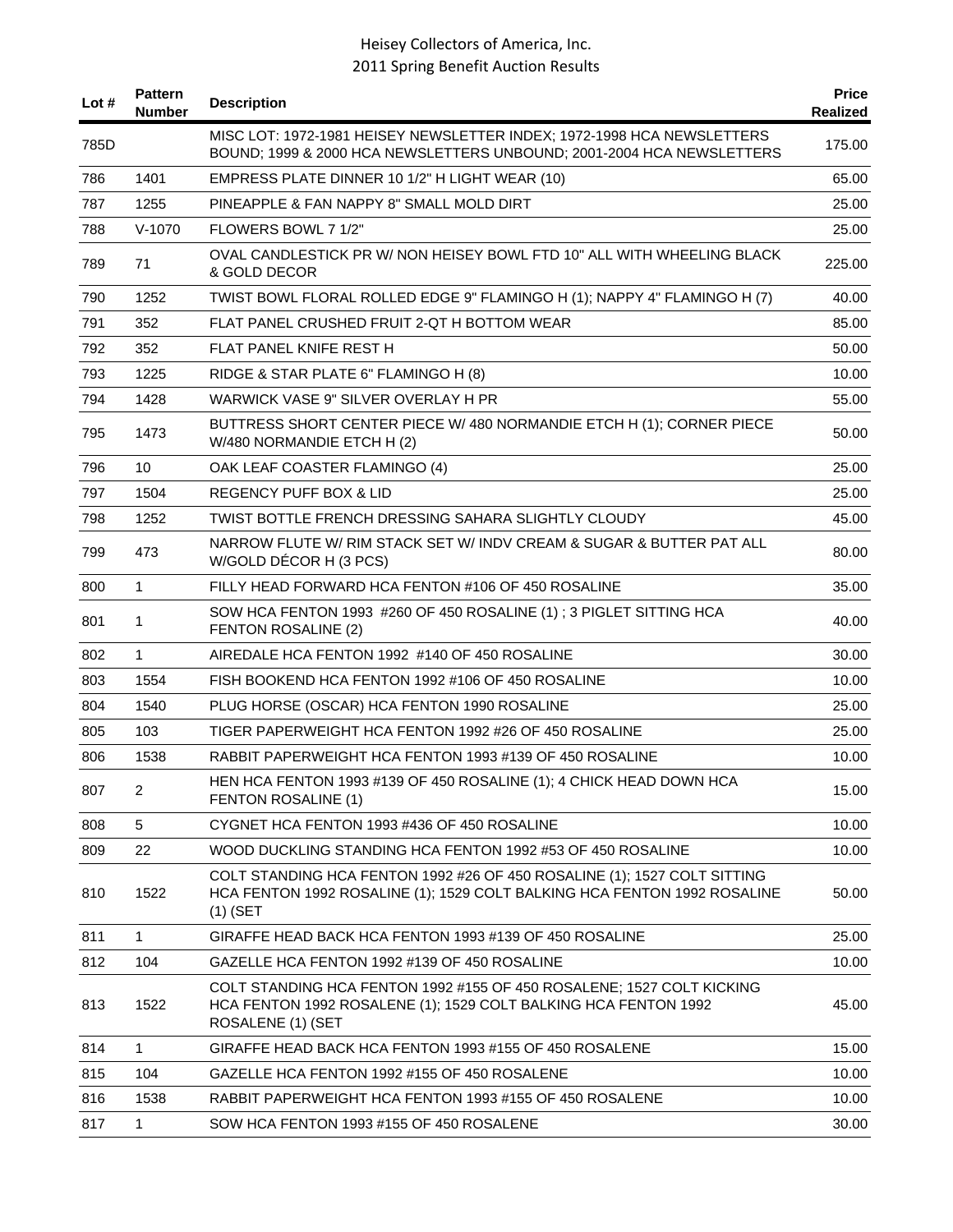| Lot $#$ | <b>Pattern</b><br><b>Number</b> | <b>Description</b>                                                                                                          | <b>Price</b><br>Realized |
|---------|---------------------------------|-----------------------------------------------------------------------------------------------------------------------------|--------------------------|
| 818     | 1554                            | FISH BOOKEND HCA FENTON 1992 #155 OF 450 ROSALENE (1)                                                                       | 25.00                    |
| 819     | 103                             | TIGER PAPERWEIGHT HCA FENTON 1992 #155 OF 450 ROSALENE                                                                      | 25.00                    |
| 820     | 22                              | WOOD DUCKLING STANDING HCA FENTON1992 #155 OF 450 ROSALENE                                                                  | 5.00                     |
| 821     | 5                               | CYGNET HCA FENTON 1993 #155 OF 450 ROSALENE                                                                                 | 5.00                     |
| 822     | 2                               | HEN HCA FENTON 1993 #155 OF 450 ROSALENE                                                                                    | 20.00                    |
| 823     | $\mathbf{1}$                    | AIREDALE HCA FENTON 1992 #155 OF 450 ROSALENE                                                                               | 10.00                    |
| 824     | 1540                            | PLUG HORSE (OSCAR) HCA FENTON 1990 ROSALINE                                                                                 | 10.00                    |
| 825     | 7078                            | DIAMOND H SIGN "HEISEY'S" ON BASE FENTON 1992 ROSALENE                                                                      | 20.00                    |
| 826     | $\mathbf{1}$                    | FILLY HEAD FORWARD HCA FENTON 1992 #155 OF 450 ROSALENE                                                                     | 20.00                    |
| 827     | 9960                            | DOE HEAD BOOKEND HCA MOSSER 2004 LAVENDER ICE (1)                                                                           | 35.00                    |
| 828     | $\overline{2}$                  | CLYDESDALE HCA DALZELL 1995 #108 OF 352 LAVENDER ICE                                                                        | 60.00                    |
| 829     | 103                             | TIGER PAPERWEIGHT HCA MOSSER 2004 LAVENDER ICE                                                                              | 30.00                    |
| 830D    | $\mathbf{1}$                    | FLYING MARE HCA DALZELL 1996 COBALT (MEMBER'S SUBSCRIPTION)                                                                 | 310.00                   |
| 831     | 3                               | ELEPHANT SMALL HCA MOSSER 2004 COBALT                                                                                       | 20.00                    |
| 832     | 5                               | SHOW HORSE HCA DALZELL 1995 COBALT                                                                                          | 25.00                    |
| 833     | 104                             | <b>GAZELLE LIG ULTRA BLUE</b>                                                                                               | 35.00                    |
| 834     | $\mathbf{1}$                    | AIREDALE ALIG ULTRA BLUE FROSTED                                                                                            | 200.00                   |
| 835     | 1519                            | WAVERLY LION TRINKET BOX CG AMBER                                                                                           | 25.00                    |
| 836     | 1519                            | WAVERLY LION TRINKET BOX & COVER IMPERIAL-CG AMBER LOOSE LID                                                                | 20.00                    |
| 837     | $\overline{2}$                  | FILLY HEAD BACK ALIG AMBER                                                                                                  | 55.00                    |
| 838     | $\mathbf{1}$                    | FILLY HEAD FORWARD ALIG AMBER                                                                                               | 35.00                    |
| 839     | $\mathbf{1}$                    | PHEASANT RINGNECK IG AMBER                                                                                                  | 85.00                    |
| 840     | 100                             | PHEASANT ASIATIC HEISEY BY IMPERIAL AMBER                                                                                   | 105.00                   |
| 841     | 5                               | SHOW HORSE NI (NEW IMPERIAL) AMBER                                                                                          | 45.00                    |
| 842     | $\mathbf{1}$                    | <b>BULL HEISEY BY IMPERIAL AMBER</b>                                                                                        | 265.00                   |
| 843     | 1405                            | IPSWICH CANDY COVERED 1-LB AMBER HEISEY BY IMPERIAL                                                                         | 15.00                    |
| 844     | 1522                            | COLT STANDING IG AMBER (1); 1527 COLT KICKING IG AMBER (1); 1529 COLT<br>BALKING IG AMBER (1) HEISEY BY IMPERIAL (SET OF 3) | 160.00                   |
| 845     | 1                               | HORSEHEAD BOOKEND PR 1-UNFINISHED; PLATE "LAND OF LEGEND" 7" HCA 1976<br>IG(1)                                              | 95.00                    |
| 846     | 1                               | FILLY HEAD FORWARD ALIG FROSTED                                                                                             | 25.00                    |
| 847     | 5                               | SHOW HORSE NI (NEW IMPERIAL)                                                                                                | 105.00                   |
| 848     | $\mathbf{1}$                    | FILLY HEAD FORWARD ALIG                                                                                                     | 35.00                    |
| 849     | 1590                            | ZODIAC JELLY FTD 5" HEISEY BY IMPERIAL                                                                                      | 5.00                     |
| 850     | 1590                            | ZODIAC JELLY FTD 5" HEISEY BY IMPERIAL                                                                                      | 5.00                     |
| 851D    | 1405                            | IPSWICH CANDY NO LID VERDE GREEN H HEISEY BY IMPERIAL                                                                       | 5.00                     |
| 852D    | 5                               | <b>CYGNET IG BLUE FROSTED</b>                                                                                               | 5.00                     |
| 853     | 1557                            | FIGHTING ROOSTER HEISEY BY IMPERIAL PINK                                                                                    | 55.00                    |
| 854     | 1503                            | CRYSTOLITE STOPPER FOR CRUET SUNSHINE YELLOW HEISEY BY IMPERIAL                                                             | 10.00                    |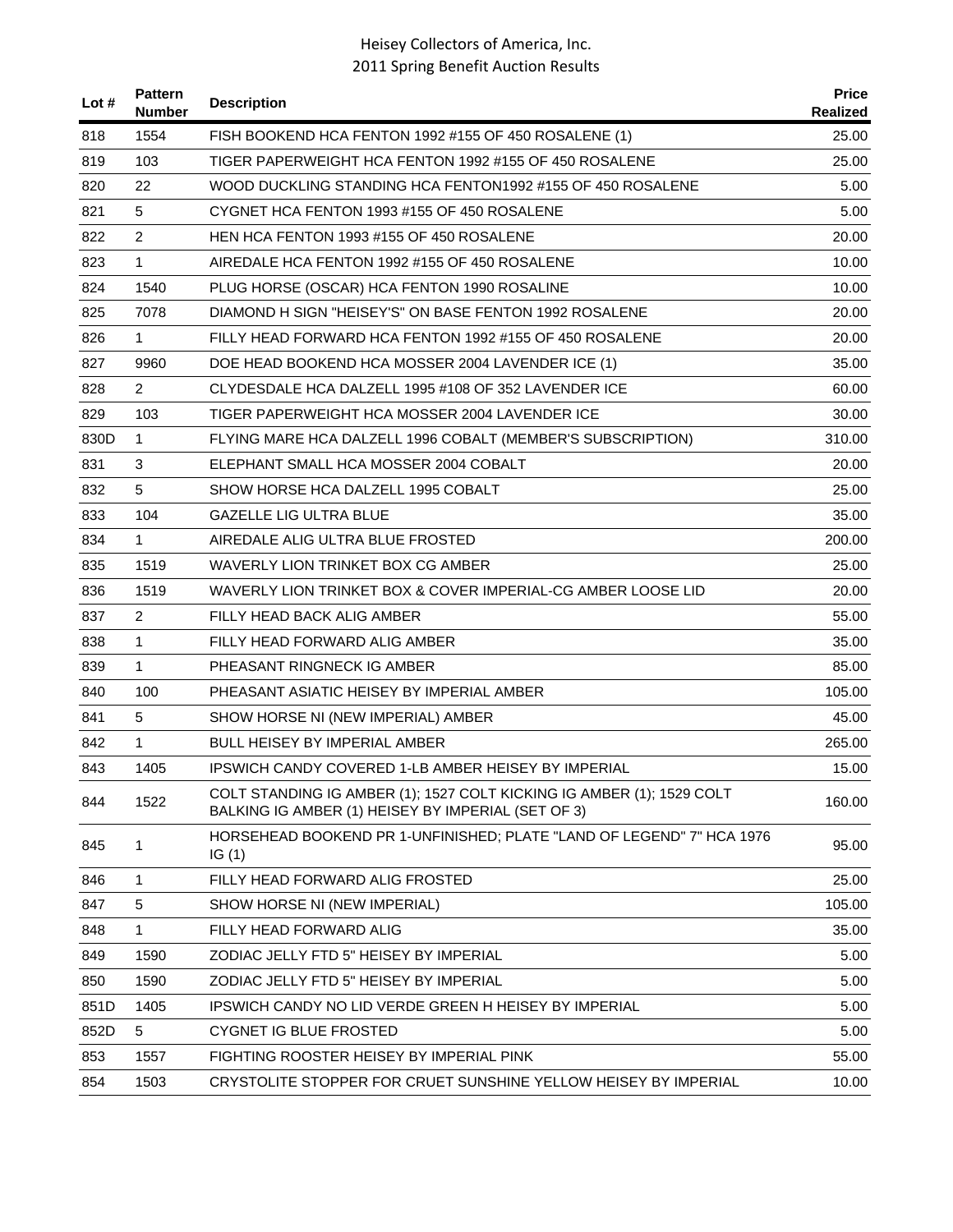| Lot $#$ | <b>Pattern</b><br>Number | <b>Description</b>                                                                                                                                                                                                                 | <b>Price</b><br>Realized |
|---------|--------------------------|------------------------------------------------------------------------------------------------------------------------------------------------------------------------------------------------------------------------------------|--------------------------|
| 855     | 1447                     | ROCOCO PLATE SET "LAND OF LEGEND" HCA IMPERIAL 1971-76 AMBERGLO, BLUE<br>HAZE, VERDE GREEN, NUT BROWN, ULTRA BLUE, CRYSTAL (SET OF 6); 5024<br>OXFORD CLARET 4 1/2-OZ HCA IMPERIAL 1976 PERCY MOORE SOUV ETCH BUST OF<br>AH HEISEY | 10.00                    |
| 856     | 1405                     | <b>IPSWICH CANDY JAR &amp; COVER HEISEY BY IMPERIAL HEATHER</b>                                                                                                                                                                    | 20.00                    |
| 857     | 20                       | WOOD DUCK IG ORIGINAL LABEL CARMEL SLAG                                                                                                                                                                                            | 15.00                    |
| 858     | $\overline{2}$           | ELEPHANT MEDIUM IG ORIGINAL LABEL CARMEL SLAG                                                                                                                                                                                      | 10.00                    |
| 859     | $\mathbf{1}$             | AIREDALE IG ORIGINAL LABEL CARMEL SLAG                                                                                                                                                                                             | 25.00                    |
| 860     | 1522                     | COLT STANDING IG (1); 1527 COLT KICKING IG (1); 1529 COLT BALKING IG (1) ALL<br>CARMEL SLAG (SET OF 3)                                                                                                                             | 50.00                    |
| 861     | 11                       | MALLARD WINGS UP IG (1); 12 MALLARD WINGS HALF IG (1) ALL CARMEL SLAG (SET<br>OF                                                                                                                                                   | 10.00                    |
| 862     | $\mathbf{1}$             | DONKEY IG CARMEL SLAG                                                                                                                                                                                                              | 15.00                    |
| 863     | 1540                     | PLUG HORSE (OSCAR) IG CARMEL SLAG                                                                                                                                                                                                  | 30.00                    |
| 864     | 1592                     | STORY BOOK MUG IG CARMEL SLAG                                                                                                                                                                                                      | 20.00                    |
| 865     | 5                        | CYGNET ALIG AMBER SLAG                                                                                                                                                                                                             | 10.00                    |
| 866     | $\overline{2}$           | BUNNY HEAD DOWN ALIG CARMEL SLAG                                                                                                                                                                                                   | 20.00                    |
| 867     | 1541                     | SCOTTY DOG HCA MOSSER 2005 RUBY                                                                                                                                                                                                    | 35.00                    |
| 868     | 1                        | DONKEY HCA MOSSER 2000 RUBY                                                                                                                                                                                                        | 25.00                    |
| 869     | 2                        | FILLY HEAD BACK HCA MOSSER 2001 RUBY FOR LONGABERGER                                                                                                                                                                               | 50.00                    |
| 870     | 10                       | MALLARD WINGS DOWN HCA DALZELL 1990 RUBY (1); 11 MALLARD WINGS HALF<br>HCA DALZELL 1990 RUBY (1); 12 MALLARD WINGS UP HCA DALZELL 1990 RUBY (1)<br>(SET OF 3)                                                                      | 35.00                    |
| 871     | 1                        | GOOSE WINGS DOWN HCA MOSSER 1999 RUBY (1); 2 GOOSE WINGS HALF HCA<br>MOSSER 1999 RUBY (1); 3 GOOSE WINGS UP HCA MOSSER 1999 RUBY (1) (SET OF<br>3)                                                                                 | 40.00                    |
| 872     | 1522                     | COLT STANDING HCA DALZELL 1989 RUBY (1); 1527 COLT KICKING HCA DALZELL<br>1989 RUBY (1); 1529 COLT BALKING HCA DALZELL 1989 RUBY (1) (SET OF 3)                                                                                    | 35.00                    |
| 873D    | $\mathbf{1}$             | GOOSE WINGS DOWN ON BUST-OFF HCA MOSSER 1999 RUBY WHIMSEY NECK                                                                                                                                                                     | 80.00                    |
| 874     | 103                      | TIGER PAPERWEIGHT ALIG BLACK                                                                                                                                                                                                       | 15.00                    |
| 875     | 1                        | DONKEY HCA MOSSER 2004 RUBY SLAG                                                                                                                                                                                                   | 25.00                    |
| 876     | 3                        | ELEPHANT SMALL HCA MOSSER 2004 RUBY SLAG                                                                                                                                                                                           | 35.00                    |
| 877     | 1541                     | SCOTTY DOG HCA MOSSER 2005 RUBY SLAG                                                                                                                                                                                               | 45.00                    |
| 878     | 103                      | TIGER PAPERWEIGHT HCA MOSSER 2005 RUBY SLAG (2)                                                                                                                                                                                    | 40.00                    |
| 900     | 353                      | MEDIUM FLAT PANEL VASE TRUMPET 18" W/ SCALLOPED BASE H                                                                                                                                                                             | 145.00                   |
| 901     | 1235                     | BEADED PANEL & SUNBURST NAPPY 8"                                                                                                                                                                                                   | 45.00                    |
| 902     | 427                      | DAISY & LEAVES NAPPY 8" H                                                                                                                                                                                                          | 30.00                    |
| 903     | 1401                     | EMPRESS VASE DF 9" VINTAGE SILVER OVERLAY H                                                                                                                                                                                        | 45.00                    |
| 904     | 21                       | ARISTOCRAT CANDLESTICK 9" W/ UNK CUTTINGS ON COLUMN CORNERS                                                                                                                                                                        | 10.00                    |
| 905     | 1                        | SOW                                                                                                                                                                                                                                | 110.00                   |
| 906     | 1503                     | CRYSTOLITE COCKTAIL SHAKER 1-QT                                                                                                                                                                                                    | 90.00                    |
| 907     | 1280                     | WINGED SCROLL VASE 10" CUSTARD                                                                                                                                                                                                     | 55.00                    |
| 908     | 300                      | PEERLESS VASE 11" H                                                                                                                                                                                                                | 25.00                    |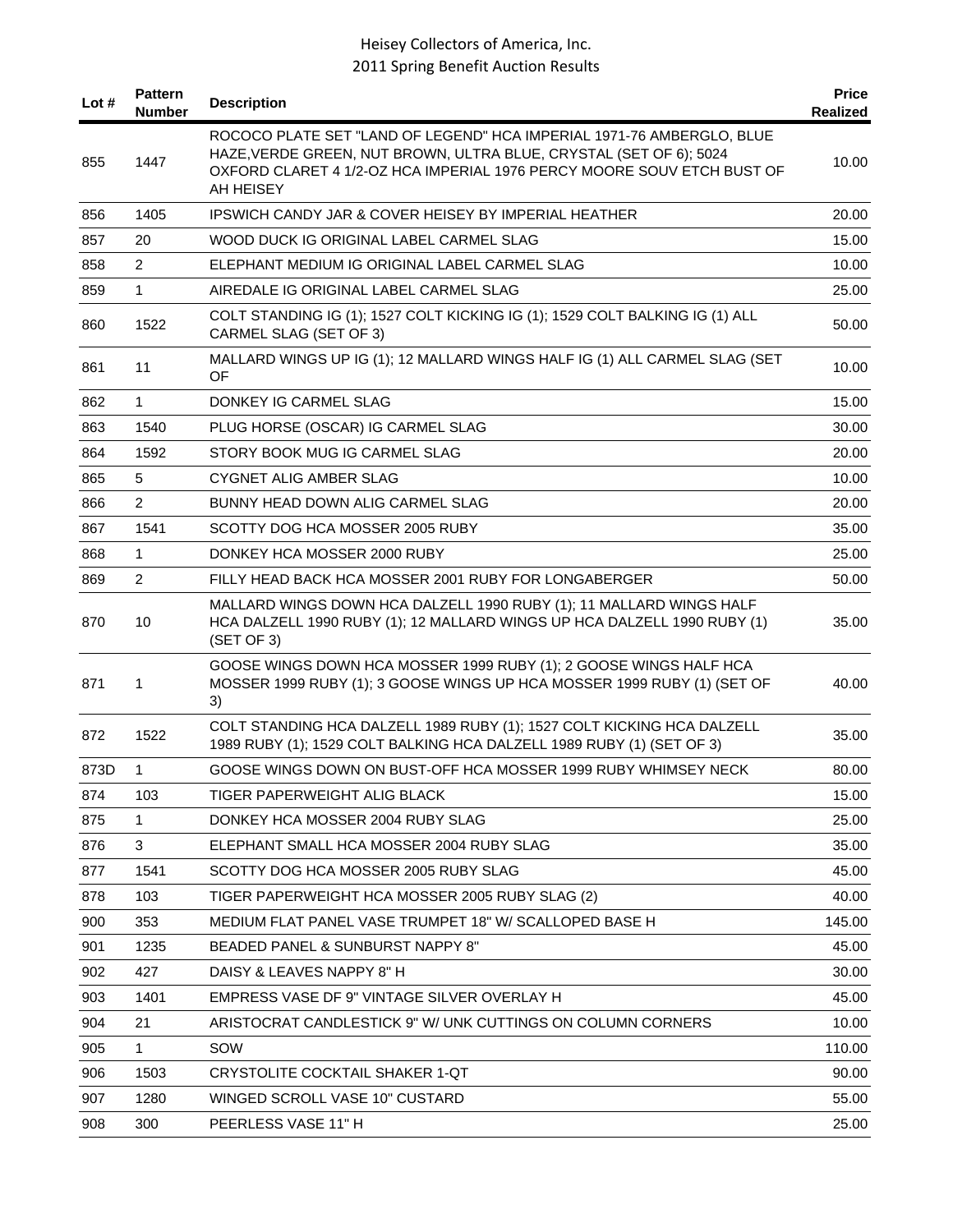| Lot# | <b>Pattern</b><br>Number | <b>Description</b>                                                    | <b>Price</b><br>Realized |
|------|--------------------------|-----------------------------------------------------------------------|--------------------------|
| 909  | 3484                     | DONNA JUG ICE LIP W/ 507 ORCHID ETCH HANDLE C                         | 7.50                     |
| 910  | 4166                     | BALDA JUG 40-OZ W/ UNK FLORAL CUTTING                                 | 75.00                    |
| 911  | 1401                     | EMPRESS NUT INDV DF FLAMINGO H                                        | 25.00                    |
| 912  | 1405                     | IPSWICH CANDLE VASE INSERT H                                          | 40.00                    |
| 913  | 4202                     | BAMBOO VASE 6" CLOUDY RIM f                                           | 35.00                    |
| 914  | 1401                     | EMPRESS MUSTARD & COVER H                                             | 30.00                    |
| 915  | 4225                     | COBEL COCKTAIL SHAKER 1-QT                                            | 40.00                    |
| 916  | 407                      | COARSE RIB GOBLET 8-OZ MOONGLEAM H                                    | 25.00                    |
| 917  | 100                      | CENTENNIAL CANDLESTICK 6" W/ UNK FLORAL CUTTING H                     | 15.00                    |
| 918  | 52                       | TALL INDIVIDUAL SALT & PEPPER NO LIDS MOONGLEAM H PR                  | 15.00                    |
| 919  | 379                      | URN SANITARY SYRUP H BROKEN LID                                       | 5.00                     |
| 920  | 7012                     | SQUARE FAN PUFF BOX W/ METAL LID H                                    | 10.00                    |
| 921  | 6                        | MAYONNAISE LADLE FLAMINGO H                                           | 30.00                    |
| 922  | 1469                     | RIDGELEIGH SALT & PEPPER W/ GLASS LIDS PR                             | 35.00                    |
| 923  | 1255                     | PINEAPPLE & FAN TANKARD 1/2-PINT RED FLASHED                          | 20.00                    |
| 924  | 5087                     | COMET SODA 18-OZ                                                      | 20.00                    |
| 925  | 357                      | PRISON STRIPE PUNCH BOWL 12" H NO BASE                                | 160.00                   |
| 926  | 350                      | PINWHEEL & FAN JUG 1/2-GAL H                                          | 45.00                    |
| 927  | 325                      | PILLOWS ROSE BOWL 4" H                                                | 55.00                    |
| 928  | 1401                     | EMPRESS LEMON DISH COVERED W/ UNK LEAF CUTTING H                      | 10.00                    |
| 929  | 365                      | OLD QUEEN ANNE NAPPY FLARED 10" H                                     | 90.00                    |
| 930  | 1469                     | RIDGELEIGH WINE H                                                     | 10.00                    |
| 931  | 4225                     | COBEL COCKTAIL SHAKER 1-QT W/ STERLING FOOT W/ 507 ORCHID ETCH        | 110.00                   |
| 932  | 465                      | RECESSED PANEL CANDY COVERED 1/2-LB GOLD TRIM & PURPLE FLASH PANELS H | 20.00                    |
| 933  | 393                      | NARROW FLUTE CREAM & SUGAR INDV FLAMINGO H PR                         | 45.00                    |
| 934  | 22                       | WINDSOR LAMP ELECTRO-PORTABLE H                                       | 25.00                    |
| 935  | 1485                     | SATURN MUSTARD W/ PADDLE ATTACHED TO LID H                            | 110.00                   |
| 936  | 1186                     | YEOMAN ASHTRAY W/ "CLARIDGE - ATLANTIC CITY" ETCH FLAMINGO            | 5.00                     |
| 937  | 4027                     | MARSHALL DECANTER 32-OZ                                               | 65.00                    |
| 938  | 351                      | PRISCILLA MUSTARD & COVER H                                           | 10.00                    |
| 939  | 393                      | NARROW FLUTE PLATE 4 1/2" H (25)                                      | 75.00                    |
| 940  | 1184                     | YEOMAN CUP & SAUCER H (8-SETS)                                        | 10.00                    |
| 941  | 341 1/2                  | PURITAN JUG SQUAT 1-QT H                                              | 35.00                    |
| 942  | 300                      | PEERLESS WINE 2 1/2-OZ H (4)                                          | 10.00                    |
| 943  | 462                      | PLAIN HEXAGON BASKET W/ UNK CUTTING H F ON POINT                      | 65.00                    |
| 944  | 462                      | PLAIN HEXAGON BASKET W/ GOLD & ENAMEL DECOR H                         | 55.00                    |
| 945  | 1252                     | TWIST CELERY 9" H                                                     | 10.00                    |
| 946  | 1405                     | IPSWICH BOWL FLORAL FTD 11' H                                         | 15.00                    |
| 947  | 1428                     | WARWICK VASE 9" H (2)                                                 | 15.00                    |
| 948  | 1469                     | RIDGELEIGH PLATE TORTE 13" H                                          | 5.00                     |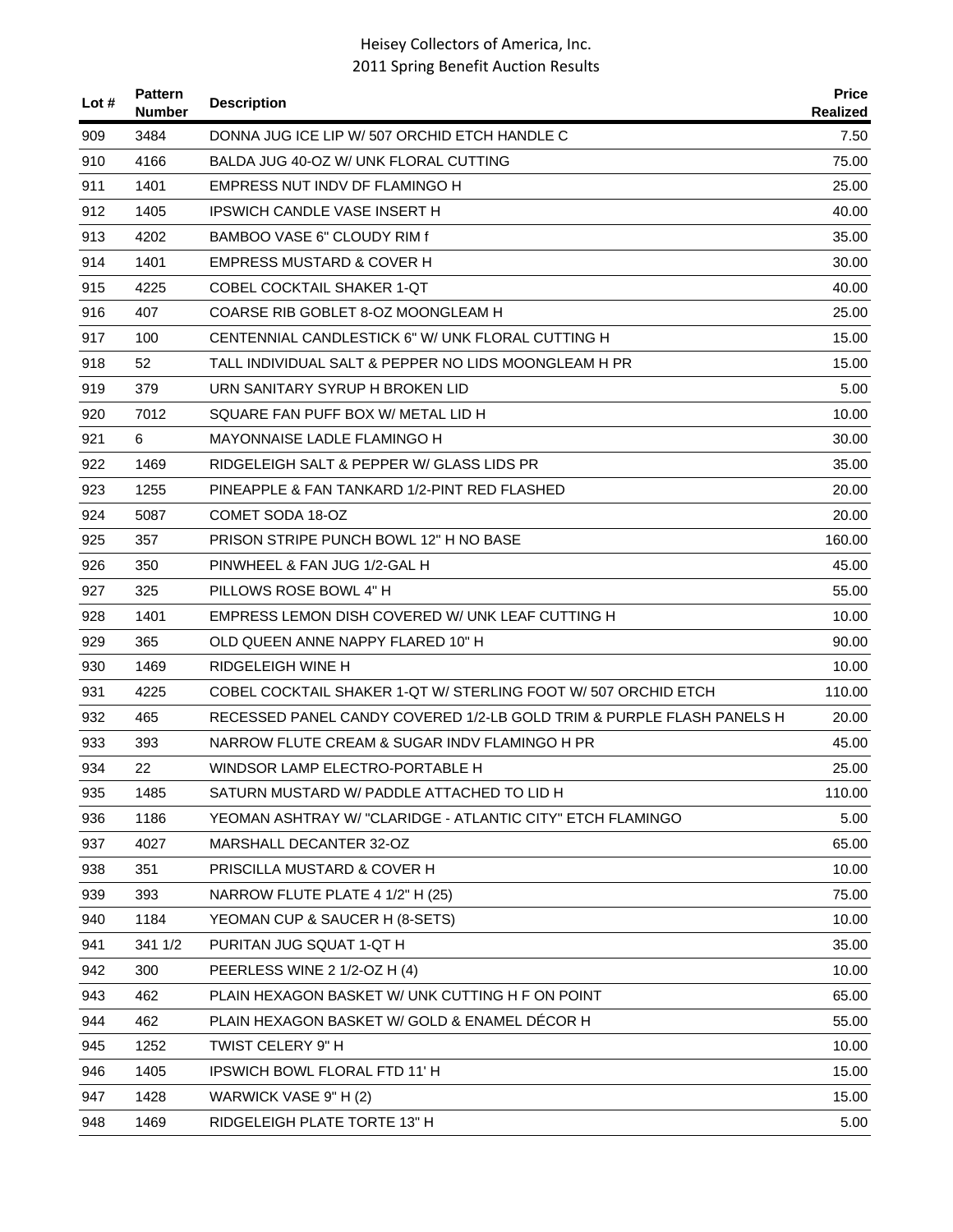| Lot $#$ | <b>Pattern</b><br><b>Number</b> | <b>Description</b>                                                                                                                           | <b>Price</b><br>Realized |
|---------|---------------------------------|----------------------------------------------------------------------------------------------------------------------------------------------|--------------------------|
| 949     | 1469                            | RIDGELEIGH BOWL FRUIT 11" H RIM F                                                                                                            | 10.00                    |
| 950     | 1469                            | RIDGELEIGH ASHTRAY BRIDGE 3" H (3); ASHTRAY SQUARE 2 1/2" CORNER F (1)                                                                       | 10.00                    |
| 951     | 1469                            | RIDGELEIGH FLORAL BOX 8" H                                                                                                                   | 80.00                    |
| 952     | 1503                            | CRYSTOLITE CANDLEBLOCK H PR                                                                                                                  | 10.00                    |
| 953     | 1503                            | CRYSTOLITE CIGARETTE BOX & LID 4 1/2" H RIM f (1); CANDY RND BOTTOM ONLY 7"<br>$H(1)$ ; NAPPY 5" H $(1)$                                     | 10.00                    |
| 954     | 1497                            | BOAT BOWL FLORAL 13" W/ BEADED RIM H BASE f                                                                                                  | 5.00                     |
| 955     | 341                             | PURITAN OIL BOTTLE 4-OZ W/ NON HEISEY STOPPER H (1); 1020 PHYLLIS SUGAR H<br>(1)                                                             | 10.00                    |
| 956     | 1150                            | COLONIAL STAR PLATE 6" H SHOW WEAR (6)                                                                                                       | 5.00                     |
| 957     | 353                             | MEDIUM FLAT PANEL NAPPY 5" 4-W/ NARROW OPTIC 2-W/ NO OPTIC (6)                                                                               | 10.00                    |
| 958     | 1401                            | <b>EMPRESS RELISH BUFFET 16" H</b>                                                                                                           | 45.00                    |
| 959     | 352                             | FLAT PANEL CHEESE FTD W/ GOLD DÉCOR H (1); 339 CONTINENTAL SHERBET H (1);<br>300 PEERLESS SHERBET H (2)                                      | 5.00                     |
| 960     | 353                             | <b>MEDIUM FLAT PANEL SUGAR TABLE &amp; LID H</b>                                                                                             | 30.00                    |
| 961     | 393                             | NARROW FLUTE NUT INDV FTD H (6)                                                                                                              | 15.00                    |
| 962     | 1183                            | REVERE CANDY JAR & LID 1/2-LB MARIGOLD FLASH CUT TO CLEAR WORN GOLD H<br>(1)                                                                 | 15.00                    |
| 963     | 1469 1/2                        | RIDGELEIGH NUT 2-HDLD 2-PRT INDV H                                                                                                           | 5.00                     |
| 964     | 1509                            | QUEEN ANN MAYONNAISE DF W/ 503 MINUET ETCH                                                                                                   | 25.00                    |
| 965     | 1509                            | QUEEN ANN JELLY 2-HDLD H FEET f'S                                                                                                            | 5.00                     |
| 966     | 1519                            | WAVERLY OIL BOTTLE FTD W/ 507 ORCHID ETCH DAMAGE TO BASE OF STOPPER                                                                          | 5.00                     |
| 967     | 1951                            | CABOCHON RELISH 3-PRT 9" H                                                                                                                   | 10.00                    |
| 968     | 1591                            | WAVERLY EPERGNETTE W/ RUBBER GASKETS 5" H (4)                                                                                                | 15.00                    |
| 969     | 1591                            | WAVERLY EPERGNETTE NO GASKETS 5" H (6)                                                                                                       | 10.00                    |
| 970     | 150                             | BANDED FLUTE PUNCH CUP H (1); 1776 KALONYAL PUNCH CUP H (1); 379 URN<br>PUNCH CUP H (1); 1295 BEADED SWAG PUNCH CUP (1)                      | 45.00                    |
| 971     | 1506                            | WHIRLPOOL PUNCH CUP H (4)                                                                                                                    | 10.00                    |
| 972     | 325                             | PILLOWS PUNCH CUP H (1); 1201 FANDANGO PUNCH CUP (1); 350 PINWHEEL & FAN<br>PUNCH CUP H (1); 350 PINWHEEL & FAN PUNCH CUP MOONGLEAM H (1)    | 35.00                    |
| 973     | 439                             | RAISED LOOP PUNCH CUP H (1); 433 GREEK KEY PUNCH CUP H (1); 433 GREEK KEY<br>PUNCH CUP FLAMINGO H (1); 1184 YEOMAN PUNCH CUP MOONGLEAM H (1) | 50.00                    |
| 974     | 1103                            | COLONIAL PUNCH CUP H (2); 339 CONTINENTAL PUNCH CUP H (1); 300 COLONIAL<br>PUNCH CUP H (1)                                                   | 5.00                     |
| 975     | 429                             | PLAIN PANEL RECESS PUNCH CUP H (4)                                                                                                           | 5.00                     |
| 976     | 1184                            | YEOMAN CREAM & SUGAR & COVER MOONGLEAM H PR                                                                                                  | 35.00                    |
| 977     | 1503                            | CRYSTOLITE NUT LEAF HDLD (4)                                                                                                                 | 10.00                    |
| 978     | 351                             | PRISCILLA TOOTHPICK H                                                                                                                        | 15.00                    |
| 979     | 1401                            | EMPRESS MUSTARD & COVER W/ NON HEISEY SPOON H                                                                                                | 25.00                    |
| 980     | 1486                            | COLEPORT SODA 5-OZ H                                                                                                                         | 20.00                    |
| 981     | 4225                            | COBEL COCKTAIL SHAKER 1-QT W/ UNK FUCHSIA CUTTING                                                                                            | 45.00                    |
| 982     |                                 | <b>HEADLIGHT LENS 1-B (2)</b>                                                                                                                | 145.00                   |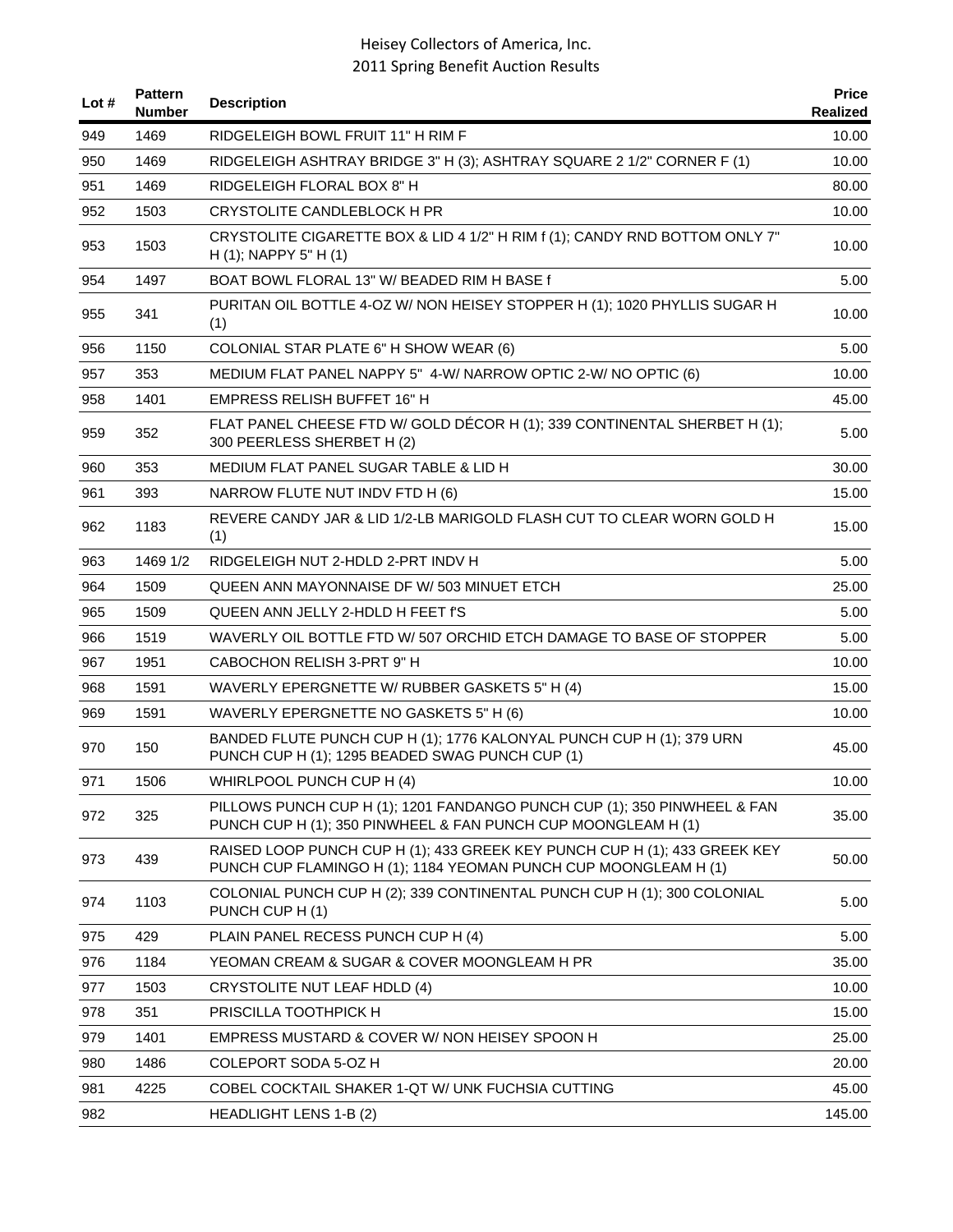| Lot #  | <b>Pattern</b><br><b>Number</b> | <b>Description</b>                                                    | <b>Price</b><br>Realized |
|--------|---------------------------------|-----------------------------------------------------------------------|--------------------------|
| 983    | 1280                            | WINGED SCROLL TRAY DRESSER 12" EMERALD                                | 75.00                    |
| 984    | 1295                            | BEADED SWAG NAPPY 4" OPAL H                                           | 30.00                    |
| 985    | 1280                            | WINGED SCROLL SPOONER EMERALD TOOL MARK INSIDE RIM                    | 20.00                    |
| 986    | 1295                            | BEADED SWAG TOOTHPICK SOUV "CELINA OHIO" OPAL                         | 25.00                    |
| 987    | 1255                            | PINEAPPLE & FAN CRACKER JAR NO LID VASELINE RIM f                     | 6,800.00                 |
| 988    | 343                             | SUNBURST JELLY FTD 5" H                                               | 35.00                    |
| 989    | 1201                            | <b>FANDANGO SALT INDV</b>                                             | 10.00                    |
| 990    | 1280                            | WINGED SCROLL VASE 7" GOLD DECOR CUSTARD                              | 95.00                    |
| 991    | 160                             | LOCKET ON CHAIN NAPPY 4" EMERALD                                      | 85.00                    |
| 992    | 1401                            | EMPRESS ASHTRAY ALEXANDRITE H                                         | 80.00                    |
| 993    | 1280                            | WINGED SCROLL PUFF JAR NO LID CUSTARD                                 | 15.00                    |
| 994    | 1205                            | <b>FANCY LOOP TUMBLER EMERALD BASE f</b>                              | 95.00                    |
| 995    | 1184                            | YEOMAN PARFAIT 5-OZ FLAMINGO                                          | 15.00                    |
| 996    | 1286                            | <b>CUPID &amp; PSYCHE ASHTRAY MOONGLEAM</b>                           | 40.00                    |
| 997    | 1386                            | IRISH SETTER ASHTRAY FLAMINGO                                         | 50.00                    |
| 998    | 1469                            | RIDGELEIGH CARD SUIT ASHTRAY INDV CLUB-HEART-SPADE (NO DIAMOND) H (3) | 10.00                    |
| 999    | 4225                            | COBEL COCKTAIL SHAKER 1-QT ENAMELED MALLARD DÉCOR                     | 40.00                    |
| 1000   | 1519                            | <b>WAVERLY CRUET FTD</b>                                              | 15.00                    |
| 1000AD |                                 | ORIGINAL HEISEY FACTORY TOOL: 4 1/2" CARRY OUT                        | 165.00                   |
| 1001   | 1255                            | PINEAPPLE & FAN SUGAR HOTEL EMERALD HEAT CON HDL                      | 10.00                    |
| 1002   | 1225                            | PLAIN BAND SUGAR & LID TOY H                                          | 30.00                    |
| 1003   | 1225                            | PLAIN BAND SPOONER TOY H                                              | 20.00                    |
| 1004   | 1280                            | WINGED SCROLL TRINKET BOX SOUV EMERALD FAIR GOLD                      | 20.00                    |
| 1005   | 315                             | PANELLED CANE TOOTHPICK H                                             | 30.00                    |
| 1006   | 1435                            | ASHTRAY INDV SQUARE W/ 515 HEISEY ROSE ETCH BASE I'S                  | 25.00                    |
| 1007   | 10                              | OAK LEAF COASTER HAWTHORNE SMALL RIM GROUND                           | 35.00                    |
| 1008   | 1536                            | MILITARY CAP ASHTRAY                                                  | 10.00                    |
| 1009   | 473                             | NARROW FLUTE W/ RIM TRAY RELISH 12" H                                 | 10.00                    |
| 1010   | 160                             | LOCKET ON CHAIN BUTTER TOP ONLY RIM C                                 | 5.00                     |
| 1011   | 365                             | OLD QUEEN ANNE TUMBLER RED FLASHED SHIELDS H                          | 100.00                   |
| 1012   | 1235                            | <b>BEADED PANEL &amp; SUNBURST TUMBLER</b>                            | 20.00                    |
| 1013   | 1205                            | FANCY LOOP CRUET 4-0Z NO STOPPER                                      | 10.00                    |
| 1014   | 1469                            | RIDGELEIGH OIL BOTTLE 3-OZ RIM f                                      | 20.00                    |
| 1015   | 333                             | WALDORF ASTORIA OIL BOTTLE 4-OZ CLOUDY                                | 5.00                     |
| 1016   | 407                             | COARSE RIB JELLY LOW FTD 5" FLAMINGO                                  | 10.00                    |
| 1017   | 1401                            | EMPRESS ASHTRAY MONOGRAM "LJH" (2)                                    | 5.00                     |
| 1018   | 1401                            | EMPRESS ASHTRAY MONOGRAM "JRH"                                        | 10.00                    |
| 1019   | 325                             | PILLOWS CRUET 6-OZ NO STOPPER INTERNAL C                              | 45.00                    |
| 1020   | 1295                            | BEADED SWAG TANKARD 1/2-GAL EMERALD                                   | 500.00                   |
| 1021   | 1225                            | PLAIN BAND CAKE SALVER 10"                                            | 25.00                    |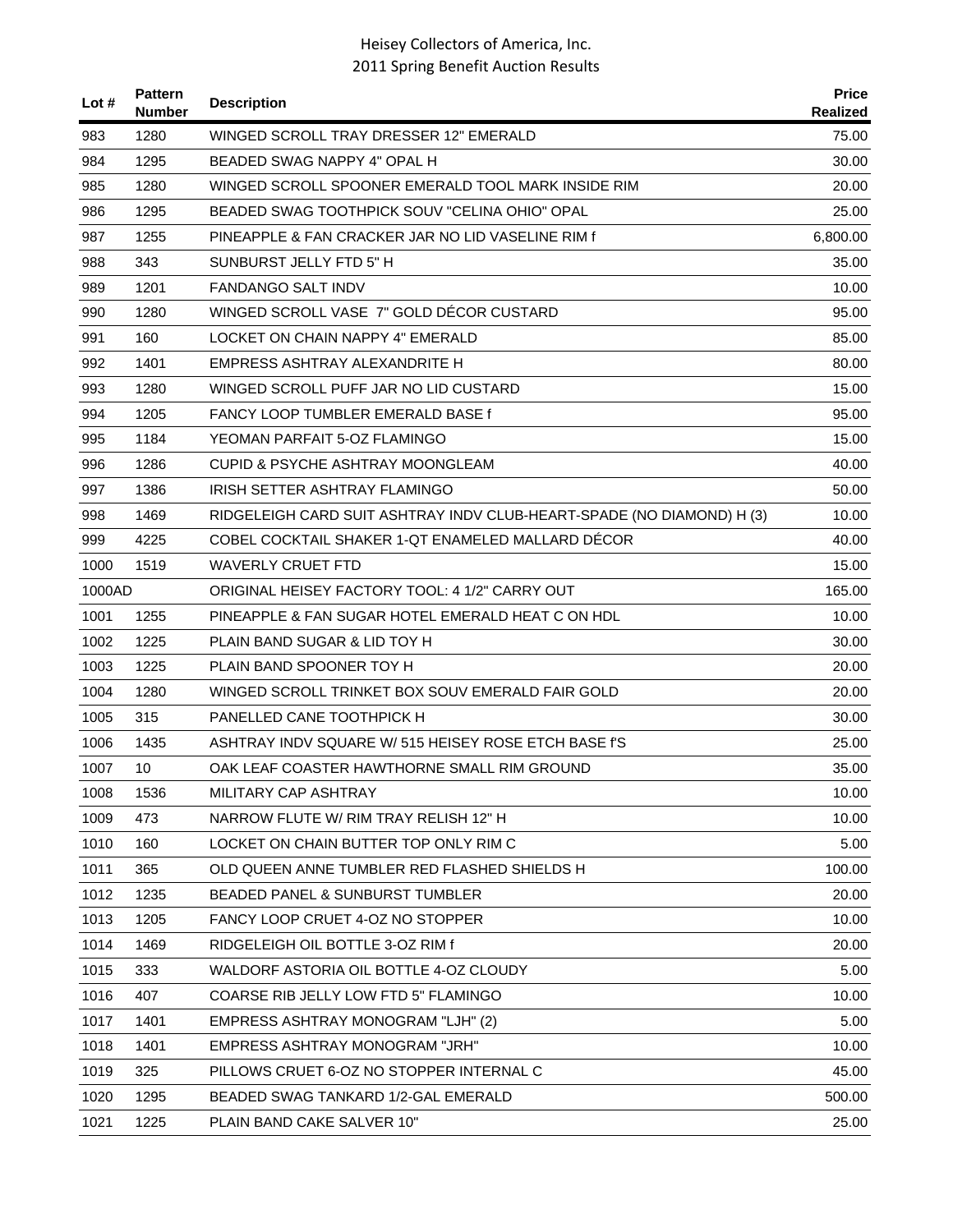| Lot $#$ | <b>Pattern</b><br><b>Number</b> | <b>Description</b>                                                                                    | <b>Price</b><br>Realized |
|---------|---------------------------------|-------------------------------------------------------------------------------------------------------|--------------------------|
| 1022    | 343                             | SUNBURST JELLY FTD 5" H                                                                               | 15.00                    |
| 1023    | 1503                            | CRYSTOLITE CREAM & SUGAR INDV H (PR); CANDLEBLOCK HURRICANE H (1)                                     | 15.00                    |
| 1024    | 1235                            | BEADED PANEL & SUNBURST CRACKER JAR NO LID WEAR ON TOP RIM                                            | 50.00                    |
| 1025    | 1540                            | LARIAT CANDLESTICK 3-LITE (1)                                                                         | 10.00                    |
| 1026    | 1295                            | BEADED SWAG OIL BOTTLE 6-OZ GOLD BEADING OPAL WORN GOLD                                               | 30.00                    |
| 1027    | 1245                            | RING BAND CRUET 6-OZ W/#4 STOPPER CUSTARD                                                             | 30.00                    |
| 1028    | 1184                            | YEOMAN SALT INDV MOONGLEAM                                                                            | 15.00                    |
| 1029    | 1184                            | YEOMAN SALT INDV FLAMINGO                                                                             | 20.00                    |
| 1030    | 3542                            | HAZELWOOD OYSTER COCKTAIL 4 1/2-OZ OPTIC                                                              | 5.00                     |
| 1031    | 353                             | MEDIUM FLAT PANEL ALMOND FTD FLAMINGO                                                                 | 5.00                     |
| 1032    | 352                             | FLAT PANEL ASHTRAY H RIM f'S                                                                          | 15.00                    |
| 1033    | 351                             | PRISCILLA OIL BOTTLE 2-OZ NO STOPPER RIM f'S                                                          | 5.00                     |
| 1034    | 1506                            | WHIRLPOOL BOWL FLORAL FLARED 12" H                                                                    | 25.00                    |
| 1035    | 351                             | PRISCILLA CRUET 6-OZ                                                                                  | 10.00                    |
| 1036    | 393                             | NARROW FLUTE CRUET 2-OZ H                                                                             | 15.00                    |
| 1037    | 1425                            | VICTORIAN FRENCH DRESSING W/ NON HEISEY STOPPER (1); 341 PURITAN CRUET<br>4-OZ W/ WRONG STOPPER H (1) | 50.00                    |
| 1038    | 1503                            | CRYSTOLITE COASTER 4" (3); CANDY 3-PRT 7" W/ METAL LID                                                | 10.00                    |
| 1039    | 1503                            | CRYSTOLITE CANDLESTICK 1-LITE (1); CANDLEBLOCK ROSETTE (1)                                            | 10.00                    |
| 1040    | 1503                            | CRYSTOLITE CRUET (1); SALT & PEPPER (PR)                                                              | 30.00                    |
| 1041    | 1503                            | CRYSTOLITE DRESSING 1000 ISLAND H (1); CREAM & SUGAR INDV (PR); NUT INDV<br><b>LEAF</b>               | 20.00                    |
| 1042    | 1503                            | CRYSTOLITE CANDY 3-PRT 7" & LID H                                                                     | 25.00                    |
| 1043    | 1503                            | CRYSTOLITE CANDLEBLOCK HURRICANE H (PR)                                                               | 10.00                    |
| 1044    | 1509                            | QUEEN ANN DISH LEMON COVERED W/ UNK CUTTING ON LID PAPER LABEL                                        | 10.00                    |
| 1045    | 1567                            | <b>PLANTATION CANDLESTICK 2-LITE NO FILL ON CANDLE CUP &amp; BASE B</b>                               | 20.00                    |
| 1046    | 325                             | PILLOWS ROSE BOWL 4" H                                                                                | 50.00                    |
| 1047    | 341                             | PURITAN SHERBET SCALLOPED 3-OZ H (2)                                                                  | 5.00                     |
| 1048    | 349                             | COLONIAL FLARED SHERBET LOW FTD SCALLOPED 4-OZ H (6)                                                  | 5.00                     |
| 1049    | 1401                            | EMPRESS NUT INDV DF FLAMINGO H 1-UNFINISHED 1-ACID MARK (2)                                           | 15.00                    |
| 1050    | 1401                            | EMPRESS NUT INDV DF MOONGLEAM                                                                         | 20.00                    |
| 1051    | 1401                            | EMPRESS NUT INDV DF ALEXANDRITE H                                                                     | 65.00                    |
| 1052    | 1509                            | QUEEN ANN NUT INDV DF                                                                                 | 5.00                     |
| 1053    | 1415                            | TWENTIETH CENTURY ICE TEA DAWN H                                                                      | 25.00                    |
| 1054    | 1201                            | FANDANGO TUMBLER WORN GOLD                                                                            | 50.00                    |
| 1055    | 365                             | OLD QUEEN ANNE JUG 1/2-GAL H                                                                          | 250.00                   |
| 1056    | 341 1/2                         | PURITAN JUG 3-QT W/ UNK CUTTING H                                                                     | 40.00                    |
| 1057    | 341 1/2                         | PURITAN JUG 1/2-GAL H                                                                                 | 45.00                    |
| 1058    | 341 1/2                         | PURITAN JUG 3-PINT                                                                                    | 40.00                    |
| 1059    | 439                             | RAISED LOOP JUG 1-PINT H HDL C & F                                                                    | 30.00                    |
| 1060    | 1295                            | BEADED SWAG BOWL SALAD 9" GOLD RIM BEADING EMERALD                                                    | 135.00                   |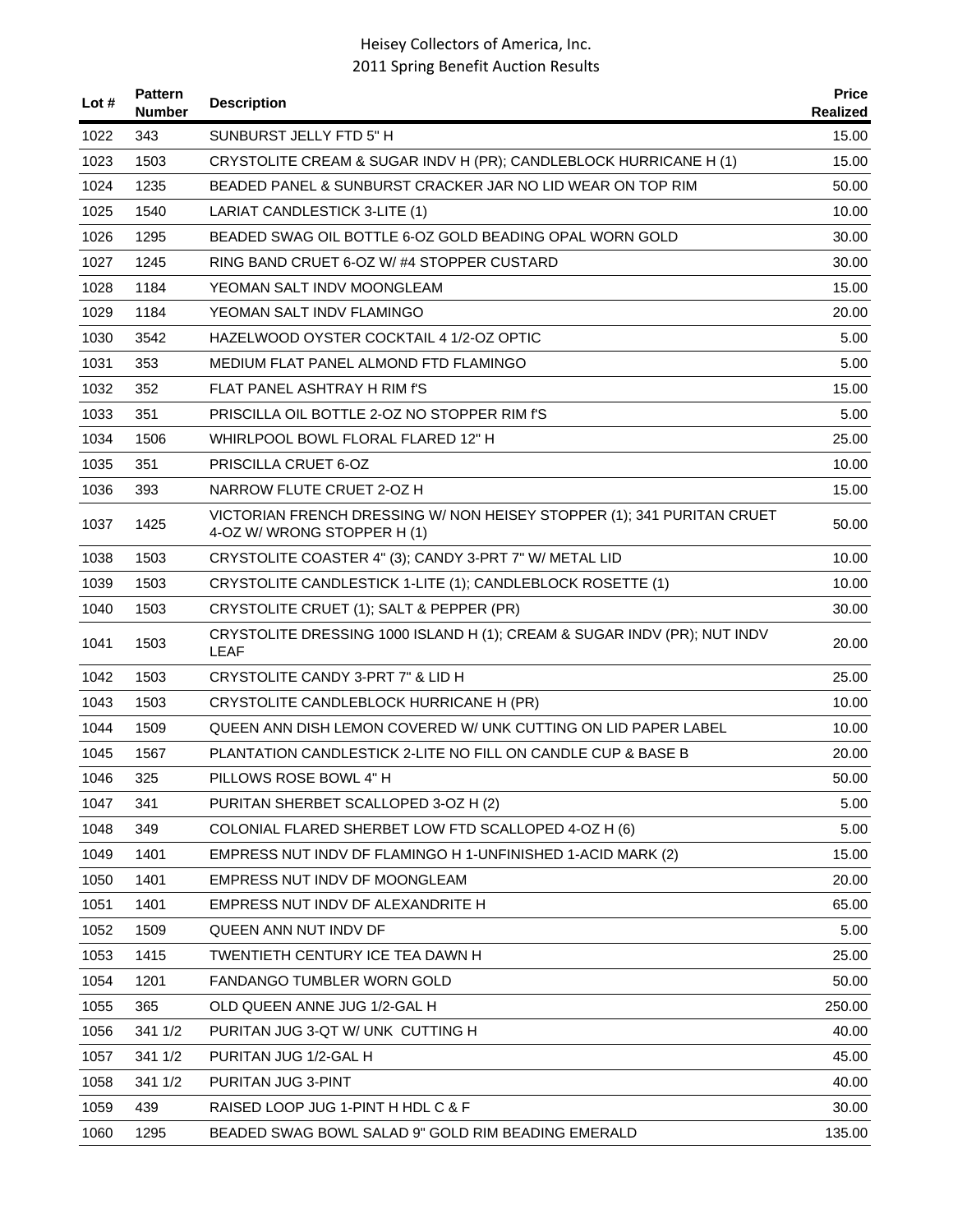| Lot $#$ | <b>Pattern</b><br><b>Number</b> | <b>Description</b>                                                                | <b>Price</b><br><b>Realized</b> |
|---------|---------------------------------|-----------------------------------------------------------------------------------|---------------------------------|
| 1061    | 1201                            | LAVERNE BOWL LOW FTD 11" MOONGLEAM H                                              | 45.00                           |
| 1062    | 1776                            | KALONYAL SALT SHAKER #2 C ON THREADS                                              | 5.00                            |
| 1063    | 1252                            | TWIST TUMBLER 8-OZ FLAMINGO H                                                     | 25.00                           |
| 1064    | 369                             | HARTMAN SODA PLAIN FLARED 4-OZ H                                                  | 5.00                            |
| 1065    | 117                             | TUMBLER FLARED 8-OZ H                                                             | 100.00                          |
| 1066    | 379                             | URN GOBLET STRAIGHT 8-OZ H                                                        | 5.00                            |
| 1067    | 136                             | COLONIAL TUMBLER 5-OZ H BOTTOM C                                                  | 5.00                            |
| 1068    | 1404                            | OLD SANDWICH TUMBLER 10-OZ H                                                      | 15.00                           |
| 1069    | 1469                            | RIDGELEIGH OLD FASHION 8-OZ H                                                     | 15.00                           |
| 1070    | 154                             | SODA PLAIN BOTTOM 8-OZ H                                                          | 25.00                           |
| 1071    | 188                             | TUMBLER 8-OZ H                                                                    | 60.00                           |
| 1072    | 107                             | TUMBLER 8-OZ H                                                                    | 25.00                           |
| 1073    | 112                             | TUMBLER PLAIN BOTTOM 7-OZ H                                                       | 90.00                           |
| 1074    | 117                             | CALHOUN TUMBLER PLAIN BOTTOM FLARED 8-OZ H                                        | 105.00                          |
| 1075    | 300 1/2                         | PEERLESS TUMBLER 8-OZ H                                                           | 10.00                           |
| 1076    | 451                             | CROSS LINED FLUTE TUMBLER STAR BOTTOM 8-OZ H                                      | 5.00                            |
| 1077    | 1460                            | <b>FLAME TUMBLER H</b>                                                            | 60.00                           |
| 1078    | 343 1/2                         | SUNBURST TUMBLER H                                                                | 90.00                           |
| 1079    | 429                             | PLAIN PANEL RECESS TUMBLER H                                                      | 10.00                           |
| 1080    | 1184                            | YEOMAN SODA DO 10-OZ H                                                            | 5.00                            |
| 1081    | 300 1/2                         | PEERLESS CHAMPAGNE STRAIGHT TAPER 5-OZ H                                          | 10.00                           |
| 1082    | 299                             | SODA TODDY FLAMINGO H                                                             | 10.00                           |
| 1083    | 341 1/2                         | PURITAN TUMBLER H                                                                 | 20.00                           |
| 1084    | 353                             | MEDIUM FLAT PANEL OIL 4-OZ NO STOPPER H                                           | 5.00                            |
| 1085    | 353                             | MEDIUM FLAT PANEL OIL 4-OZ NO STOPPER H                                           | 10.00                           |
| 1086    | 433                             | GREEK KEY OIL LOW 2-OZ W/#9 STOPPER                                               | 50.00                           |
| 1087    | 1170                            | PLEAT & PANEL CRUET 3-OZ W/ STOPPER W/ UNK CUTTING FLAMINGO                       | 20.00                           |
| 1088    | 1255                            | PINEAPPLE & FAN CRUET 6-OZ W/ STOPPER                                             | 15.00                           |
| 1089    | 1184                            | YEOMAN CRUET 2-OZ W/ STOPPER                                                      | 30.00                           |
| 1090    | 357                             | PRISON STRIPE SALT SHAKER W/ METAL LID BASE ROUGHNESS                             | 5.00                            |
| 1091    | 439                             | RAISED LOOP SALT & PEPPER W/ METAL LIDS PR                                        | 35.00                           |
| 1092    | 1184                            | YEOMAN CRUET 2-OZ W/ STOPPER MOONGLEAM F's                                        | 20.00                           |
| 1093    | 1252                            | TWIST CRUET 4-OZ W/ STOPPER W/ UNK_CUTTING MOONGLEAM H_                           | 40.00                           |
| 1094    | 1200                            | CUT BLOCK CRUET 6-OZ W/ STOPPER                                                   | 75.00                           |
| 1095    | 1235                            | BEADED PANEL & SUNBURST CRUET 4-OZ W/ STOPPER                                     | 30.00                           |
| 1096    | 1280                            | WINGED SCROLL CRUET 8-OZ W/ STOPPER EMERALD WORN GOLD F ON STOPPER<br><b>BASE</b> | 30.00                           |
| 1097    | 1280                            | WINGED SCROLL CRUET 8-OZ W/ STOPPER CUSTARD f ON STOPPER BASE                     | 25.00                           |
| 1098    | 1280                            | WINGED SCROLL CRUET 8-OZ W/ STOPPER b ON STOPPER BASE                             | 15.00                           |
| 1099    | 1255                            | PINEAPPLE & FAN CRUET 6-OZ W/ STOPPER F ON STOPPER BASE                           | 15.00                           |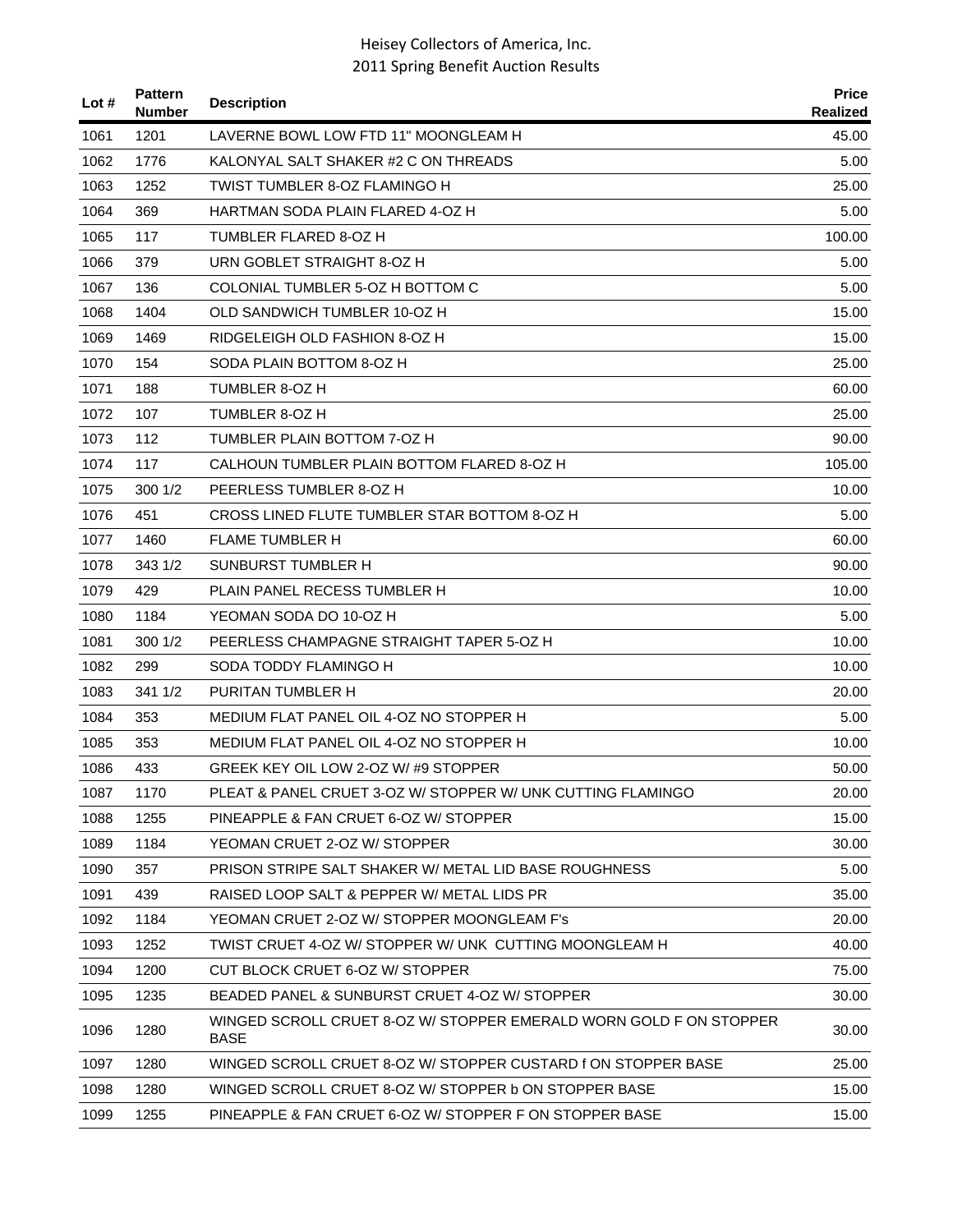| Lot $#$ | <b>Pattern</b><br><b>Number</b> | <b>Description</b>                                                                                                                                                                  | <b>Price</b><br>Realized |
|---------|---------------------------------|-------------------------------------------------------------------------------------------------------------------------------------------------------------------------------------|--------------------------|
| 1100    | 379 1/2                         | URN TUMBLER H (3)                                                                                                                                                                   | 35.00                    |
| 1101    | 1415                            | TWENTIETH CENTURY SODA 9-OZ COBALT H                                                                                                                                                | 60.00                    |
| 1102    | 1219                            | BROOKVILLE SHERBET FTD HDLD 3 1/2-OZ H                                                                                                                                              | 5.00                     |
| 1103    | 150                             | BANDED FLUTE CRUET 4-OZ W/ STOPPER H f ON STOPPER BASE                                                                                                                              | 5.00                     |
| 1104    | 393                             | NARROW FLUTE WINE 2-OZ H                                                                                                                                                            | 5.00                     |
| 1105    | 393                             | NARROW FLUTE COCKTAIL 3-OZ H                                                                                                                                                        | 5.00                     |
| 1106    | 439                             | RAISED LOOP EGG CUP 5-OZ H                                                                                                                                                          | 10.00                    |
| 1107    | 433                             | GREEK KEY EGG CUP 5-OZ H                                                                                                                                                            | 20.00                    |
| 1108    | 341                             | PURITAN ICE CREAM PLATE #1 6" H                                                                                                                                                     | 10.00                    |
| 1109    | 1503                            | CRYSTOLITE JELLY HDLD WEB BOTTOM                                                                                                                                                    | 5.00                     |
| 1110    | 52                              | SHORT INDIVIDUAL SALT & PEPPER W/ GLASS LIDS FLAMINGO H PR                                                                                                                          | 50.00                    |
| 1111    | 1401                            | <b>EMPRESS TUMBLER 8-OZ H</b>                                                                                                                                                       | 5.00                     |
| 1112    | 49                              | YORKSHIRE SALT & PEPPER W/ METAL LIDS FLAMINGO PR                                                                                                                                   | 10.00                    |
| 1113    | 1255                            | PINEAPPLE & FAN NAPPY SHALLOW 5" EMERALD WORN GOLD                                                                                                                                  | 10.00                    |
| 1114    | 365                             | OLD QUEEN ANNE NAPPY 5" H                                                                                                                                                           | 5.00                     |
| 1115    | 305                             | PUNTY & DIAMOND POINT SALT SHAKER #2                                                                                                                                                | 15.00                    |
| 1116    | 339                             | CONTINENTAL CRUET 6-OZ W/ STOPPER                                                                                                                                                   | 5.00                     |
| 1117    | 341                             | PURITAN HORSERADISH STOPPER F                                                                                                                                                       | 20.00                    |
| 1118    | 7000                            | SUNFLOWER TUMBLER 8-OZ H                                                                                                                                                            | 5.00                     |
| 1119    | 7000                            | SUNFLOWER CANDLESTICK PR                                                                                                                                                            | 15.00                    |
| 1120    | 341                             | PURITAN SALT INDV                                                                                                                                                                   | 10.00                    |
| 1121    | 1401                            | EMPRESS RELISH TRIPLEX W/ UNK CUTTING SAHARA H                                                                                                                                      | 15.00                    |
| 1122    | 1295                            | <b>BEADED SWAG BOWL 10" EMERALD</b>                                                                                                                                                 | 90.00                    |
| 1123    | 1205                            | FANCY LOOP TRAY OVAL 8"                                                                                                                                                             | 5.00                     |
| 1124    | 1201                            | <b>FANDANGO PICKLE 6"</b>                                                                                                                                                           | 10.00                    |
| 1125    | 433                             | <b>GREEK KEY JELLY HDLD H</b>                                                                                                                                                       | 20.00                    |
| 1126    | 150                             | BANDED FLUTE CRUET 6-OZ NO STOPPER                                                                                                                                                  | 5.00                     |
| 1127    | 1401                            | <b>EMPRESS PUNCH CUP H</b>                                                                                                                                                          | 5.00                     |
| 1128    | 53                              | TALL INDIVIDUAL SALT SHAKER W/ GLASS LIDS MOONGLEAM PAPER LABEL PR                                                                                                                  | 85.00                    |
| 1129    | 341                             | PURITAN ICE WATER HDLD 4 1/2-OZ H                                                                                                                                                   | 5.00                     |
| 1130    | 1221                            | SOUFFLÉ SHERBET LOW FTD FLARED 6-OZ H                                                                                                                                               | 5.00                     |
| 1131    | 417                             | DOUBLE RIB & PANEL SODA H                                                                                                                                                           | 15.00                    |
| 1132    | 343                             | SUNBURST ROSE BOWL FTD H                                                                                                                                                            | 80.00                    |
| 1133    | 4225                            | COBEL COCKTAIL SHAKER 1-PINT W/ STRAINER & STOPPER W/ 9013 "US" ETCH (1);<br>5038 ROOSTER STEM COCKTAIL W/ 9013 "YOU" ETCH (1); 5038 ROOSTER STEM<br>COCKTAIL W/ 9013 "ME" ETCH (1) | 110.00                   |
| 1134    | 473                             | NARROW FLUTE W/ RIM STRAWBERRY & POWDERED SUGAR INDV H                                                                                                                              | 35.00                    |
| 1135    | 393                             | NARROW FLUTE TRAY PICKLE 7" GOLD DECOR H                                                                                                                                            | 10.00                    |
| 1136    | 133                             | SWAN CONSOLE SET SAHARA: BOWL FLORAL 14"; CANDLESTICK PR; #17 FLOWER<br><b>BLOCK</b>                                                                                                | 325.00                   |
| 1137    | 3404                            | SPANISH GOBLET COBALT BOWL                                                                                                                                                          | 80.00                    |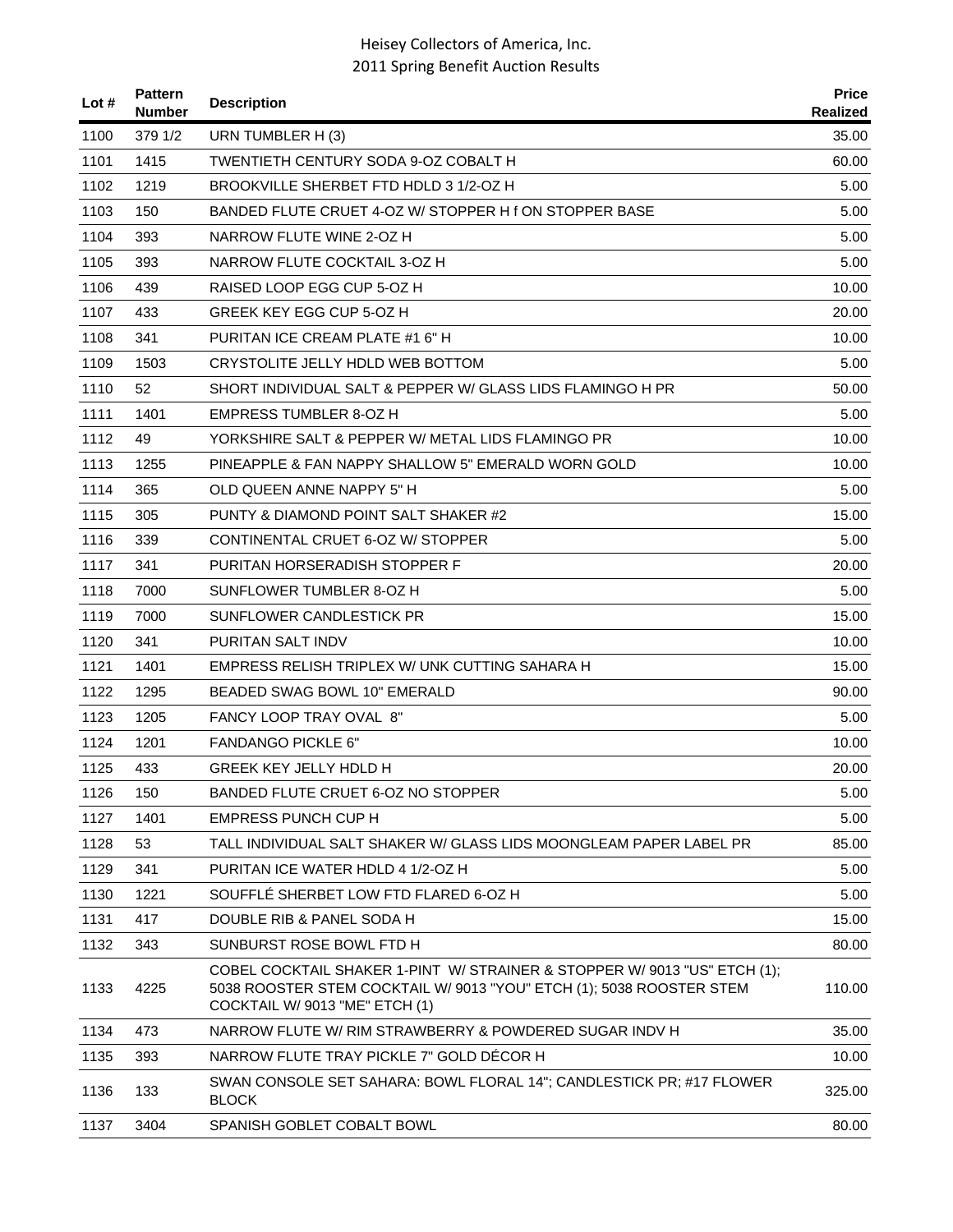| Lot $#$    | <b>Pattern</b><br><b>Number</b> | <b>Description</b>                                              | <b>Price</b><br><b>Realized</b> |
|------------|---------------------------------|-----------------------------------------------------------------|---------------------------------|
| 1138       | 3350                            | WABASH CANDY & LID FTD FLAMINGO H LID RIM f'S                   | 55.00                           |
| 1139       | 357                             | DUCK ASHTRAY H F                                                | 15.00                           |
| 1140       | 379                             | URN TOOTHPICK H BASE f                                          | 10.00                           |
| 1141       | 325                             | PILLOWS TOOTHPICK H                                             | 55.00                           |
| 1142       | 5040                            | LARIAT CORDIAL SHORT STEM W/980 MOONGLO CUTTING                 | 20.00                           |
| 1143       | 2052                            | BAR 2 1/2-OZ W/ 471 CIRCUS-RUBE ETCH                            | 200.00                          |
| 1144       | 2052                            | BAR 2 1/2-OZ W/ 462 FOX CHASE ETCH                              | 25.00                           |
| 1145       | 4052                            | NATIONAL BAR 1 1/2-OZ W/ 467 TALLY HO ETCH                      | 20.00                           |
| 1146       | 465                             | RECESSED PANEL CANDY & LID 1/4-LB GOLD DECOR H                  | 50.00                           |
| 1147       | 1503                            | CRYSTOLITE TRAY OVAL DRESSER 13" H                              | 35.00                           |
| 1148       | 585                             | SODA W/ OPTIC 12-OZ H (6)                                       | 40.00                           |
| 1149D      | 338                             | VASE SWEET PEA 7"                                               | 55.00                           |
| 1150D      | 1405                            | IPSWICH JUICE FTD 5-OZ SAHARA H (2)                             | 40.00                           |
| 1151D 433  |                                 | GREEK KEY EGG CUP H (2)                                         | 40.00                           |
| 1152D      | 3380                            | OLD DOMINION SHERBET W/ 448 OLD COLONY ETCH SAHARA H            | 5.00                            |
| 1153D      | 1951                            | CABOCHON CREAM & SUGAR NO LID H PR                              | 5.00                            |
| 1154D 1567 |                                 | PLANTATION COASTER / ASHTRAY                                    | 15.00                           |
| 1155D      | 1506                            | PROVINCIAL CANDY & LID FTD H                                    | 85.00                           |
| 1156D      | 1506                            | PROVINCIAL LID ONLY FOR CANDY LIMELIGHT                         | 10.00                           |
| 1157D      | 1519                            | WAVERLY CUP H (7)                                               | 10.00                           |
| 1158D      | 1485                            | SATURN RELISH 3-PRT OVAL 9" H                                   | 10.00                           |
| 1159D      | 1540                            | LARIAT RELISH 3-PRT 12" W/980 MOONGLO CUTTING BASE f            | 10.00                           |
| 1160D 393  |                                 | NARROW FLUTE SAUCER CHAMPAGNE H (8)                             | 5.00                            |
| 1161D      | 393                             | NARROW FLUTE BOWL GRAPEFRUIT FTD H (4)                          | 25.00                           |
| 1162D      | 1567                            | PLANTATION BOTTOM ONLY FOR CANDY BOX W/ 516 PLANTATION IVY ETCH | 20.00                           |
| 1163D 48   |                                 | STEEPLE STOPPER GROUND IN                                       | 25.00                           |
| 1164D      | 48                              | STEEPLE STOPPER GROUND IN                                       | 35.00                           |
| 1165       | 5057                            | SUEZ GOBLET SULTANA STEM H                                      | 5.00                            |
| 1166       | 5057                            | SUEZ OYSTER COCKTAIL SULTANA STEM H                             | 15.00                           |
| 1167       | 1624                            | PATIO TUMBLER FTD SULTANA                                       | 30.00                           |
| 1168       | 12                              | SMALL EIGHT FLUTE SALT SHAKER W/ METAL AMBER LID M'S            | 5.00                            |
| 1169       | 7000                            | SUNFLOWER CREAM & SUGAR H CREAM UNFINISHED PR                   | 5.00                            |
| 1170       | 1509                            | QUEEN ANN ICE BUCKET DF W/ HANDLE W/503 MINUET ETCH PAPER LABEL | 180.00                          |
| 1171       | 373                             | OLD WILLIAMSBURG GOBLET DAWN H                                  | 700.00                          |
| 1172       | 4083                            | STANHOPE SAUCER CHAMPAGNE ZIRCON BOWL PAPER LABEL               | 30.00                           |
| 1173       | 4083                            | STANHOPE SODA 5-OZ ZIRCON BOWL PAPER LABEL                      | 35.00                           |
| 1174       | 433                             | GREEK KEY BANANA SPLIT FTD H                                    | 10.00                           |
| 1175       | 1489                            | PURITAN ASHTRAY HORSE HEAD FINIAL - FINIAL ASKEW                | 75.00                           |
| 1176       | 1252                            | TWIST SHERBET MARIGOLD H STEM F                                 | 100.00                          |